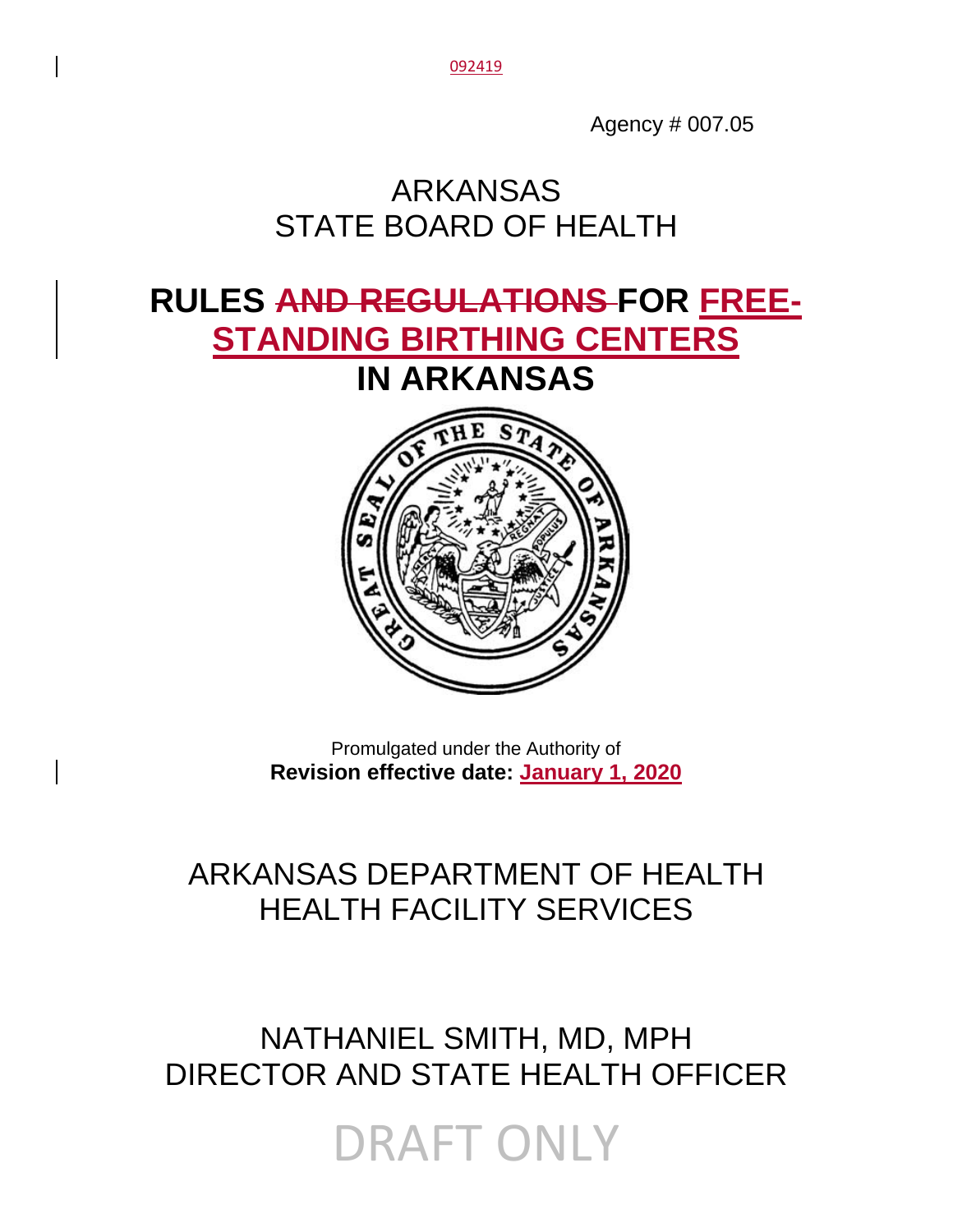# 2020 Rules for Freestanding Birth Centers in Arkansas<br>070319

# TABLE OF CONTENTS

| <b>SECTION</b>  | TITLE                                                    | <b>PAGE</b> |
|-----------------|----------------------------------------------------------|-------------|
| 1               |                                                          |             |
| 2               |                                                          |             |
| 3               |                                                          |             |
| 4               |                                                          |             |
| 5               |                                                          |             |
|                 |                                                          |             |
|                 |                                                          |             |
|                 |                                                          |             |
|                 |                                                          |             |
|                 |                                                          |             |
|                 |                                                          |             |
| $6\overline{6}$ |                                                          |             |
| $\overline{7}$  |                                                          |             |
| 8               |                                                          |             |
|                 |                                                          |             |
|                 |                                                          | 18          |
|                 |                                                          | 18          |
| 9               |                                                          |             |
| 10              |                                                          |             |
|                 |                                                          |             |
|                 |                                                          |             |
| 11              |                                                          |             |
|                 |                                                          |             |
|                 |                                                          |             |
|                 |                                                          |             |
|                 |                                                          |             |
|                 |                                                          |             |
|                 |                                                          |             |
| 12              | Infection Control for Free-Standing Birthing Centers  35 |             |
|                 |                                                          |             |
|                 |                                                          |             |
|                 |                                                          |             |
| 13              |                                                          |             |
| 14              |                                                          |             |
|                 |                                                          |             |
|                 |                                                          |             |
|                 |                                                          |             |
|                 |                                                          |             |
|                 |                                                          |             |
|                 | j.                                                       |             |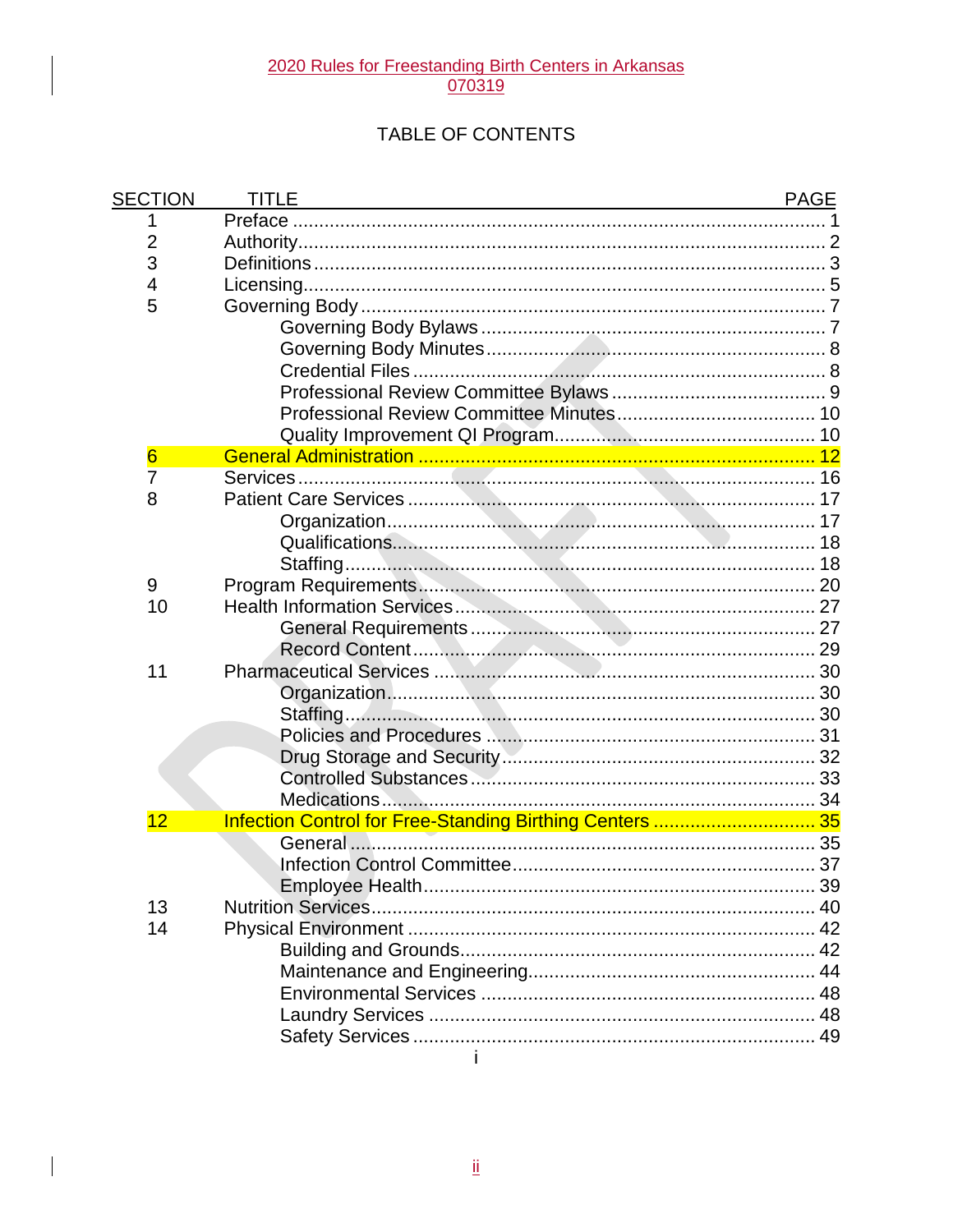# 2020 Rules for Freestanding Birth Centers in Arkansas

070319

# TABLE OF **CONTENTS** (Continued)

| <b>SECTION</b> | TITLE                                                |  |
|----------------|------------------------------------------------------|--|
|                | <b>PAGE</b>                                          |  |
| 15             |                                                      |  |
|                |                                                      |  |
|                |                                                      |  |
|                |                                                      |  |
|                |                                                      |  |
|                |                                                      |  |
|                |                                                      |  |
|                |                                                      |  |
|                |                                                      |  |
|                |                                                      |  |
|                |                                                      |  |
|                |                                                      |  |
|                |                                                      |  |
| 16             |                                                      |  |
|                |                                                      |  |
|                |                                                      |  |
|                |                                                      |  |
|                |                                                      |  |
|                |                                                      |  |
|                |                                                      |  |
|                |                                                      |  |
| 17             |                                                      |  |
| 18             |                                                      |  |
|                |                                                      |  |
|                |                                                      |  |
|                | Steam and Hot Water Systems and Pressure Vessels  75 |  |
| 19             |                                                      |  |
|                |                                                      |  |
|                |                                                      |  |
|                |                                                      |  |
|                |                                                      |  |
| 20             |                                                      |  |
|                |                                                      |  |
|                |                                                      |  |
|                |                                                      |  |
|                |                                                      |  |
|                |                                                      |  |
|                |                                                      |  |
| 21             |                                                      |  |
|                |                                                      |  |

 $\overline{\phantom{a}}$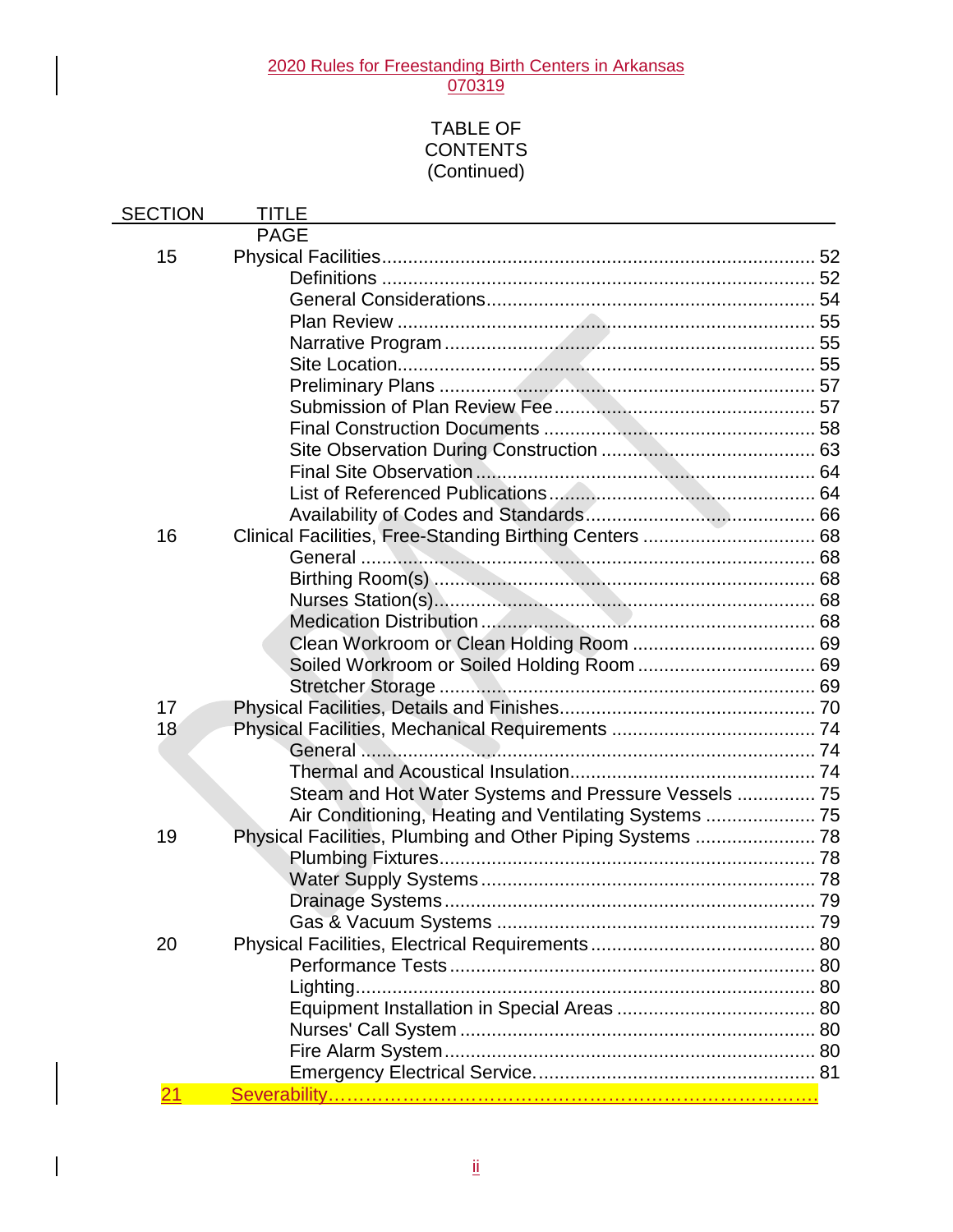#### RULES AND REGULATIONS FOR FREE-STANDING BIRTHING CENTERS FOR 2020 06/18/19

# **SECTION 1: PREFACE.**

These rules and regulations have been prepared for the purpose of establishing criteria for minimum standards for licensure, operation and maintenance of Free-Standing Birthing Centers. By necessity they are of a regulatory nature but are considered to be practical minimum design and operational standards for their facility type. These standards are not static and are subject to periodic revisions. It is expected Free-Standing Birthing Centers will exceed these minimum requirements and will not be dependent upon future revisions as a necessary prerequisite for improved services.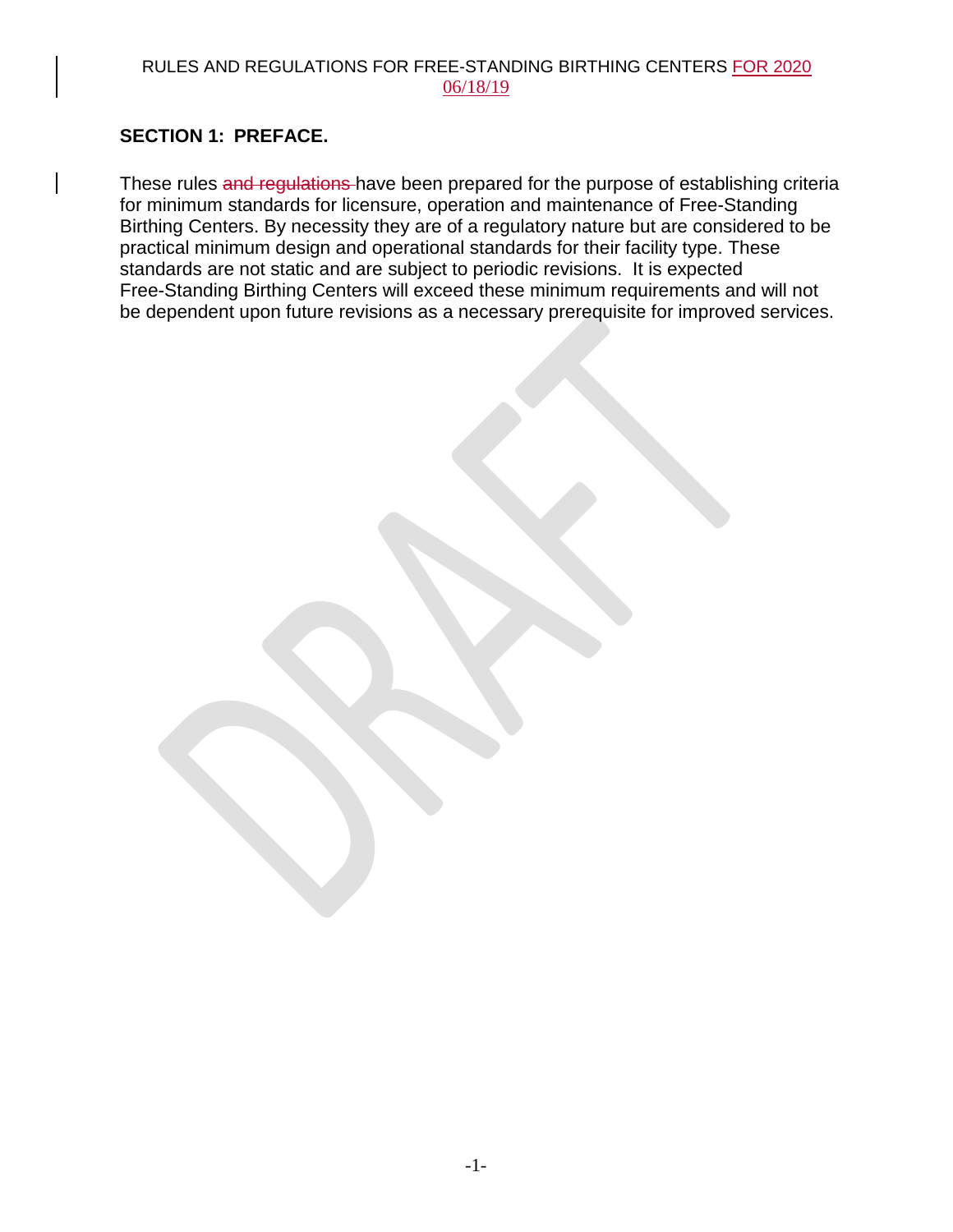#### RULES AND REGULATIONS FOR FREE-STANDING BIRTHING CENTERS FOR 2020 06/28/19

# **SECTION 2: AUTHORITY.**

These rules and regulations for Free-Standing Birthing Centers in Arkansas are duly adopted and promulgated by the Arkansas State Board of Health pursuant to the authority expressly conferred by the laws of the State of Arkansas in Act 891 of 1997 Ark. Code Ann. § 20-9-401 et seq.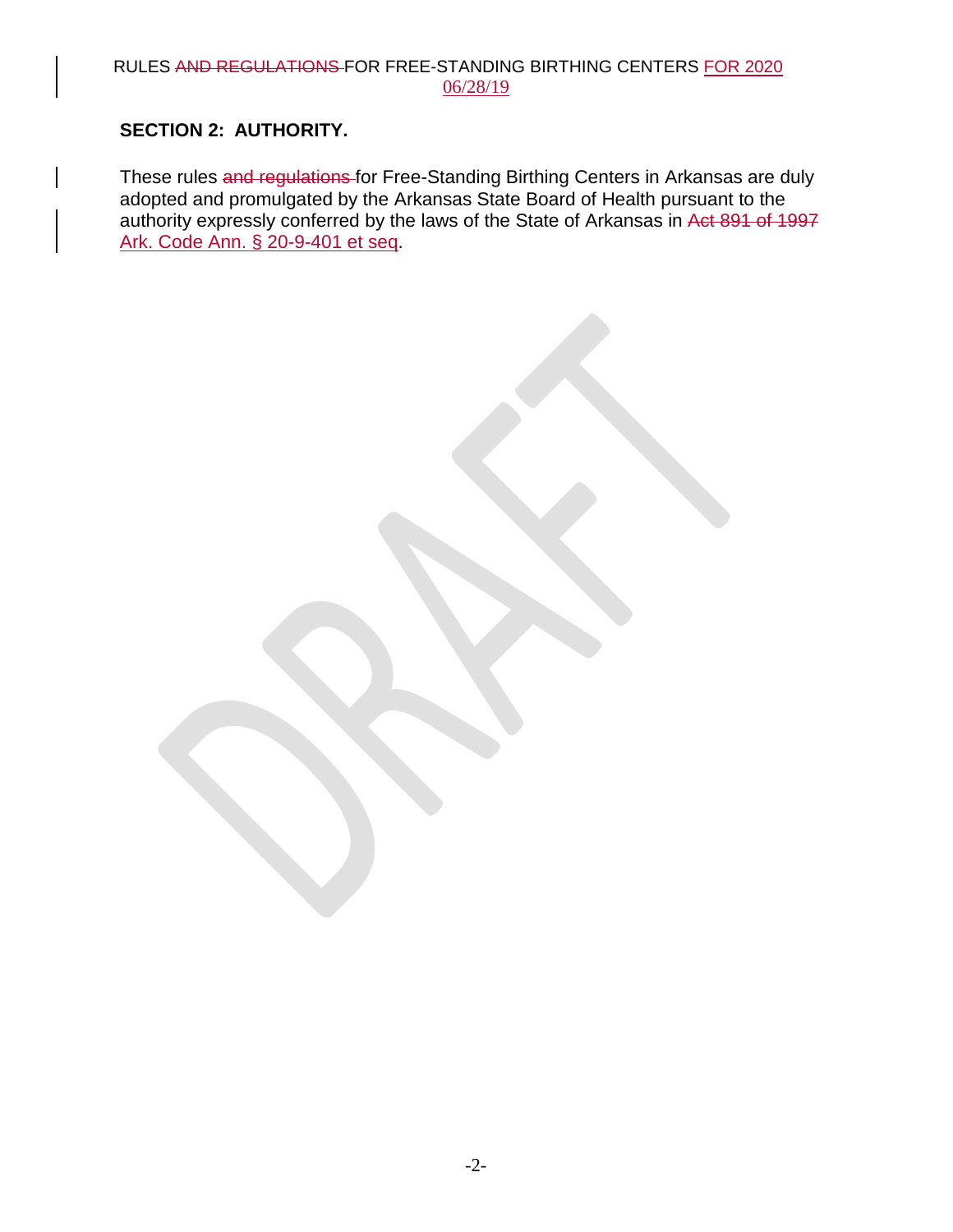### **SECTION 3: DEFINITIONS.**

Free-Standing Birthing Centers -any facility which is organized to provide familycentered maternity care in which births are planned to occur in a home-like atmosphere away from the mother=s usual residence following a low risk pregnancy. The facility shall not provide operative obstetrics, including use of forceps, vacuum extractions, Caesarean sections, or tubal ligations. The Free-Standing Birthing Center must be located within thirty (30) minutes of a hospital (via ambulance) which offers obstetric and nursery services and which maintains an on-call team to provide emergency Csections and stabilization of infants.

Administrator - an individual designated to provide daily supervision and administration of the Free-Standing Birthing Center.

Certified Nurse Midwife - a trained and licensed advanced practice nurse with an arrangement with a physician in accordance with the Arkansas Nurse Practice Act, Arkansas Code Annotated 17-87-101 et seq.

Complications - any condition according to written risk criteria of the Free-Standing Birthing Center that contraindicates continued care in the Free-Standing Birthing Center.

Large Free-Standing Birthing Center - a birthing center comprised of four (4) or more birthing rooms with an exam room.

Low Risk Pregnancy - a normal uncomplicated pregnancy as determined by a generally accepted course of prenatal care and the expectation of a normal uncomplicated birth as defined by a reasonable and generally accepted criteria of maternal and fetal health.

Medical Director - a person licensed to practice medicine in the state of Arkansas.

Pre-term - before the end of the thirty-seventh (37th) week of gestation.

Professional Review Committee - shall be composed of at least three (3) members. The members shall include a Physician with advanced training in Obstetrics, one (1) Certified Nurse Midwife and/or one (1) Registered Nurse (required for large Free-Standing Birthing Centers).

Qualified Physician - a person licensed to practice medicine in the State of Arkansas, who has obstetrical privileges at the licensed hospital.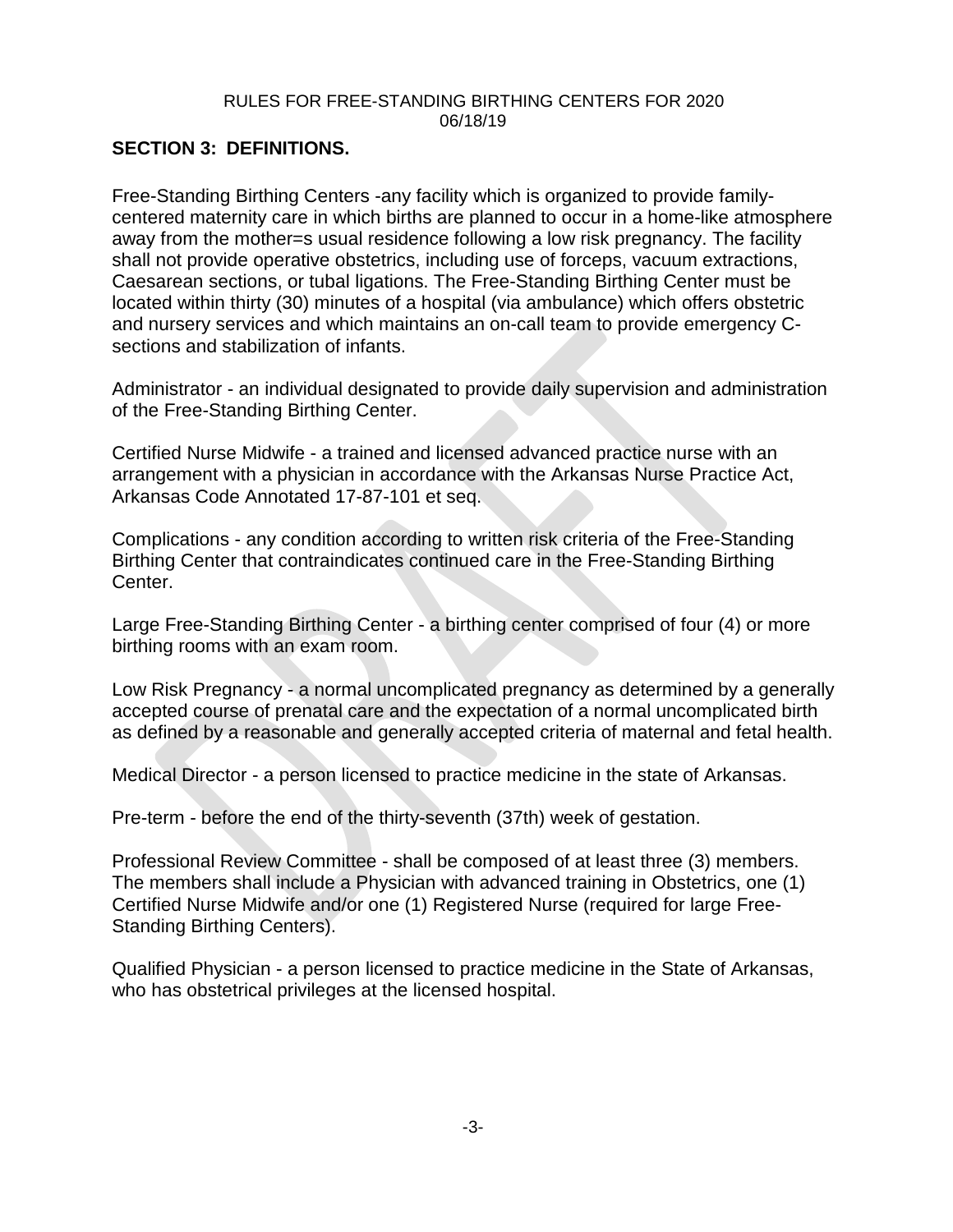Small Free-Standing Birthing Center - a birthing center comprised of three (3) or fewer birthing rooms and occupied by fewer than four (4) patients, not including newborns, at any time.

Term - at thirty-seven (37) weeks gestation, or greater.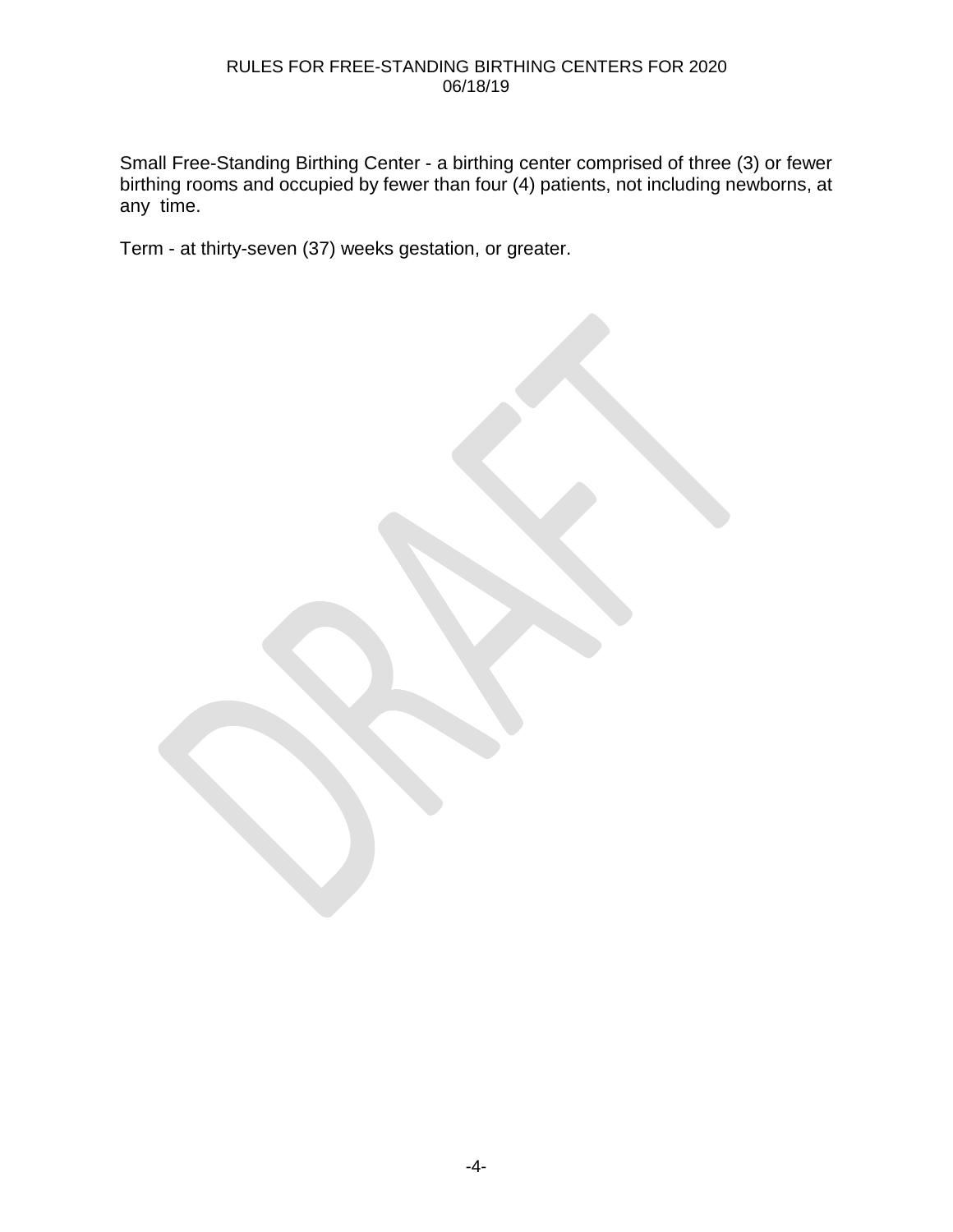# **SECTION 4: LICENSING.**

- A. Application For License. Application for a license or renewal of a license for a Free-Standing Birthing Center shall be made to the Arkansas Department of Health on forms provided by the Division of Health Facility Services. The application shall set forth the complete name and address of the Free-Standing Birthing Center for which the license is sought and any additional information as required by the Arkansas Department of Health.
- B. The Free-Standing Birthing Center shall have a written agreement with a local hospital which has twenty-four (24) hour obstetric services. The Free-Standing Birthing Center shall be within thirty (30) minutes of the hospital. If the hospital ceases to provide obstetric services, the Birthing Center shall obtain a written agreement with another hospital that provides obstetric services and is within thirty (30) minutes of the Birthing Center. If another written agreement can not be obtained, the Birthing Center must cease providing services, notify the Division of Health Facility Services in the Arkansas Department of Health, and surrender the license to the Division. The Birthing Center may reapply for licensure once a new written agreement isobtained.
- C. Fee. In accordance with Section 5 of Act 891 of 1997, each application for initial licensure of a Free-Standing Birthing Center shall be accompanied by a fee of one thousand dollars (\$1000). The fee shall be payable to the Arkansas Department of Health.
- D. Renewal of License. A license, unless revoked, shall be renewable annually upon payment of a fee of one thousand dollars (\$1000) to the Arkansas Department of Health accompanied by an application for relicensure. The application for annual license renewal along with the fee shall be postmarked no later than January 2 of the year for which the license is issued.
- E. Issuance of License. A license shall be issued only for the premises and person or persons reflected in the application and shall be posted in a conspicuous place in the Free-Standing Birthing Center. The license shall be effective on a calendar year basis and shall expire on December 31 of each calendar year. The license shall not be transferrable and shall expire if a change of ownership occurs.
- F. Change of Ownership. It shall be the responsibility of the Free-Standing Birthing Center to notify the Division of Health Facility Services in writing at least thirty (30) days prior to the effective date of a change of ownership. The following information shall be submitted for review andapproval: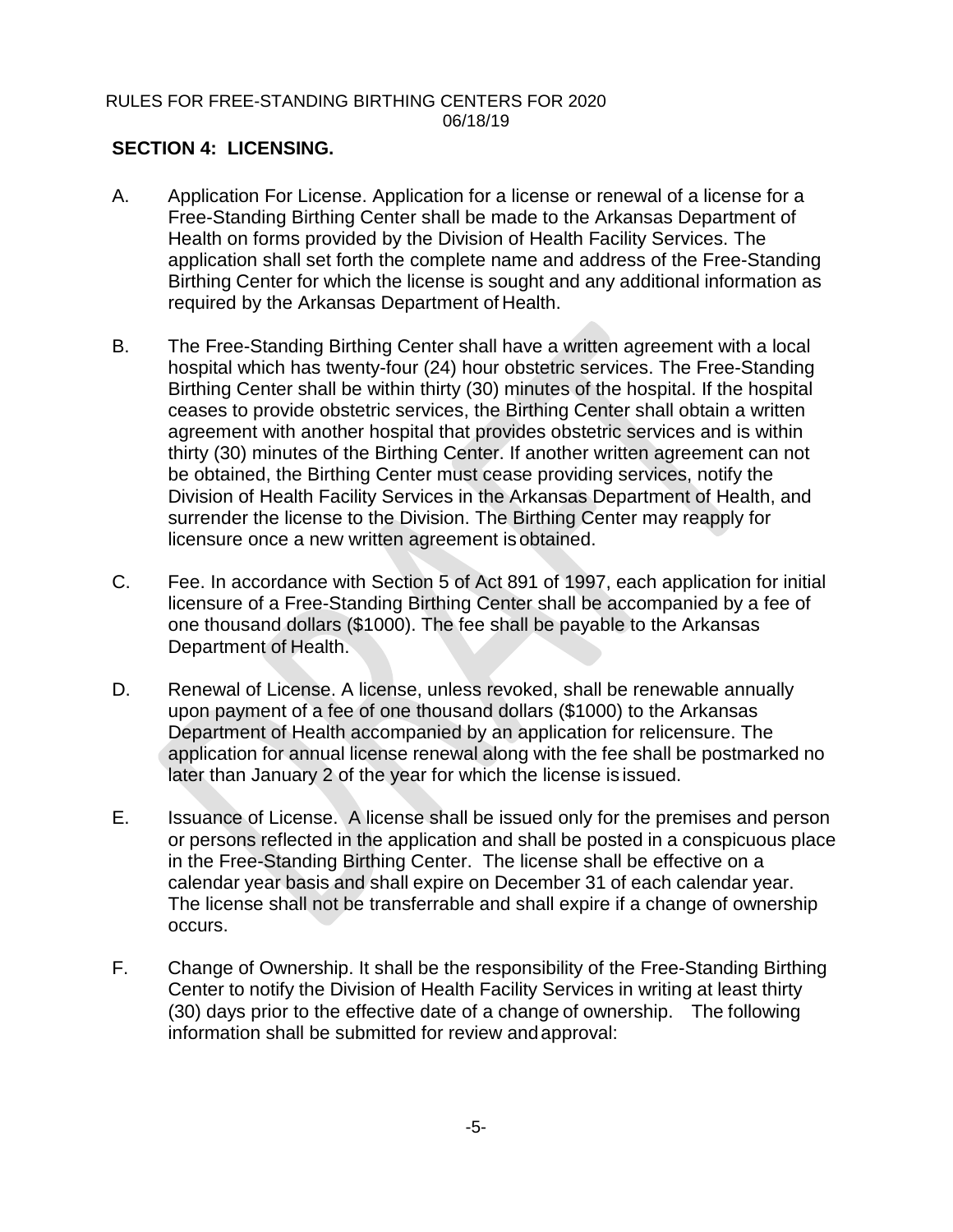- 1. License application;
- 2. One thousand dollars (\$1000) change of ownership fee; and
- 3. Legal documents, ownership agreements, and other information to support relicensure requirements.
- G. Management Contract. It shall be the responsibility of the Free-Standing Birthing Center to notify the Division of Health Facility Services in writing at least thirty (30) days prior to entering into a management contract or agreement with an organization or firm. A copy of the contract or agreement shall be submitted for review to assure the arrangement does not affect the license status.
- H. Closure. Once a Free-Standing Birthing Center closes, it shall no longer be considered licensed. The license issued to the Free-Standing Birthing Center shall be returned to the Division of Health Facility Services. To be eligible for relicensure, the Free-Standing Birthing Center shall meet requirements for new construction and all the current life safety and health regulations.
- I. Inspection. Any authorized representative of the Arkansas Department of Health shall have the right to enter upon or into the premises of any Free-Standing Birthing Center at any time in order to make whatever inspection it deems necessary in order to assure minimum standards and regulations are met.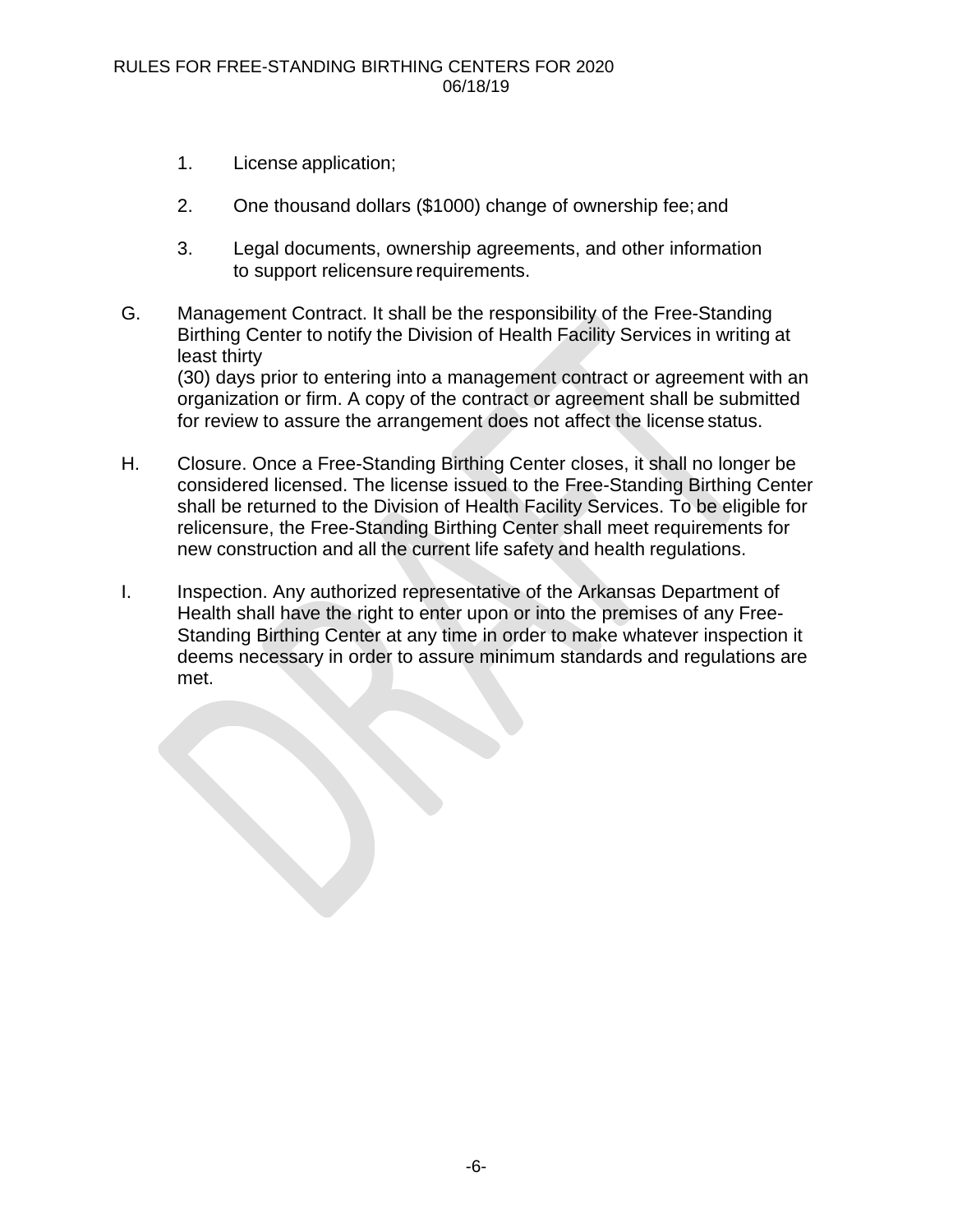# **SECTION 5: GOVERNING BODY.**

A Free-Standing Birthing Center shall have an organized Governing Body which shall be legally responsible for maintaining patient care, establishing policies for the facility and shall be legally responsible for the conduct of thecenter.

- A. Governing Body Bylaws. The Governing Body shall adopt written bylaws which shall be available to all members of the Governing Body. The bylaws shall ensure the following:
	- 1. The Governing Body shall consist of three (3) or more individuals;
	- 2. Maintenance of professional standards of practice;
	- 3. Terms, responsibilities and methods of selecting members and officers;
	- 4. Selection of an Administrator with responsibility for operationand maintenance of the facility;
	- 5. Methods for establishing Governing Body committees and the duties of each committee;
	- 6. Coordination of activities and general policies of the departments;
	- 7. Liaison between the Governing Body and Professional Review Committee documented quarterly;
	- 8. Quarterly Governing Body meetings with maintenance of minutessigned by an officer;
	- 9. Provision for formal approval of the organization, bylaws, rules, regulations, and protocols of the Free-Standing Birthing Center staff and their services;
	- 10. Method of credentialing or appointing members to the professionaland other authorized staff;
	- 11. Methods by which Quality Improvement (QI) is established;
	- 12. Establishment of a quorum to be met in order to conduct business;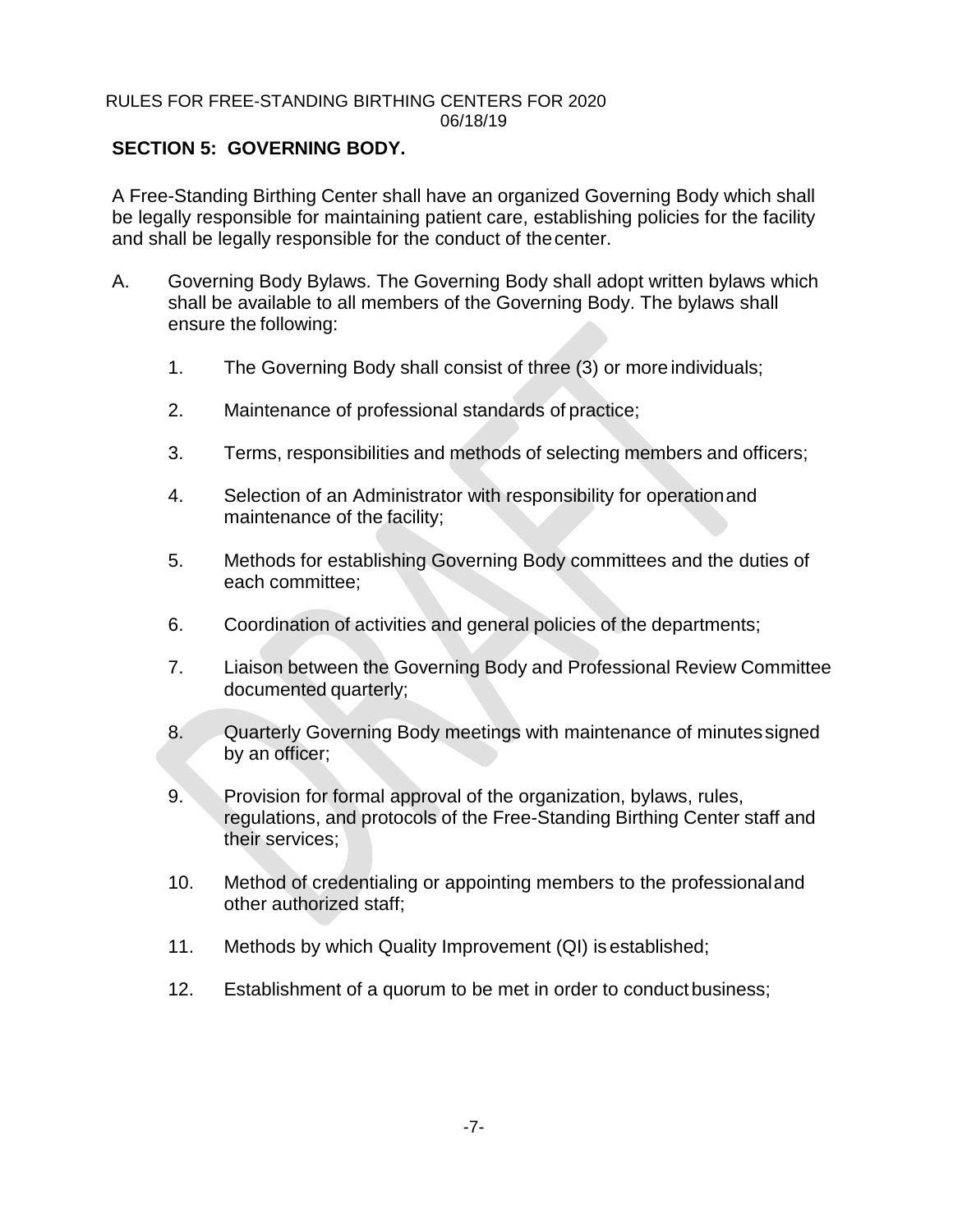- 13. Annual approval of the operating budget by the Governing Body;and
- 14. Compliance with federal, state and local laws.
- B. Governing Body Minutes. The Governing Body minutes shall include at least the following information:
	- 1. Review, approval and revision of the Governing Body bylaws and the Professional Review Committee bylaws, rules, regulations and protocols;
	- 2. Election of officers, as indicated in the bylaws;
	- 3. Documentation that the liaison between the Governing Bodyand Professional Review Committee ismaintained;
	- 4. Appointment and reappointment of the Professional ReviewCommittee and other credentialed staff as indicated in thebylaws;
	- 5. Review and approval of reports received from the Professional Review Committee and Administration;
	- 6. Review and approval of the Quality Improvement Plan of the facility, at least annually, also documentation of the quarterly Quality Improvement summaries.
- C. Credential Files. An individual file shall be maintained for each physician, Certified Nurse Midwife, Advanced Practice Nurse, and other allied health practitioners practicing in the Free-Standing Birthing Center and shall include at least the following:
	- 1. Verification of year, and school of graduation; date of licensure; postgraduate or special training andexperience;
	- 2. Specific delineation of privileges requested andgranted;
	- 3. Detailed application signed by the applicant, the chairman of the Professional Review Committee and an officer of the Governing Body;
	- 4. Documentation of the applicant's agreement to abide by the Free-Standing Birthing Center bylaws, rules, regulations, andprotocols;
	- 5. Verification of current Arkansas license and certification asapplicable;
	- 6. Verification of each applicant's Drug Enforcement Agency (DEA) permit;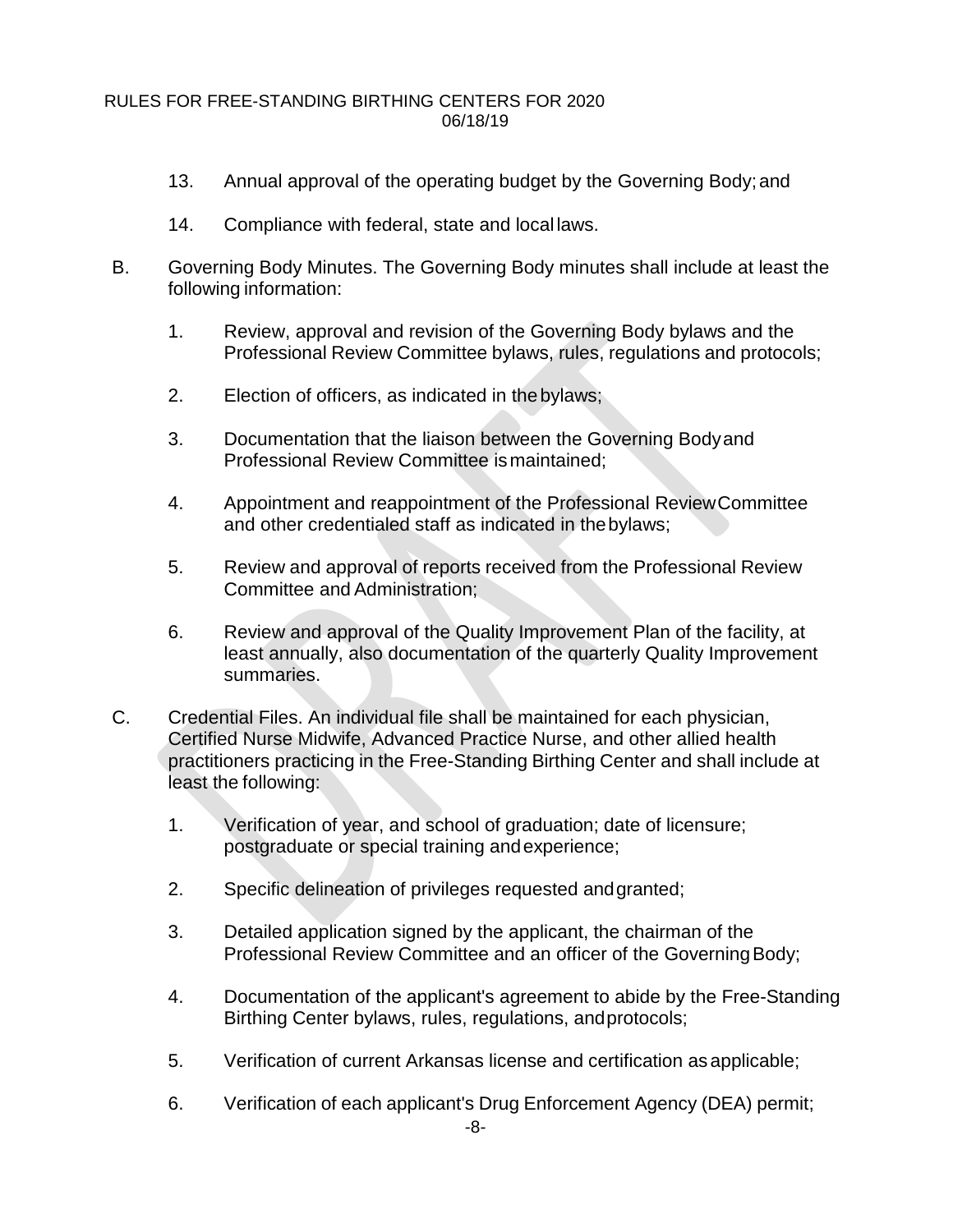- 7. Verification of at least three (3) professional references;
- 8. Documentation of all actions taken by the Professional ReviewCommittee and Governing Body indicating the privileges granted, approval of appointment/reappointment, and other related data;and
- 9. Evaluation of professional performance at the time ofreappointment.
- D. Professional Review Committee Bylaws. The Professional Review Committee bylaws shall include at least the followingprovisions:
	- 1. Responsible to the Governing Body for the quality of health care provided in the Free-Standing Birthing Center and for the ethical and professional practices of its members;
	- 2. Requirements for membership;
	- 3. Election of officers, responsibilities and terms;
	- 4. Functions, frequency of meetings and composition (quorum) and attendance requirements;
	- 5. Written minutes shall be maintained of all meetings and shall be signedby the chairman;
	- 6. An appeals process if appointment/reappointment is not granted by the Governing Body;
	- 7. Delineation of maintaining accurate and complete medical records; and
	- 8. Approval of the bylaws and amendments by the Professional Review Committee and the Governing Body.
- E. Professional Review Committee Minutes. Professional Review Committee minutes shall include at least thefollowing:
	- 1. Documentation of review of committee reports including quarterly Quality Improvement (QI) summaries;
	- 2. Review, approval and revision of the Professional ReviewCommittee bylaws, rules, regulations, andprotocols;
	- 3. Election of officers as specified by the bylaws;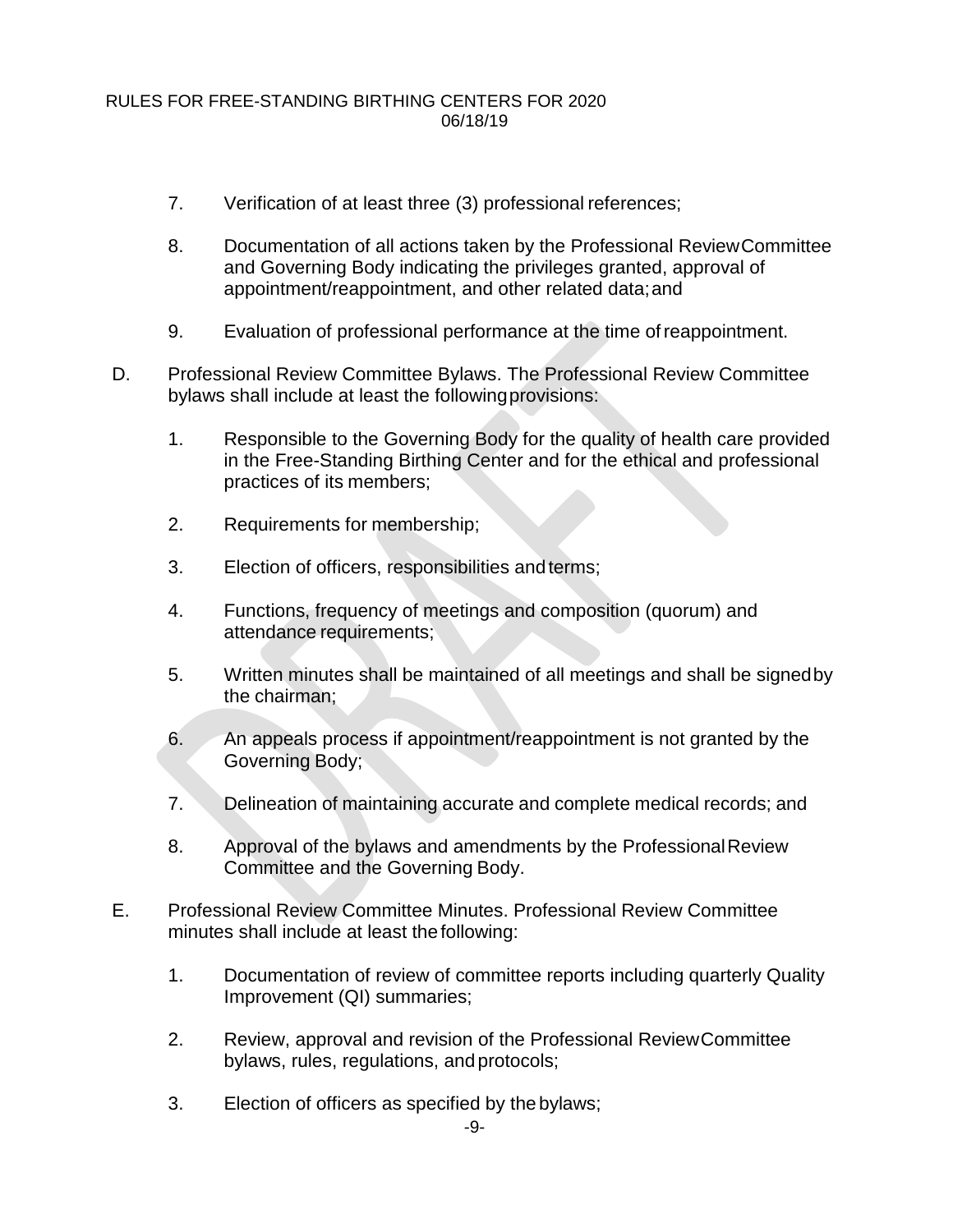- 4. Documentation of a practitioner designated as chairman of the committee to direct the services defined in the bylaws; and
- 5. Documentation of appointments, reappointments, and approval of requested privileges to the Free-Standing Birthing Center staff as specified in the bylaws, but at least every two (2) years.
- F. Quality Improvement (QI) Program.
	- 1. The Free-Standing Birthing Center shall develop, implement, and maintain a QI program. The QI plan shall be reviewed and approved annually by the Governing Body. The facility shall appoint a QI Committee with functions to include:
		- a. Quarterly meetings with maintenance of written minutes;
		- b. Collection of data on the functional activities identified as priorities in QI and benchmark against past performance and national or local standards; and
		- c. Development and implementation of improvement plans for identified issues, with monitoring, evaluation and documentationof effectiveness.
	- 2. The scope of the QI Program shall include, but not be limited to, activities regarding the following:
		- a. Assessment of processes and outcomes. Outcome data for morbidity, mortality, maternal and infant transfers and referrals, complications, Apgar scores, patients delivering outside thecenter, and other performance data shall be collected and analyzed on an ongoing basis;
		- b. Evaluation of customer satisfaction (patients, providers, patients= families, employees);
		- c. Measurement of staff performance;
		- d. Complaint resolution;
		- e. Utilization data; and
		- f. Organizational/administrative performance.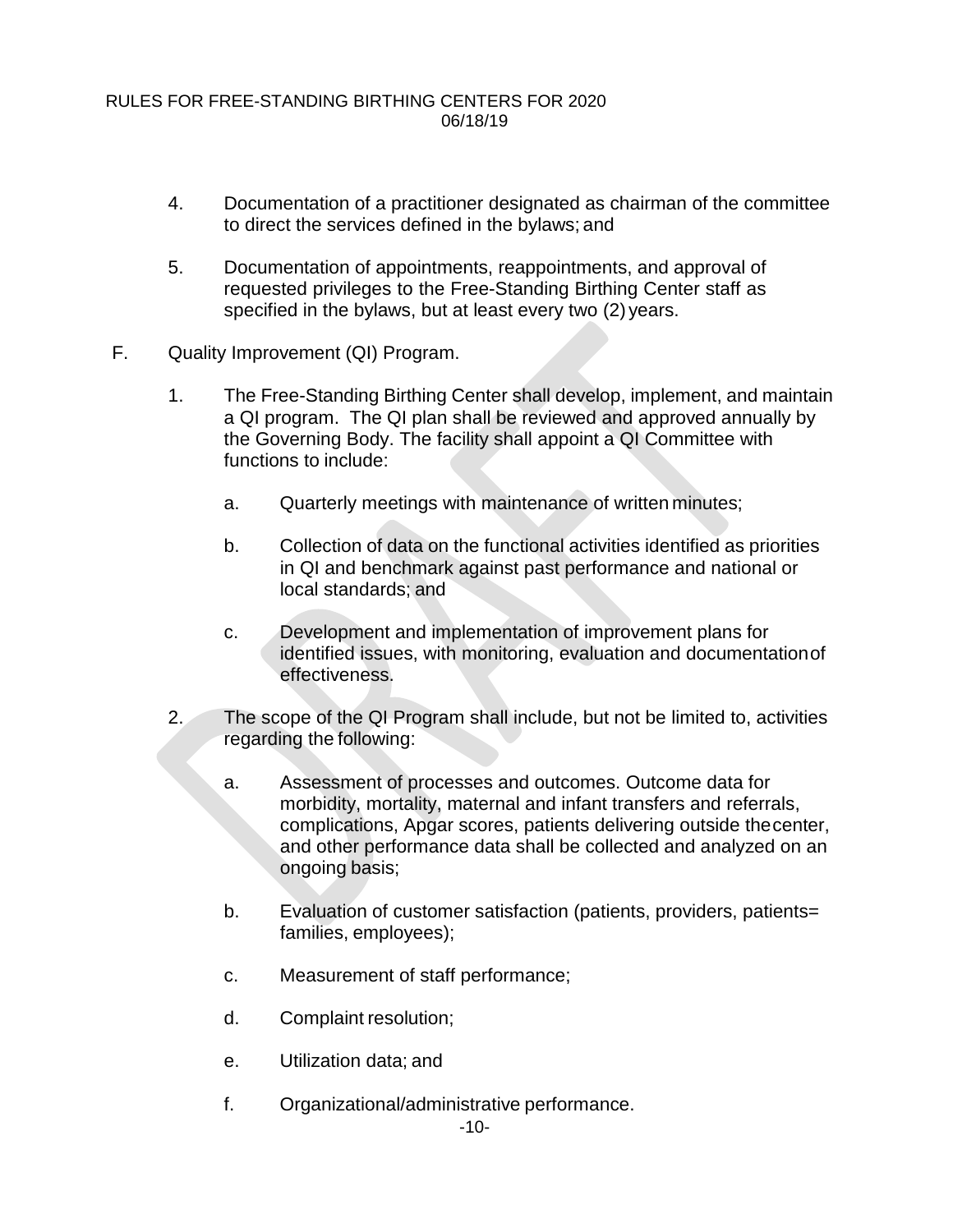- 3. Reporting. QI activities shall be reported to the Professional Review Committee and the Governing Body on a quarterly basis and shall be documented in the Governing Body meeting minutes.
- 4. Policies and Procedures covering all functions of the QI Program shall be maintained. All policies and procedures not contained within the QI Plan shall be maintained in a manual. The first page of the manual shall have the annual review date and signatures of the persons conducting the review.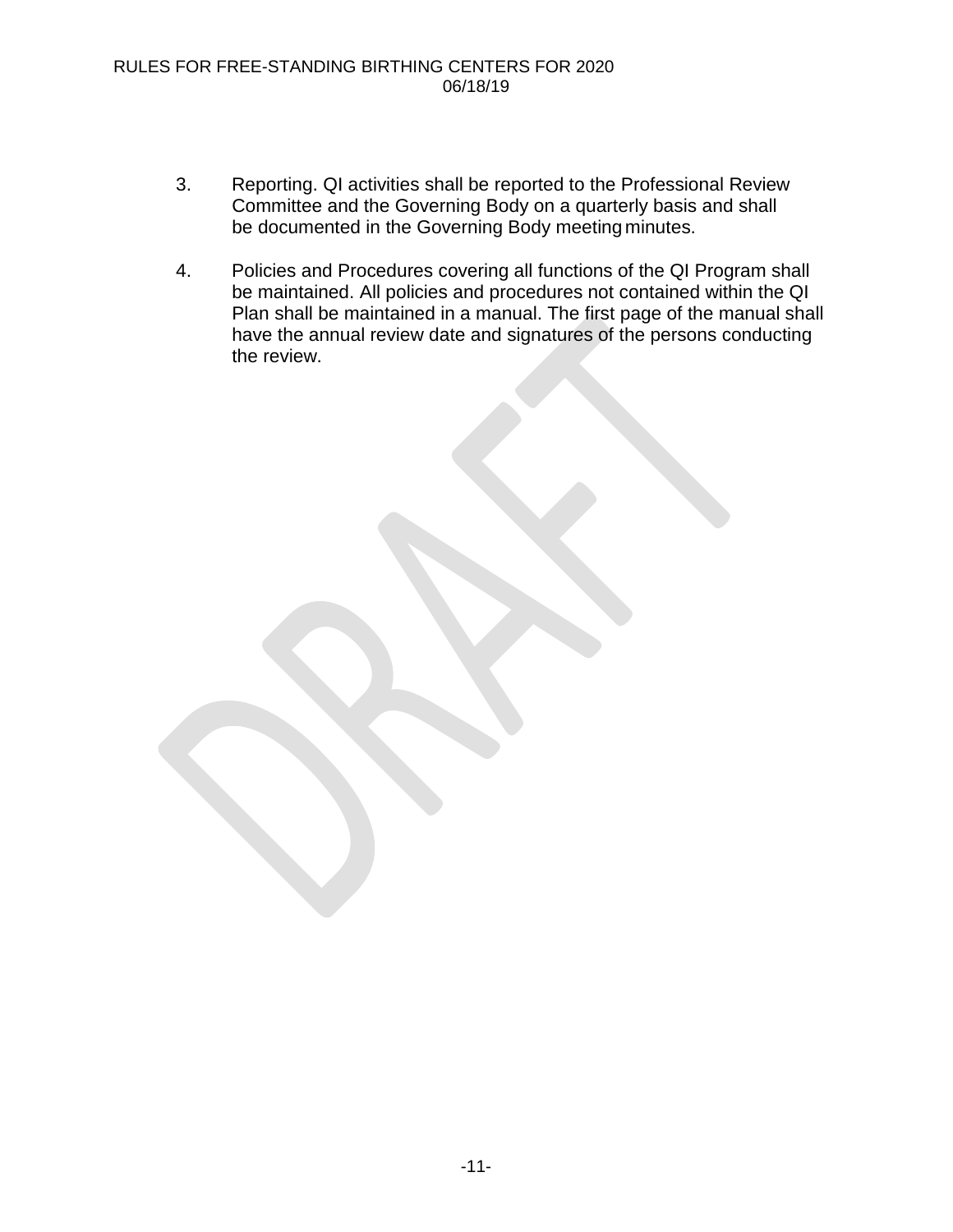#### RULES AND REGULATIONS FOR FREE-STANDING BIRTHING CENTERS FOR 2020 062819

### **SECTION 6: GENERAL ADMINISTRATION.**

- A. Each institution shall have an Administrator responsible for the management of the institution. The responsibilities of the Administrator shall include:
	- 1. Keeping the Governing Body fully informed of the status of the Free-Standing Birthing Center by submitting periodic written reports or by attending meetings of the Governing Body;
	- 2. Conducting meetings at regular intervals and maintaining minutes ofthe meetings; and
	- 3. Preparation of an annual operating budget to be submitted to the Governing Body for approval.
- B. Policies and procedures shall be provided for the general administration of the facility and for each service. All policies and procedures shall have evidence of ongoing review and/or revision. The first page of each manual shall have the annual review date, signature of the department supervisor and/or person(s) conducting the review.
- C. Provisions shall be made for safe storage of patient'svaluables.
- D. Each facility shall develop and maintain a written disaster plan which includes provisions for complete evacuation of the facility. The plan shall provide for widespread disasters, as well as for disasters occurring within the local community and birthing center. The disaster plan shall be rehearsed at least twice a year, preferably as part of a coordinated drill in which other community emergency agencies participate. One (1) drill shall simulate a disaster of internal nature and the other external. Written reports and evaluation of all drills shall be maintained.
- E. There shall be a posted list of names, telephone numbers, and addresses available for emergency use. The list shall include center management personnel and staff, the local police department, the fire department, ambulance service, Red Cross, and other available emergency units. The list shall be reviewed and updated at least every six (6) months.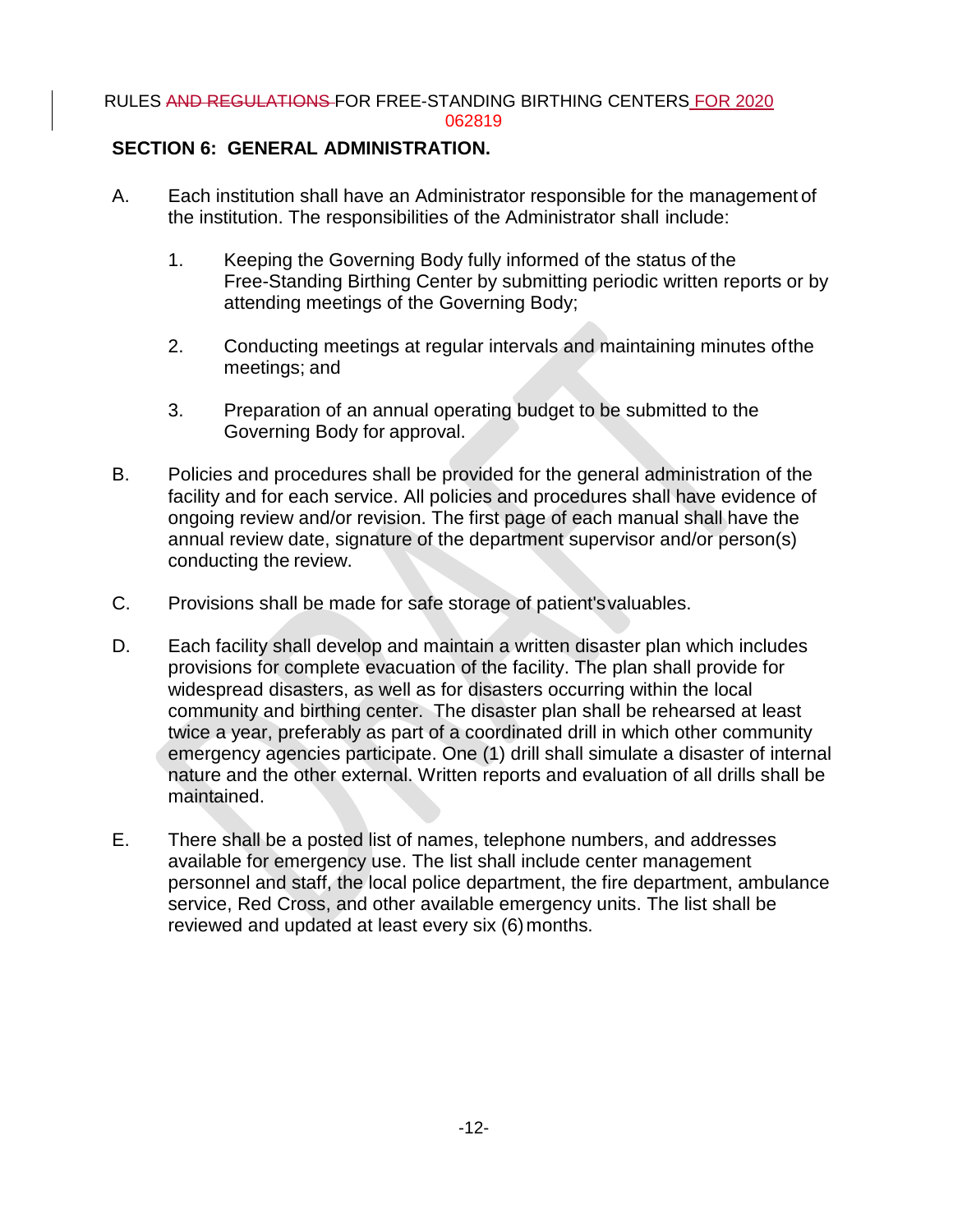#### RULES AND REGULATIONS FOR FREE-STANDING BIRTHING CENTERS FOR 2020 062819

- 4. There shall be current reference material available onsite to meet the professional and technical needs of birthing centerpersonnel including: current books, periodicals, and other pertinentmaterials.
- 5. All employees shall be required to have annual inservices on safety, fire safety, back safety, infection control, standard precautions, disaster preparedness and confidential information.
- 6. Procedures shall be developed for the retention and accessibility of the patients' medical records if the Free-Standing Birthing Center closes. The medical records shall be stored within the State of Arkansas for the required retention period and shall be accessible for patient use.
- 1. Any Free-Standing Birthing Center that closes shall meet the requirements for new construction in order to be eligible for relicensure. Once a facility closes, it is no longer licensed. The license shall be immediately returned to Health Facility Services. To be eligible for licensure all the referenced National Fire Codes (NFPA) and health regulations shall be met.
- 10. The Free-Standing Birthing Center Administrator shall develop policies and procedures that, upon request of the patient, an itemized statement of all services shall be provided within thirty (30) days after discharge or thirty (30) days after request, whichever is later. The policy shall include a statement advising the patient in writing of her right to receive the itemized statement of all services.
- 11. A general consent for medical treatment and care shall be signed by the patient or legal guardian. Written or verbal consent shall not release the facility or its personnel from upholding the rights of its patients including but not limited to the right to privacy, dignity, security, confidentiality, and freedom from abuse or neglect.
- 12. The center shall have a procedure for infant identification at the time of birth which shall be sufficient to identify the infant(s) with one (1) mother. Large Free-Standing Birthing Centers shall use waterproof plastic identification bands with tag inserts written in waterproof ink. These shall be placed on the mother and infant in the birthing room at the time of delivery and shall remain in place during the entire stay.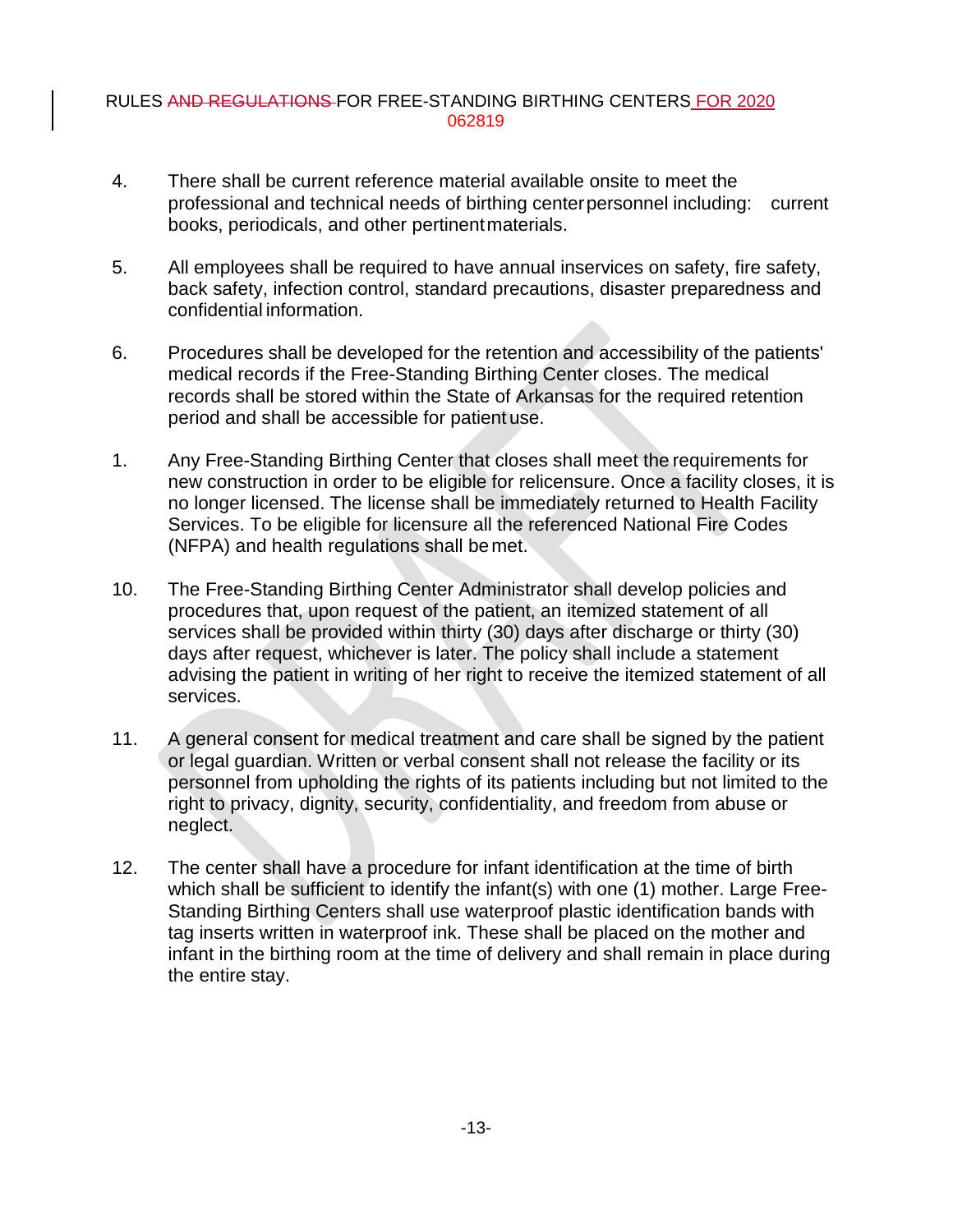#### RULES AND REGULATIONS FOR FREE-STANDING BIRTHING CENTERS FOR 2020 062819

- 13. A record book shall be kept up to date and shall contain the following information:
	- 1. Mother's maiden name and father=s name;
	- 2. Baby's sex, date, time and place of birth; and
	- 3. Physicians', Certified Nurse Midwife (CNM) and/orRegistered Nurses' names.
- 14. There shall be written policies and procedures jointly developed by the Medical Director and the professional staff, which define the care provided at the Birthing Center.
- 15. There shall be written documentation of annual review of the policiesand procedures, with revision as indicated.
- 16. Policies and procedures shall include but are not limitedto:
	- 1. Initial risk assessment;
	- 2. Criteria for maternal transfer to an acute care facility during the antepartal, intrapartal and postpartum phases; and
	- 3. Criteria for infant transfer to an acute care facility;
	- 4. Admission criteria;
	- 5. Nursing assessment;
	- 6. Family support and participation;
	- 7. Medication administration;
	- 8. Care of the newborn to include administration of prophylacticmedications required by the Arkansas Department of Health;
	- 9. Emergency procedures;
	- 10. Fetal demise;
	- 11. Vital statistics registration;
	- 12. Infection control; and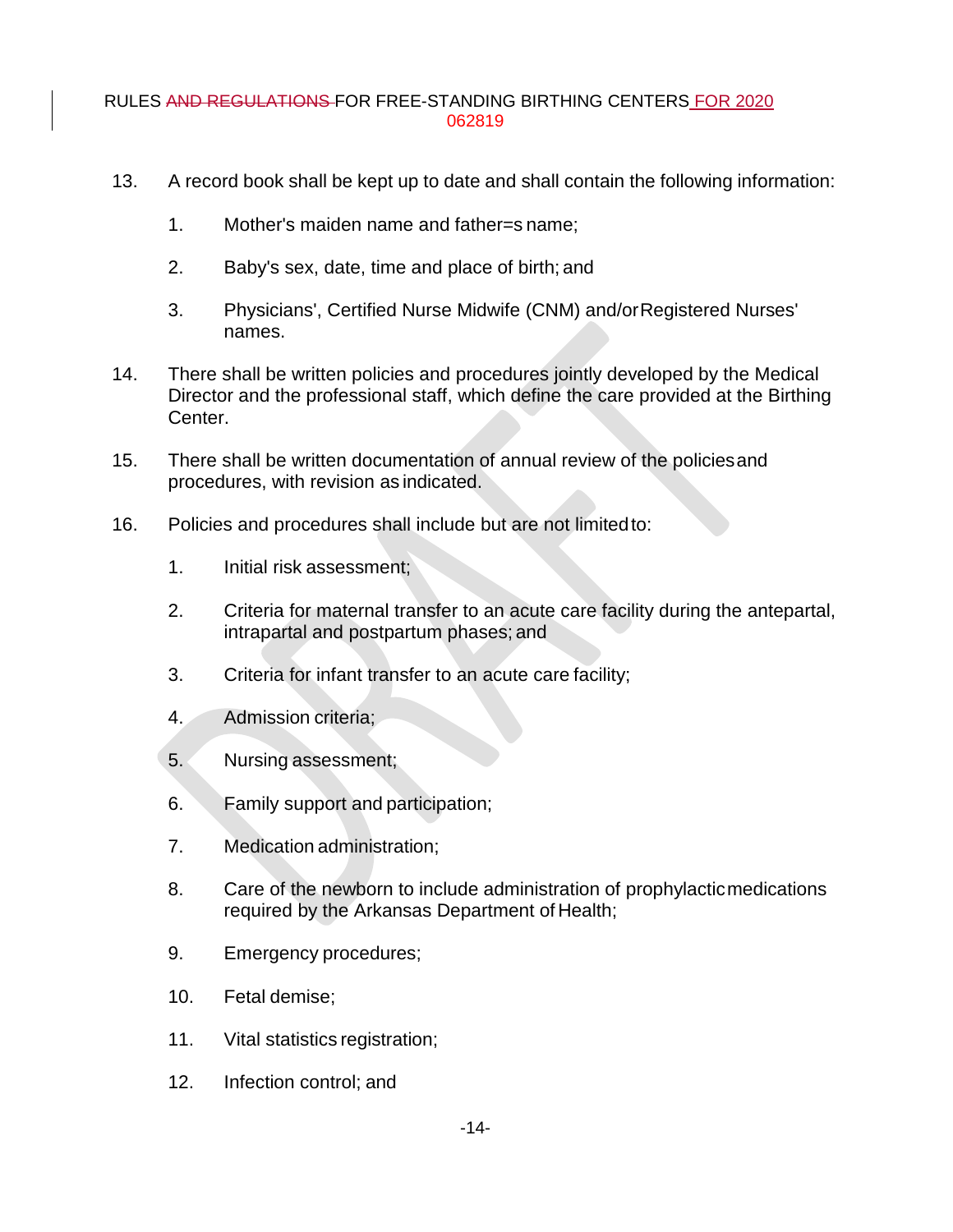- 13. Aftercare of the mother and infant.
- F. The facility shall report to the Arkansas Department of Health, Division of Vital Statistics, a patient is transferred from the care of a lay midwife during the labor and delivery process to the hospital or other licensed healthcare facility.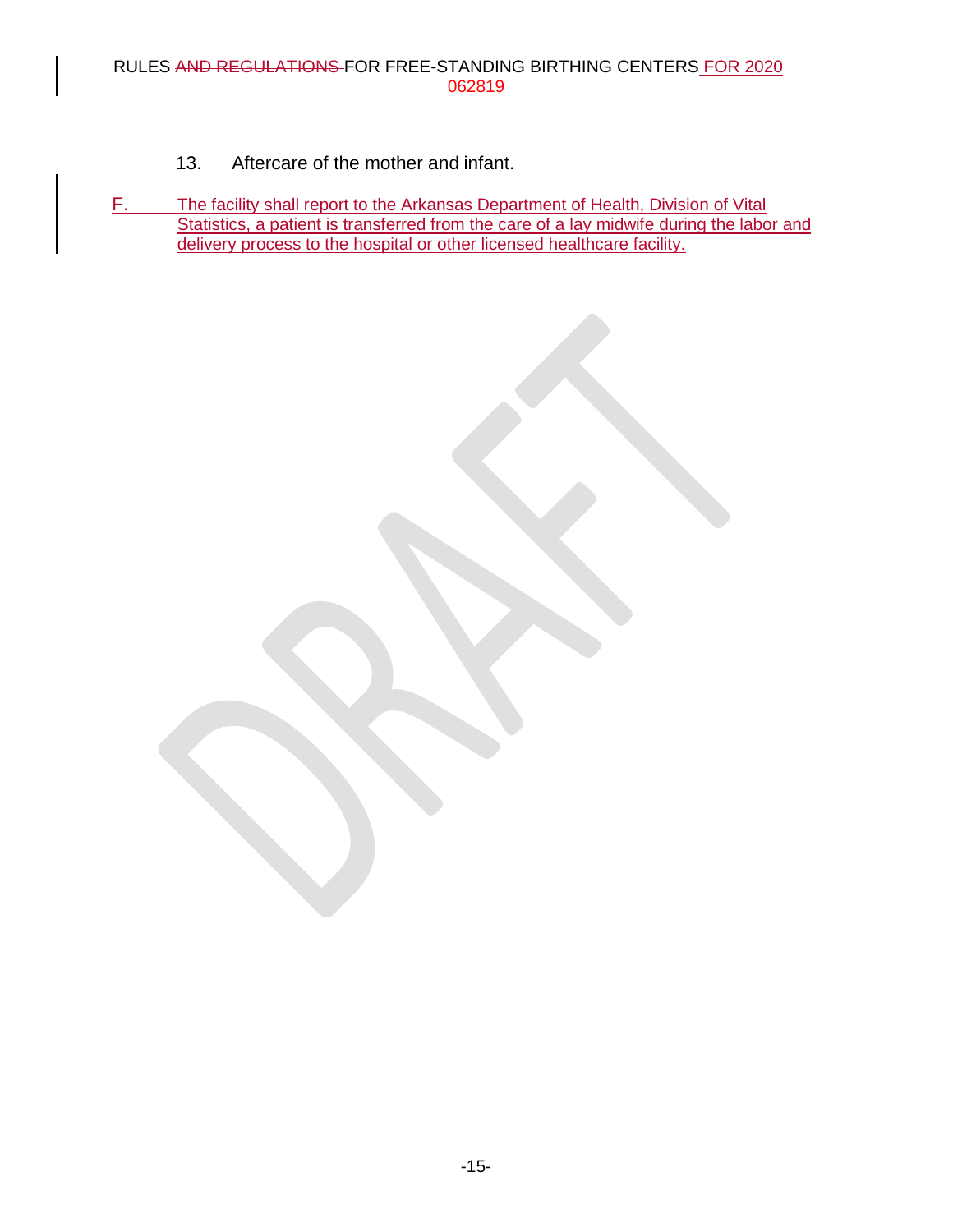# **SECTION 7: SERVICES.**

Care in Free-Standing Birthing Centers shall be provided by a Licensed Physician and/or CNM and other qualified professionals and clinical staff with access to and availability of consulting clinical specialists. Ancillary personnel shall be available to care for the volume of patients and programs offered.

- A. Services provided in Free-Standing Birthing Centers may include antepartal, intrapartal, postpartal care and the care of the newborn infant.
- B. Local analgesia/anesthesia for pudendal block and episiotomy repair shall be permitted.
- C. Surgical services shall be limited to those normally performed during uncomplicated childbirth, such as episiotomy and repair of lacerations.
- D. The care of the newborn may include a recognized method of circumcision which limits blood loss to less than one cubic centimeter(1cc).
- E. The following shall be prohibited in Free-Standing Birthing Centers:
	- 1. Administration of general and conductive analgesia/anesthesia to include spinal and epidural analgesia/anesthesia;
	- 2. Administration of all types conscious sedation;
	- 3. Performance of Caesarean sections and operative obstetrics to include tubal ligations;
	- 4. I.V. analgesia is prohibited; and
	- 5. Stimulation or augmentation with chemical agents, e.g., oxytocics during the first and second stages of labor.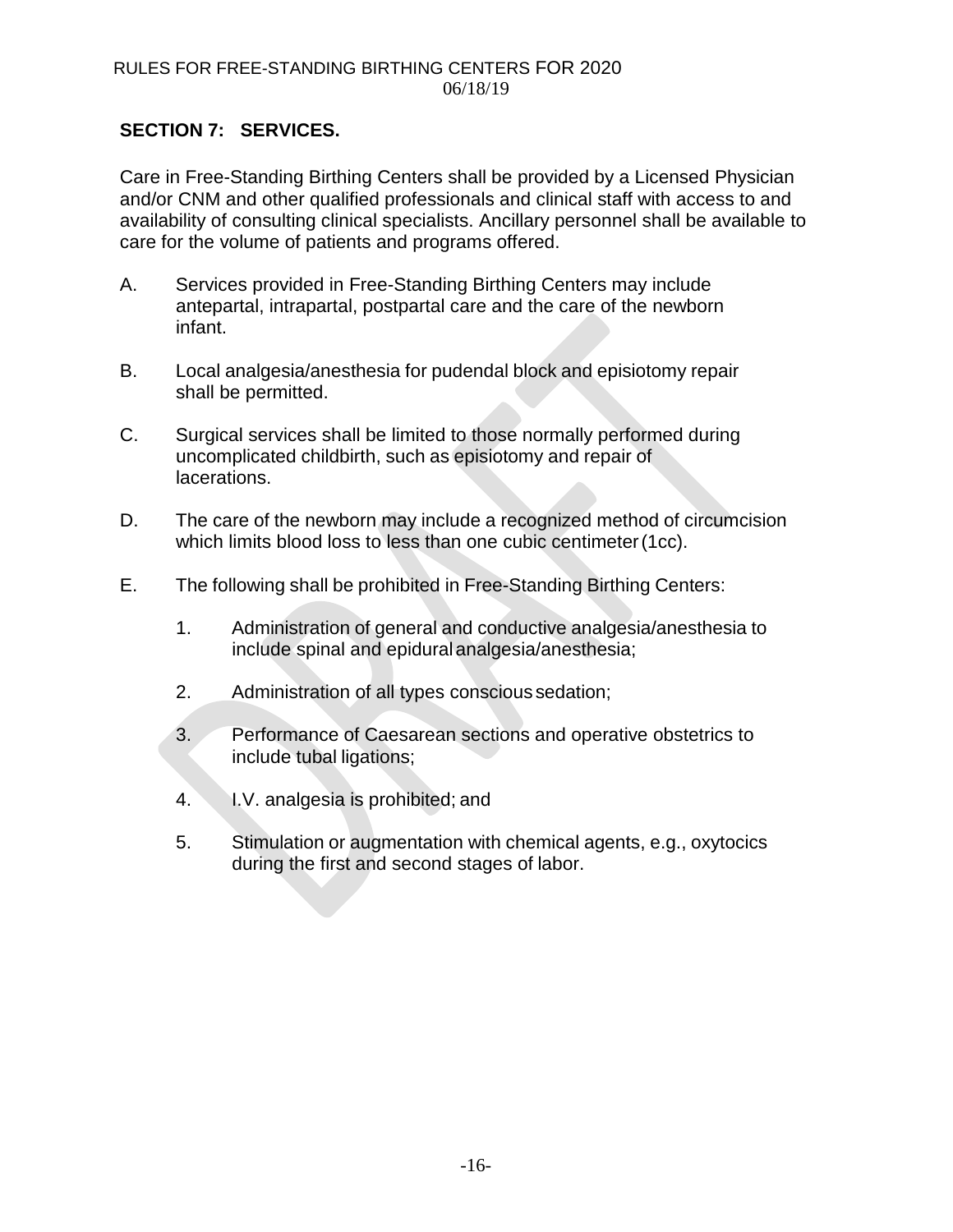# **SECTION 8: PATIENT CARE SERVICES.**

- A. Organization.
	- 1. The center shall be organized to ensure twenty four (24) hour Registered Nurse coverage as needed.
	- 2. A physician, Certified Nurse Midwife, and/or Registered Nurse, shall be available and onsite for patient care during the entire time a patient isin the center.
	- 3. Services during labor and delivery shall be provided under protocols developed by the clinical staff and approved by the Governing Bodyin accordance with accepted standards of care.
	- 4. Authority and responsibilities of all patient care staff shall be clearly defined in written policies.
	- 5. Services shall be organized to ensure that management functions are effectively conducted. These functions shall include, but are not limitedto:
		- a. Development and implementation of policies and procedures related to patient care;
		- b. Review of policies and procedures at least annually to reflect current standards of maternal and newborn care. The first page of each manual shall have the review date and approval signatures of the person(s) conducting the review;
		- c. Establishment of a mechanism for review and evaluation of care and services provided at the center;
		- d. Orientation and maintenance of qualified staff for provision of care;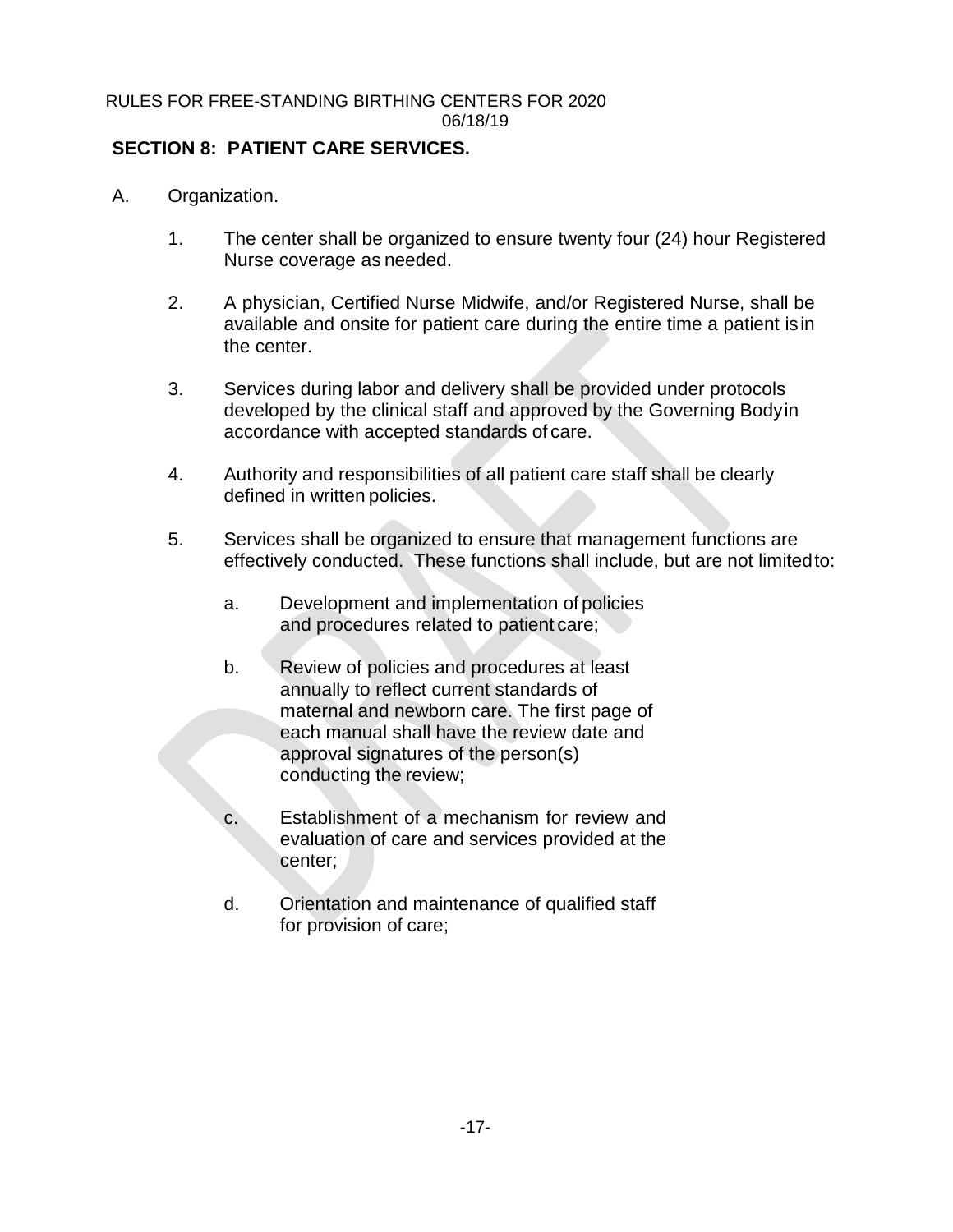- e. Provisions for staff development, including at least twelve (12) inservice education programs for professional staff annually; and
- f. Provisions for current nursing literature and reference materials.
- 6. Patients shall have access to twenty four (24) hour telephone consultation with either a Registered Nurse or Certified Nurse Midwife or physician.
- B. Qualifications.
	- 1. The Certified Nurse Midwife shall provide documentation of current licensure, as required by the Arkansas State Board of Nursing. The documentation shall be maintained as part of the credential file for that person.
	- 2. Licensed nursing personnel shall practice in accordance with the Nurse Practice Act of the State of Arkansas.
	- 3. Documentation of current licensure shall be maintained for allnursing personnel who practice in the center.
	- 4. All clinical staff of the center shall be required to provide documentation of training and continued competence in adult and Neonatal Resuscitation Program (NRP) or its equivalent.
- C. Staffing.
	- 1. A physician, Certified Nurse Midwife, or Registered Nurse with demonstrated competencies in labor and delivery shall be required to deliver one to one (1:1) care during labor, delivery and post-delivery until both mother and newbornare stable.
	- 2. There shall be adequate numbers of professional and support staff on duty and on call to meet the patient=s needs: for services routinely provided; during periods of high demand or emergency; to assure patient safety and satisfaction; and to assure that no patient in active labor is unattended.
	- 3. During the second stage of labor, two to one (2:1) patient care is required, with one (1) of the clinical staff being a physician or Certified Nurse Midwife and the other beinga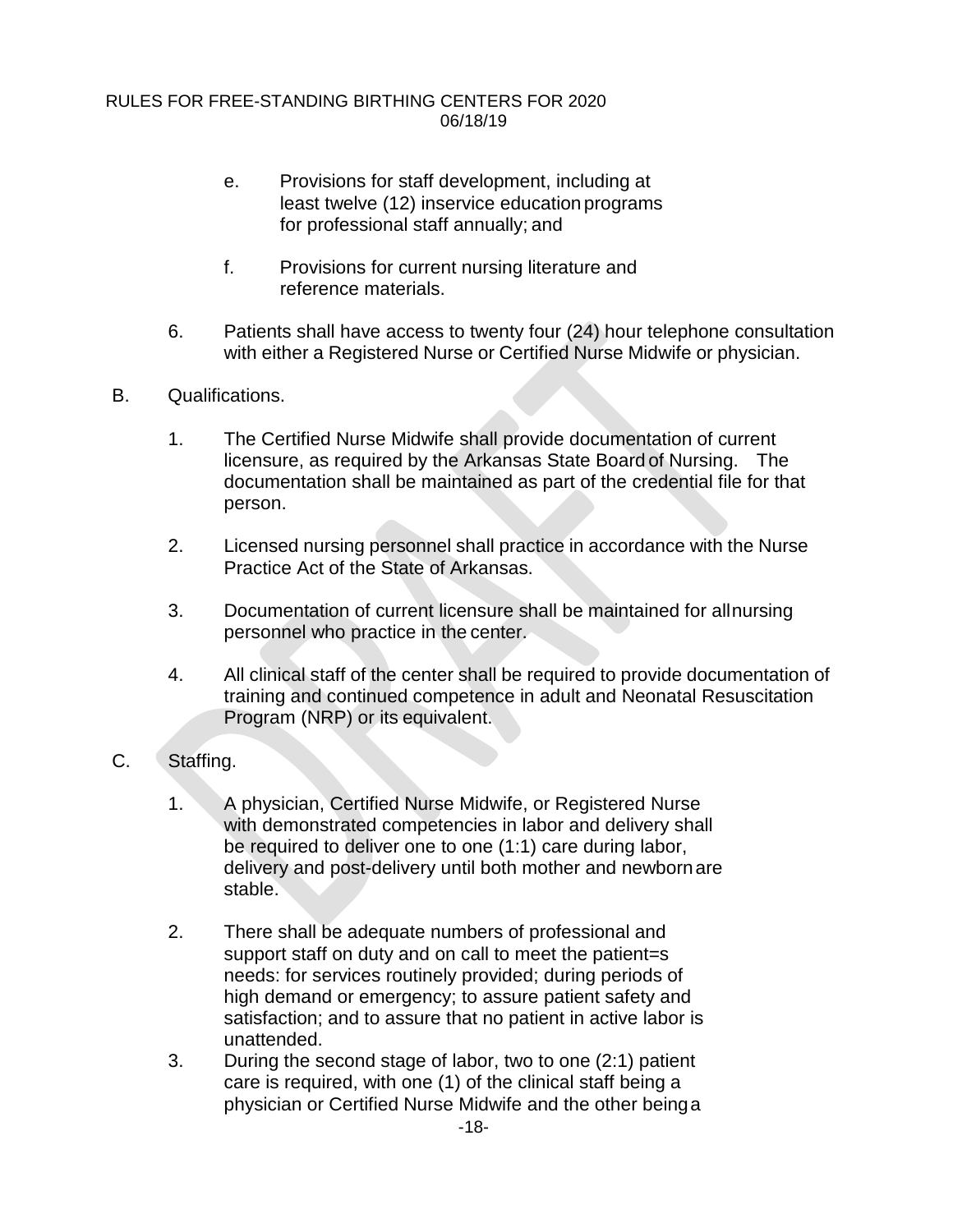Registered Nurse.

4. Clinical staff who have demonstrated ability to perform neonatal and adult resuscitation procedures shall bepresent during each birth.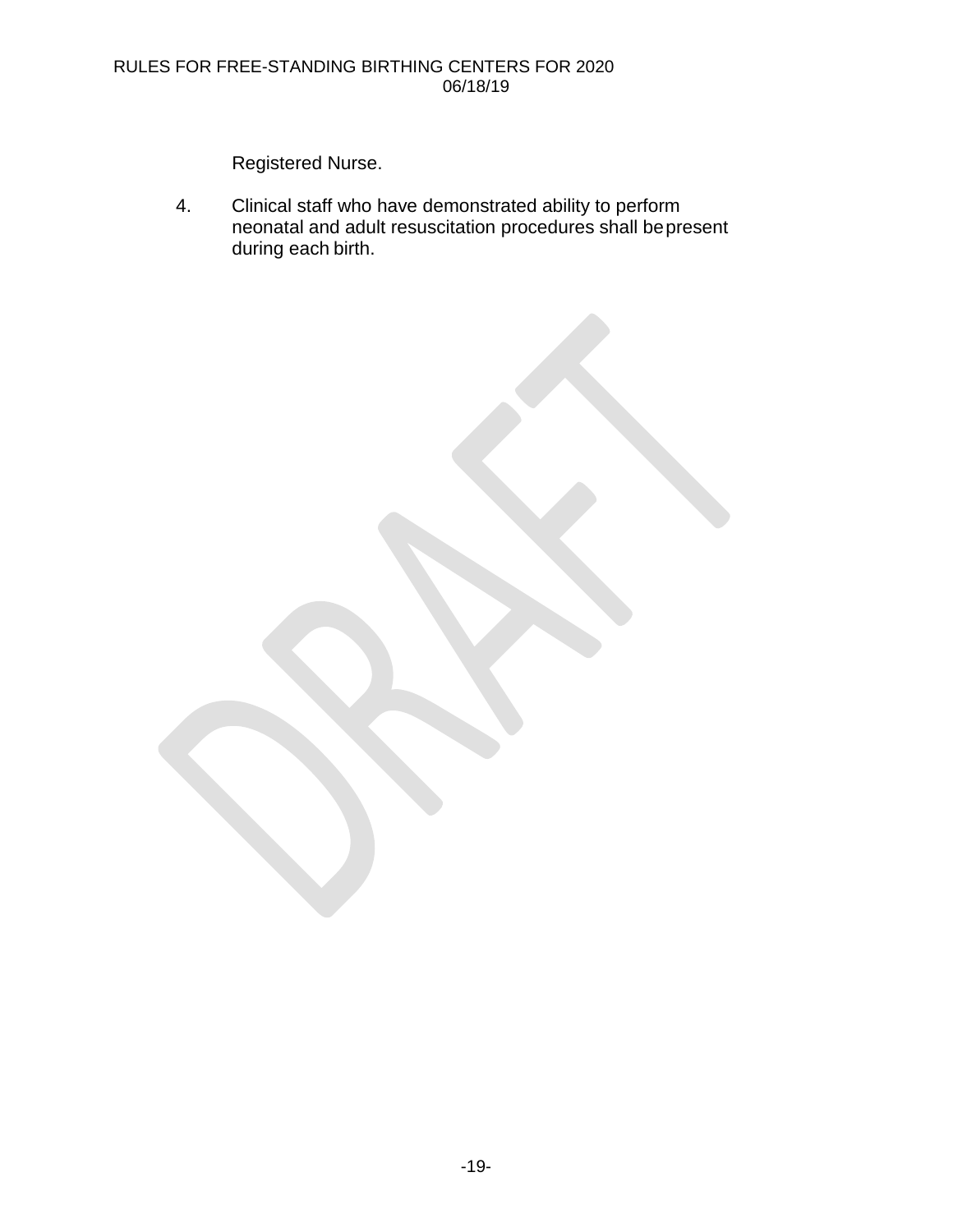# **SECTION 9: PROGRAM REQUIREMENTS.**

- A. The birthing center shall have written criteria for evaluation of risk status, admission, transfer, discharge, and complications requiring medical or surgical intervention. The criteria shall be developed by the clinical staff and approved by the Governing Body.
	- 1. Criteria for admission for labor, birth, and post partum care shall include, but is not limited to:
		- a. Low-risk pregnancy with the expectation of a singleton, vertex, spontaneous vaginal birth at term without complications;
		- b. Evidence of adequate prenatal care which begins no later than twenty eight (28) weeks gestation and provides continuousprenatal screening; and
		- c. Evidence of preparation for out-of-hospital birth andearly discharge.
	- 2. Criteria shall be developed for conditions of the mother or neonate requiring transfer to an acute care facility.
	- 3. Criteria for discharge of the mother and newborn in not more than twenty four (24) hours from admission shall be developed and approved by the Governing Body.
- B. In no event shall a patient meeting any of the following criteria be accepted as a candidate for delivery at a Free-Standing BirthingCenter:
	- 1. Females below fourteen (14) years of age;
	- 2. Documented problems in the maternal medicalhistory, including:
		- a. Heart disease;
		- b. Pulmonary embolus;
		- c. Symptomatic congenital defects;
		- d. Moderate to severe renal disease, includingnephritis;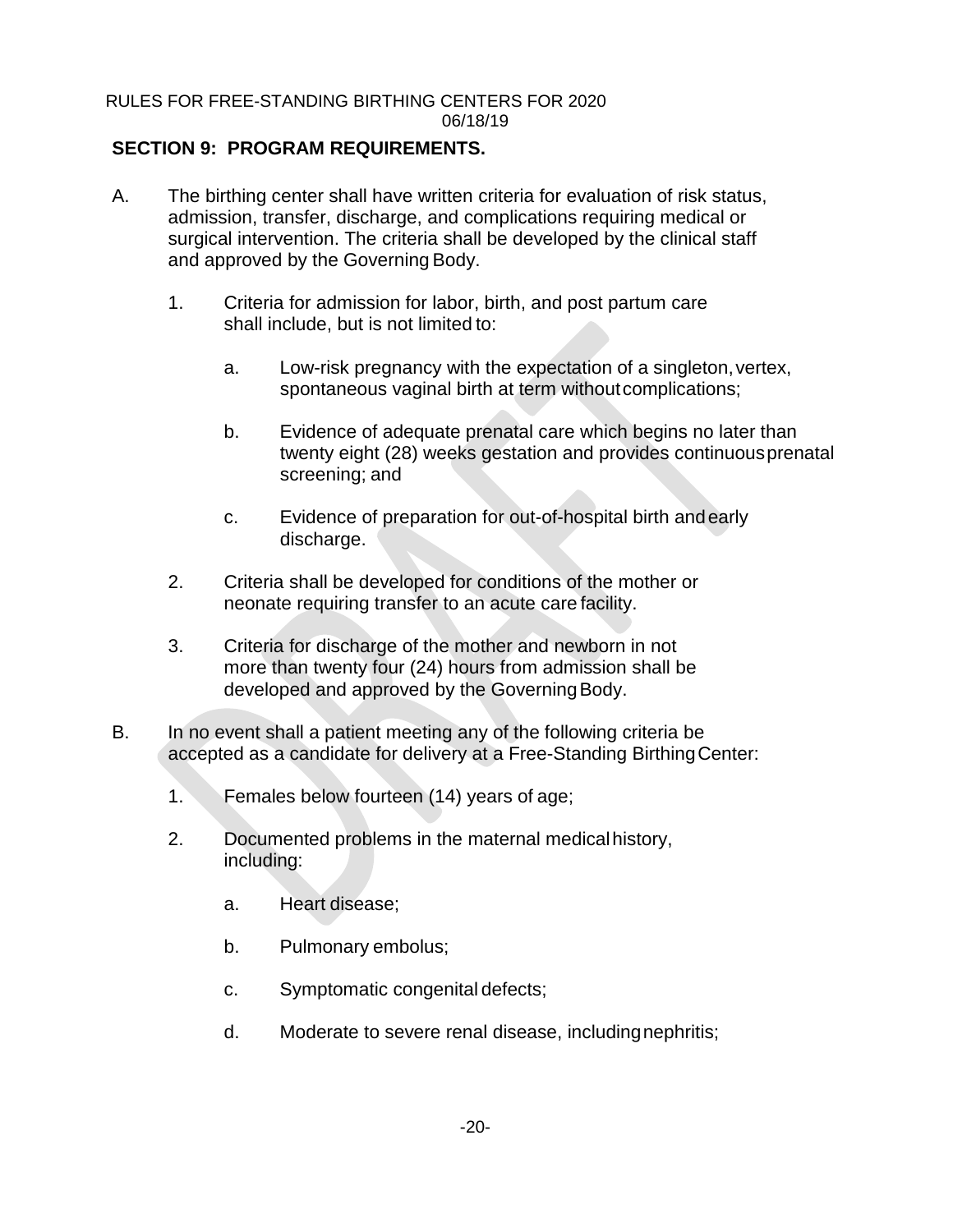- e. Severe mental health problems and/or current use of drugs related to its management;
- f. Epilepsy or seizures after ten (10) years of age which required use of anticonvulsive medications;
- g. Breech presentation;
- h. Preterm labor;
- i. Insulin-dependent gestational diabetes;
- j. Thyroid disease which is not maintained in euthyroidstate;
- k. Bleeding disorder or hemolytic disease;
- l. Other serious medical problems;
- m. Multiple births;
- n. Vaginal birth following C-section (VBAC);
- o. Preeclampsia;
- p. Moderate or severe asthma;
- q. Severe obstructive pulmonary disease;
- r. Severe systemic disease (e.g., SLE, hyperthyroidism, Marfan=s syndrome);
- s. Hypercoagulable state (i.e., protein S or C deficiency, AT III deficiency); or
- t. History of intracranial injury.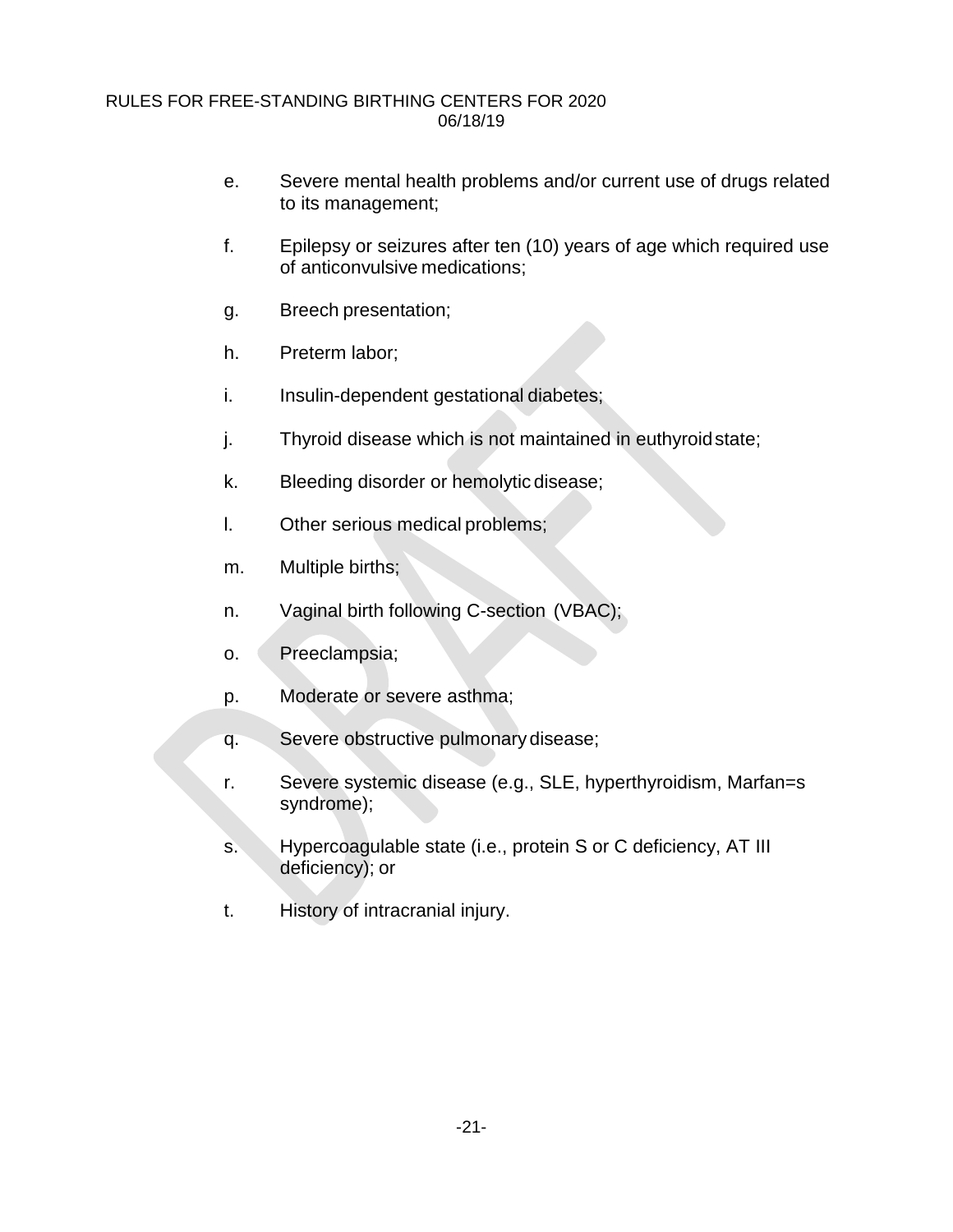- 3. Patients with the following physicalfindings:
	- a. Previous Rh sensitization;
	- b. Positive HIV antibody;
	- c. Gestation of more than twenty eight (28) weeks with no prenatal care;
	- d. Hematocrit below 28%;
	- e. S/S (sickling) hemoglobin or abnormalprotein electrophoresis;
	- f. Evidence of active tuberculosis; and
	- g. Chronic hypertension;
	- h. Known severe fetal abnormality;
	- i. Severe Polyhydramnios;
	- j. Severe Oligohydramnios;
	- k. Placenta previa.
- C. Admission to the Program. Childbearing women prior to twenty eight (28) weeks gestation seeking care in the center shall be initially screened by either the physician or Certified Nurse Midwife or Registered Nurse Practitioner, or Advanced Practice Nurse. The initial screening shall include at a minimum:
	- 1. Complete social, family, medical, reproductive, nutritional and behavioral history;
	- 2. Evidence of results of complete physical examination to include Papanicolaou smear and assessment forsexually transmitted diseases; and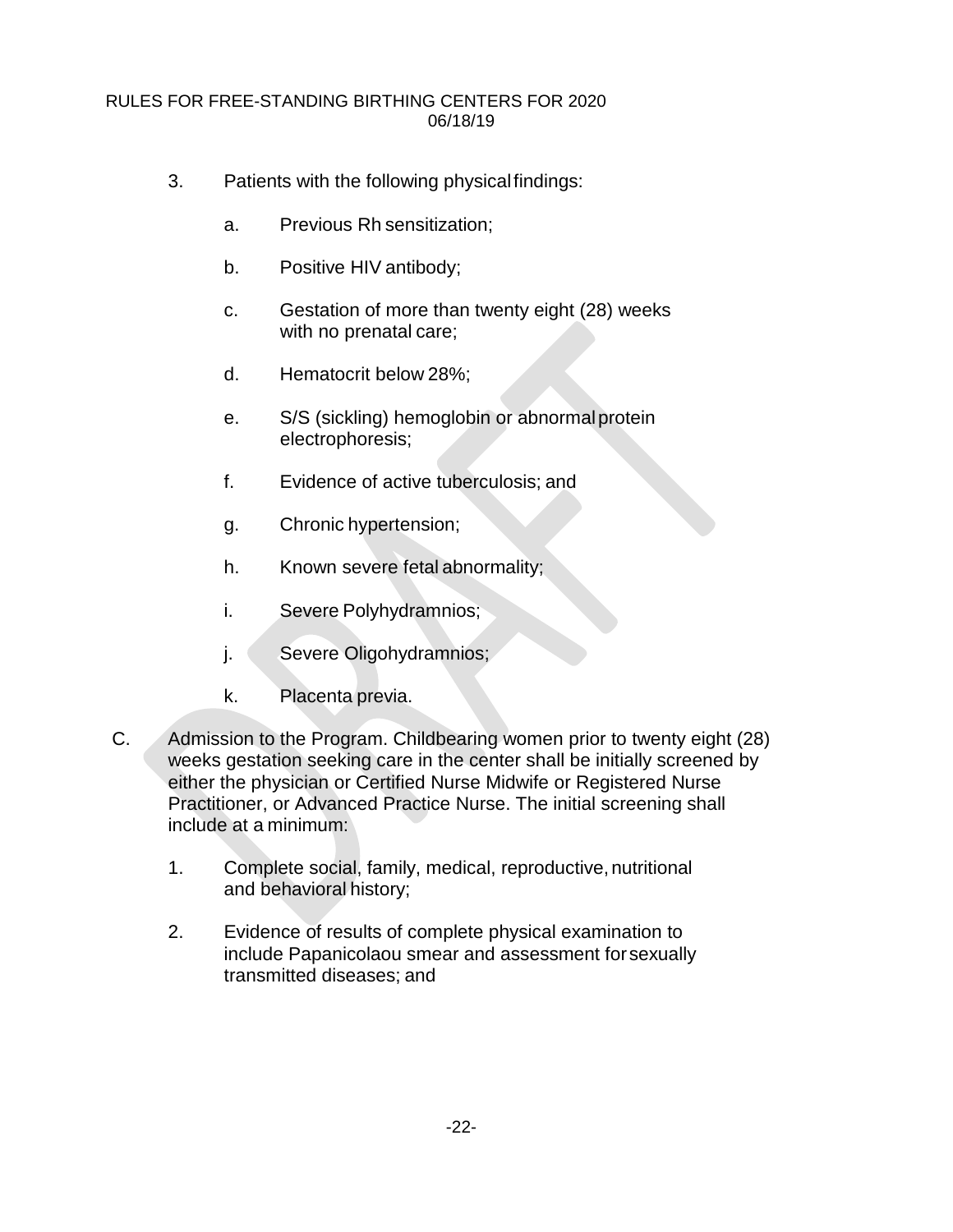- 3. Prenatal laboratory profile to include a complete blood count, blood type and Rh antibody screen if necessary, urinalysis or urine culture, tests for sexually transmitted diseases, and other tests as medically indicated.
- D. Continuing prenatal care shall include a repeat evaluation of the hemoglobin or hematocrit at twenty-eight (28) to thirty-six (36) weeks gestation.
- E. Free-Standing Birthing Centers shall comply with Arkansas Statutes (Act 192 of 1967 as amended by Act 481 of 1981, the same being Ark. Code Ann. 20-15-302-304), which require newborn infants to be tested for phenylketonuria, congenital hypothyroidism and galactosemia.
- F. Educational Plan for Ante-partum Care.
	- 1. There shall be a written plan which shall include but not be limitedto:
		- 1. Anticipated physiologic, psychologic changes during pregnancy;
		- b. Fetal development;
		- c. Normal nutrition;
		- d. Warning signs of complications of pregnancy;
		- 5. Self care to include information of the dangers of smoking, alcohol and substance abuse, the need for dental care;
		- f. Stages of labor;
		- 7. Non-pharmalogic techniques to promote comfort and relaxation during labor;
		- h. Delivery process;
		- i. Immediate care of the newborn;
		- 10. Criteria for and process of transfer to an acute care facility;
		- k. Normal postpartum;
		- l. Criteria for discharge from the center;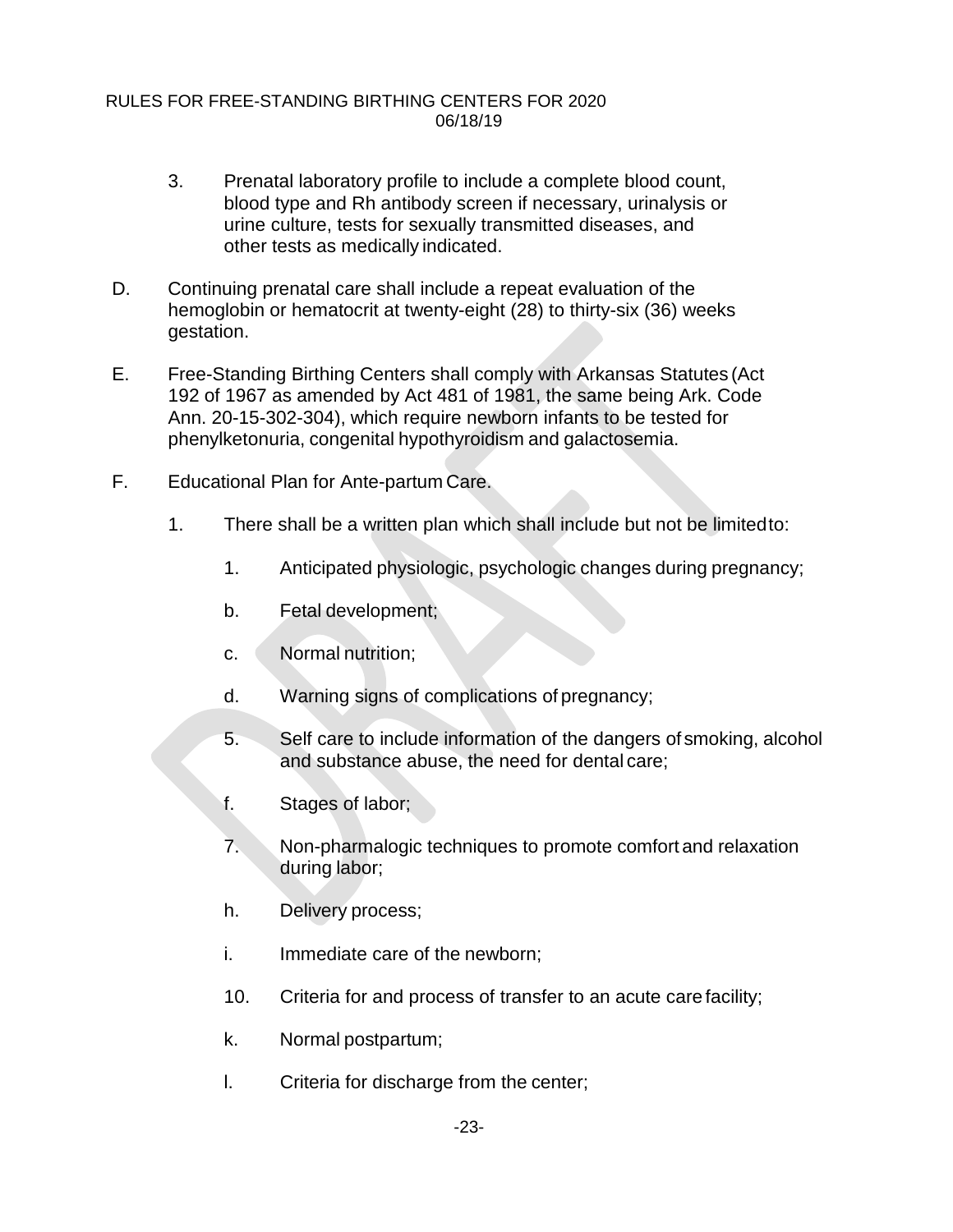- m. Breast-feeding;
- n. Importance of immunization;
- o. Child safety to include use of car seats;
- 16. Directions for obtaining laboratory tests for newborns required by the Arkansas Department of Health;
- 17. Instruction as to clothing/supplies needed at the time of discharge from the center;
- 18. Instructionshall be appropriate to the assessed educational level and within the cultural framework of the childbearing family;and
- 19. The educational plan shall include provisions for material and teaching in languages other than the dominant languagewhere possible.
- 2. The facility shall develop instructional programs to orient family members desiring to be present at the birth.
- 3. There shall be written documentation in the patient record of patient/family receipt of instructions.
- 4. There shall be documentation of annual review and revision ofthe educational plan.
- G. Family Participating In The Birth Process.
	- 1. The number of individuals/family members present at the time of birth shall be determined by center policy which takes into account roomsize and need for infection control.
	- 2. Individuals/family members shall abide by the center's infectioncontrol policies in regard to handwashing, apparel,etc.
	- 3. An adult not involved in the birthing process shall be in charge ofthe children.
	- 4. Children shall be screened for infectious disease by either the physician or CNM or RN prior to admission to the birthing room. Children with evidence of infectious disease will not be allowed in the birthing room.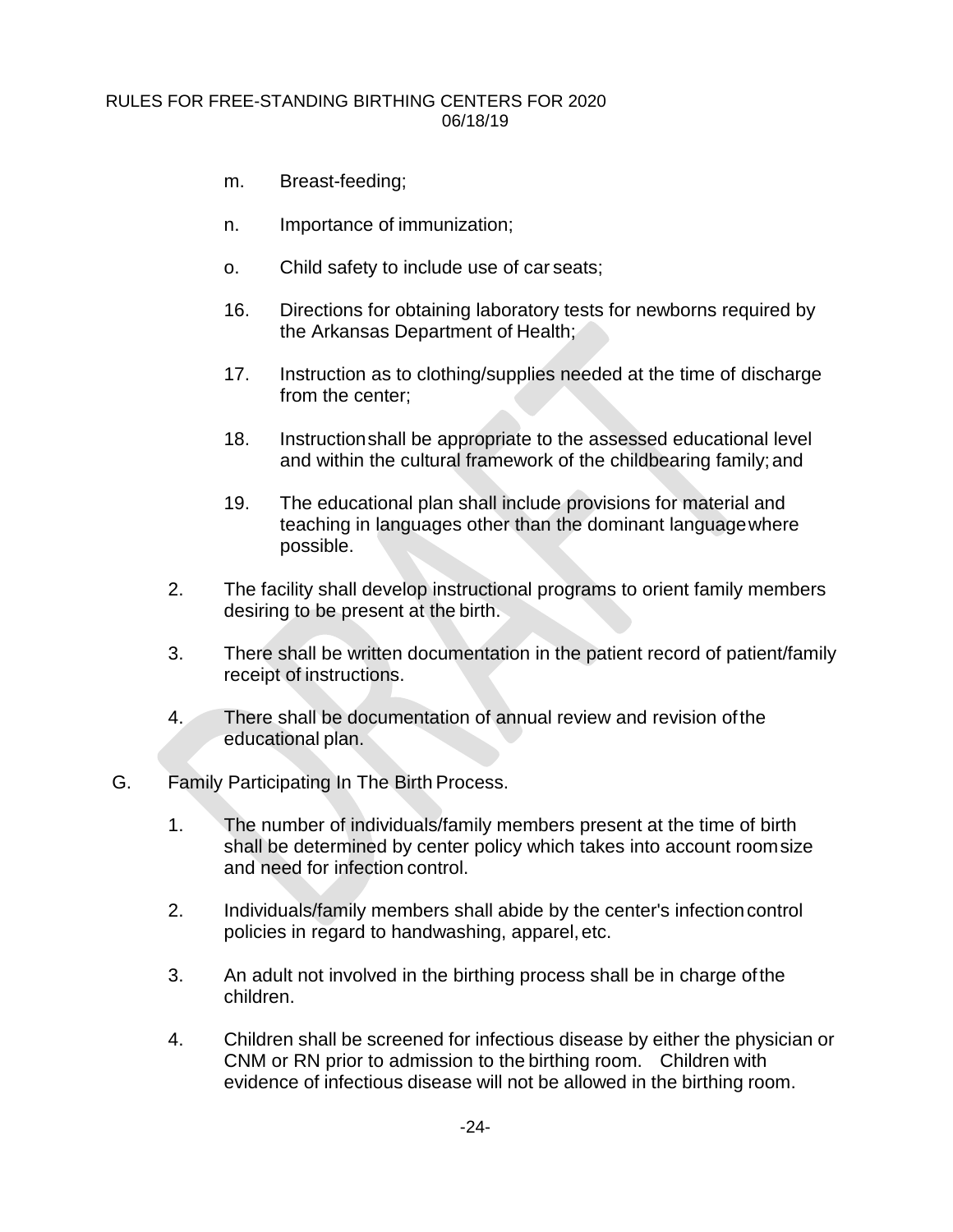- 5. Only children who have completed sibling evaluation or preparation will be allowed in the birthing room.
- 6. Animals, except for seeing eye dogs, shall be prohibited inthe Free-Standing Birthing Center at any time.
- H. Emergency Procedures. The Free-Standing Birthing Center shall have written procedures for emergency transfer of mother and/or newborn to an acute care facility.
- I. Minimum Equipment for Birthing Rooms. The birthing room shall be attractively furnished and decorated; furniture, vinyl wall covering, pictures, radios, television and other amenities may be utilized so longas the potential medical needs of the mother and newborn are not compromised. The furniture shall be easily cleanable.
	- 1. Sterile equipment shall be used for the delivery.
	- 2. Professionals directly involved in the delivery shall wear clean attire and sterile gloves.
	- 3. Minimum equipment for the birthing room shall include:
		- a. Bed with waterproof pad;
		- 1. A heated newborn crib, bassinet or newborn examinationunit;
		- 2. Sphygmomanometer and stethoscopes adult and newbornsizes;
		- d. Fetoscope;
		- 5. Oxygen and oxygen equipment including tubing,nasal prongs, ambu bags, and masks;
		- f. Suction and suction equipment including DeLee traps fornewborn suction;
		- g. Mobile or mounted spotlight or lamp;
		- h. Maternal and newborn airways;
		- i. Storage for clothing, linens and supplies;
		- j. Wall clock;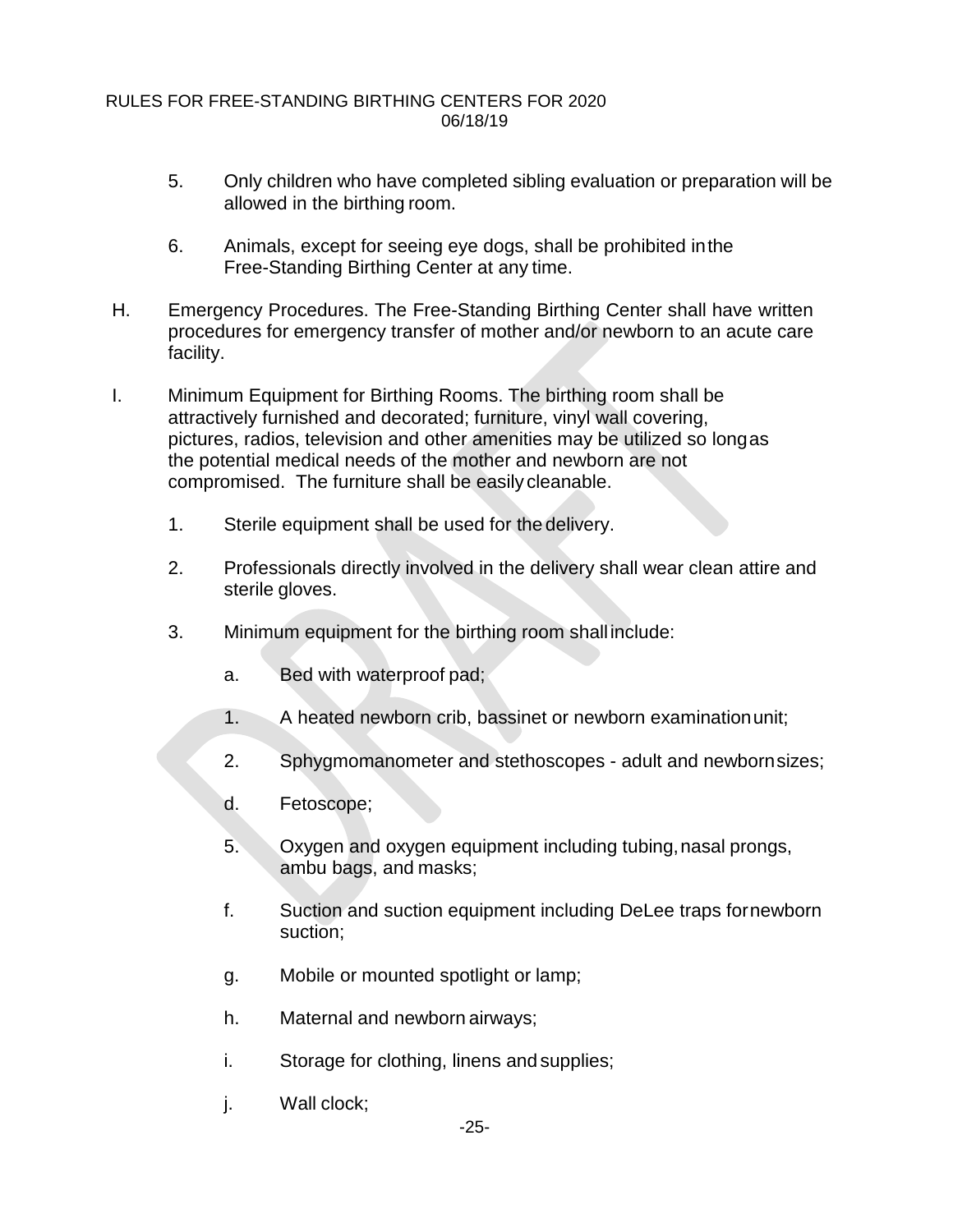- k. Newborn scales;
- l. Tape measure;
- m. Identification supplies maternal andnewborn;
- n. Prophylactic medications for newborns as required by the Arkansas Department of Health;
- o. Emergency call system;
- p. Apgar chart;
- q. Amniotic hook;
- r. Bulb syringe;
- s. Nitrazine paper; and
- t. Emergency drugs, as identified by the facility.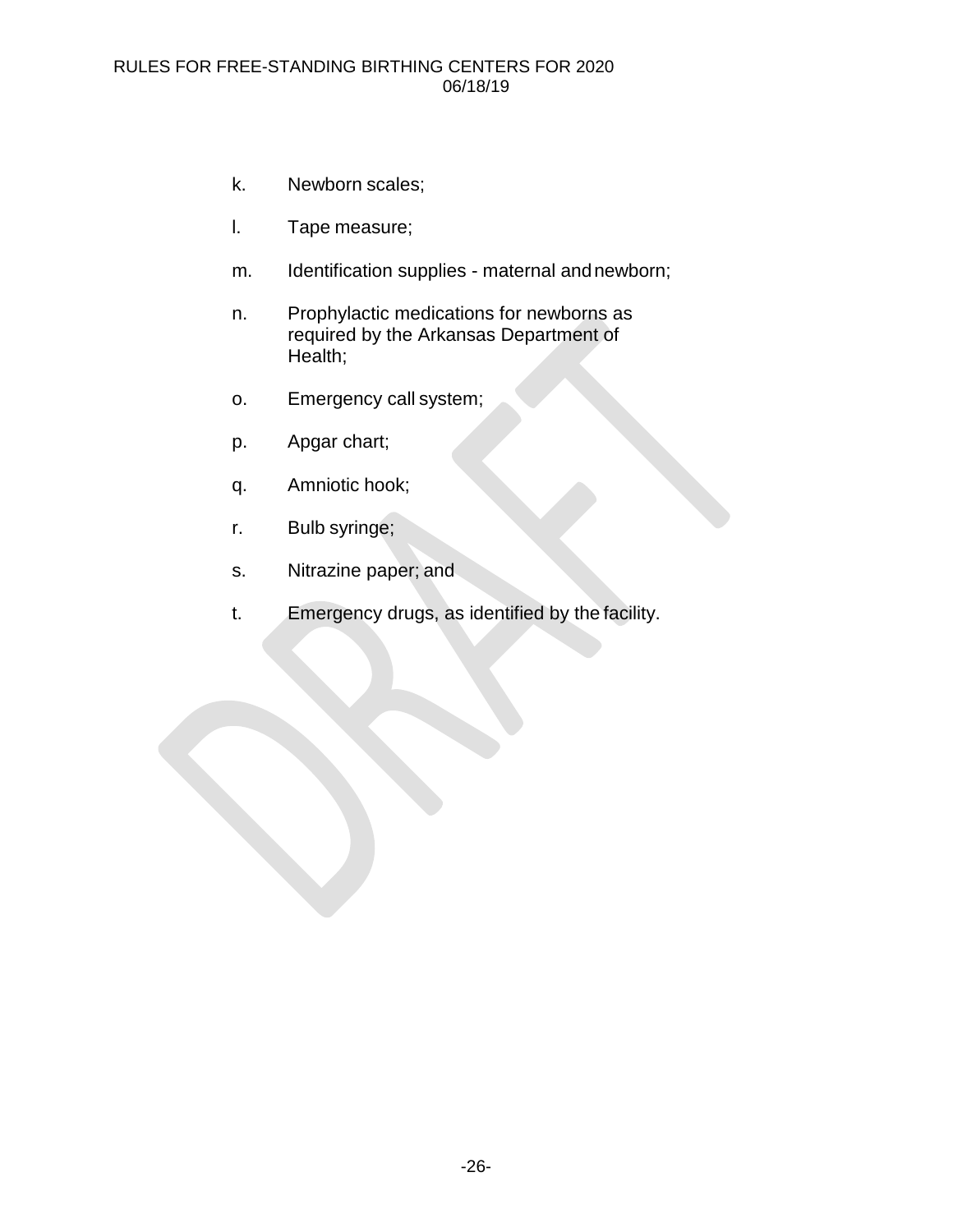# **SECTION 10: HEALTH INFORMATION SERVICES.**

The Free-Standing Birthing Center shall maintain a system for the completion and storage of the medical record. The record shall provide a format for continuity and documentation of legible, uniform, complete and accurate maternal and infant information readily accessible and maintained in a system that ensures confidentiality.

- A. General Requirements.
	- 1. The Free-Standing Birthing Center shall adopt a record form for use that contains information required for transfer to an acute care maternal and newborn service.
	- 2. Record reviews with criteria for identification of problems and follow-up shall be reported to the QI Committee quarterly.
	- 3. Responsibility for the processing of records is assigned to an individual employed by the Free-Standing Birthing Center.
	- 4. All medical records shall be retained in either the original, microfilmor other acceptable methods for ten (10) years after the lastdischarge.
	- 5. Complete medical records of minors shall be retained for a period oftwo (2) years after the age of majority is reached.
	- 6. The original or a copy of the original (when the original is not available)of all reports shall be filed in the medical record.
	- 7. The record shall be permanent and shall be either typewritten or legibly written in blue or black ink.
	- 8. All typewritten reports shall include the date of dictation and the dateof transcription.
	- 9. All dictated records shall be transcribed within forty-eight (48)hours.
	- 10. Errors shall be corrected by drawing a single line through the incorrect data, labeling it as "Error," initialing and dating theentry.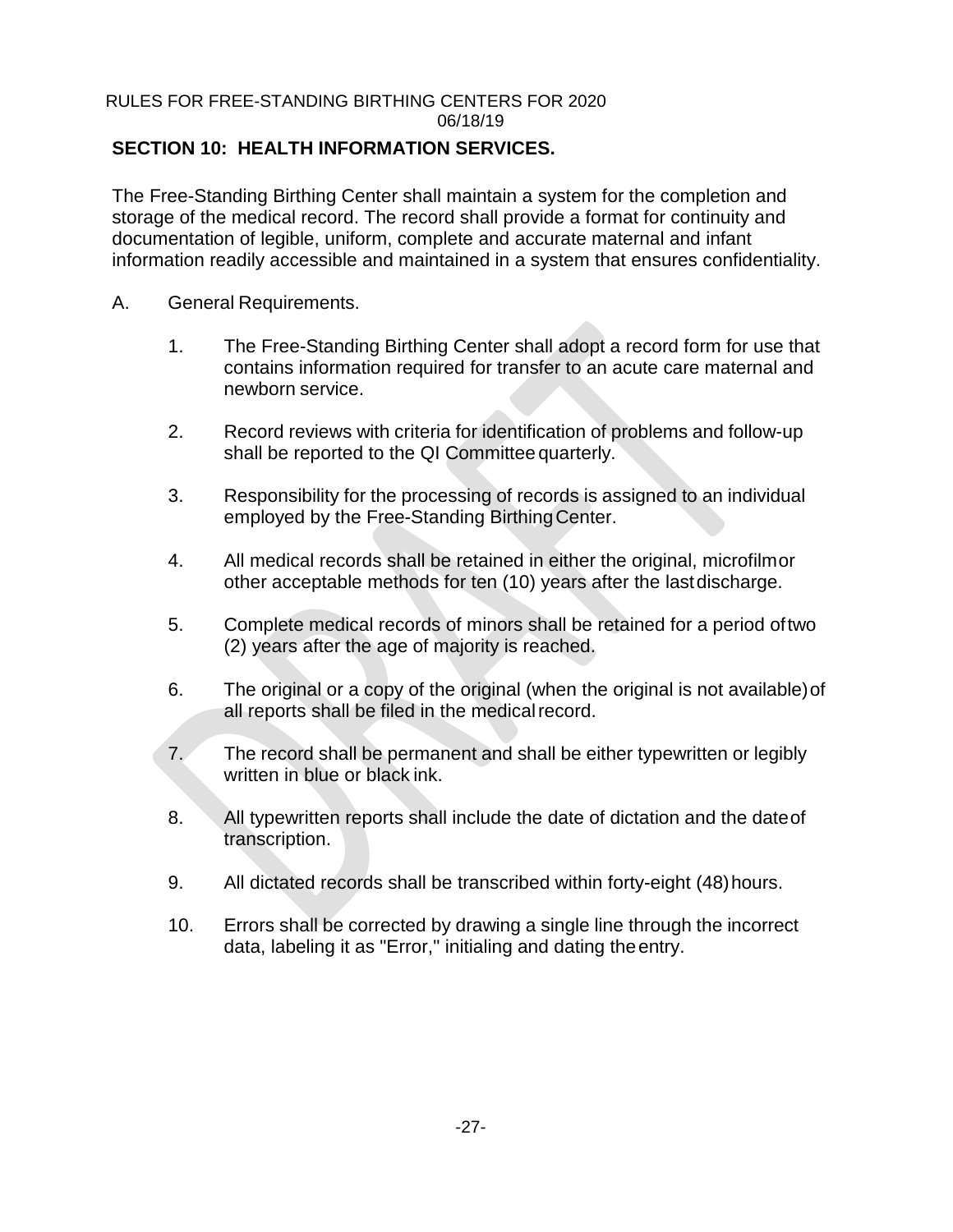- 11. Birth certificates shall be completed according to the Bureau ofVital Records, Arkansas Department of Health.
- 12. Policies and procedures for Health Information Services shall be developed. The manual shall have evidence of ongoing review and/or revision. The first page of the manual(s) shall have the annual review date, signature of the department supervisor and/or person(s) conducting the review.
- 13. Medical records shall be protected to ensure confidentiality, prevention of loss, and to ensure availability on a twenty-four (24) hourbasis.
- 14. All medical records, whether stored within the facility or away from the facility shall be protected from destruction by fire, water, vermin, dust, etc.
- 15. Medical records shall be considered confidential. All medical records (including those filed outside the facility) shall be secured at all times. Records shall be available to authorized personnel from theArkansas Department of Health.
- 16. Written consent of the patient or legal guardian shall be presented as authority for release of medical information. There shall be policies and procedures developed concerning all phases of release of information.
- 17. Original medical records shall not be removed from the facility except upon receipt of a subpoena duces tecum by a court having authority for issuing such an order.
- 18. Medical records shall be complete and contain all required signed documentation no later than thirty (30) days following the patient's discharge date.
- 19. Medical records shall be destroyed by burning or shredding. Medical records shall not be disposed of in landfills or other refuse collection sites.
- 20. Each entry into the medical record shall be authenticated by the individual who is the source of the information. Entries shall include observations, notes and other information included in the record.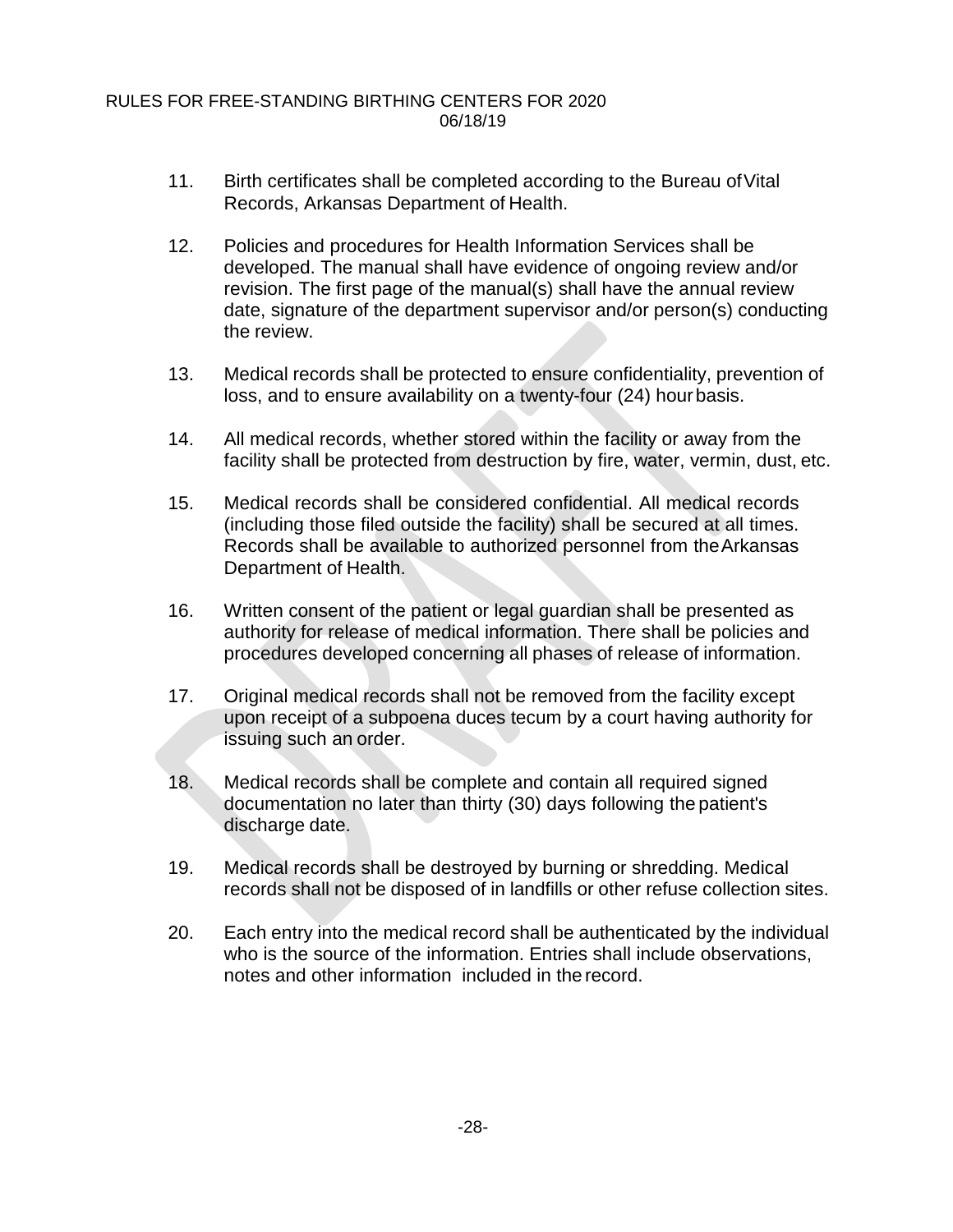- 21. Signatures shall be at least, the first initial, last name and title. Computerized signatures by code, number, initials, or the method developed by the facility are acceptable.
- 22. There shall be policies and procedures approved by theArkansas Department of Health for use of computerized medicalrecords.
- B. Record Content. Each record shall include but not be limited to documentation of:
	- 1. Demographic and patient information;
	- 2. Orientation to program and informed consent;
	- 3. Complete family, medical, social, reproductive, nutrition and behavioral history;
	- 4. Initial physical examination, evaluation of risk status and laboratory test result;
	- 5. Appropriate referral of patients who did not meet the Free-Standing Birthing Center criteria on the initial screening;
	- 6. Documentation of each periodic examination and evaluation ofrisk factors;
	- 7. Instructions, education including changes in pregnancy, self-care, nutritional counseling, preparation for labor, family preparation, explanation on examinations and laboratory tests,newbornassessment and care;
	- 8. Monitoring of labor progress;
	- 9. Physical assessment of newborn, e.g., Apgar score;
	- 10. Labor and discharge summaries;
	- 11. Home care, follow-up and referrals; and
	- 12. Informed consent signed by the patient.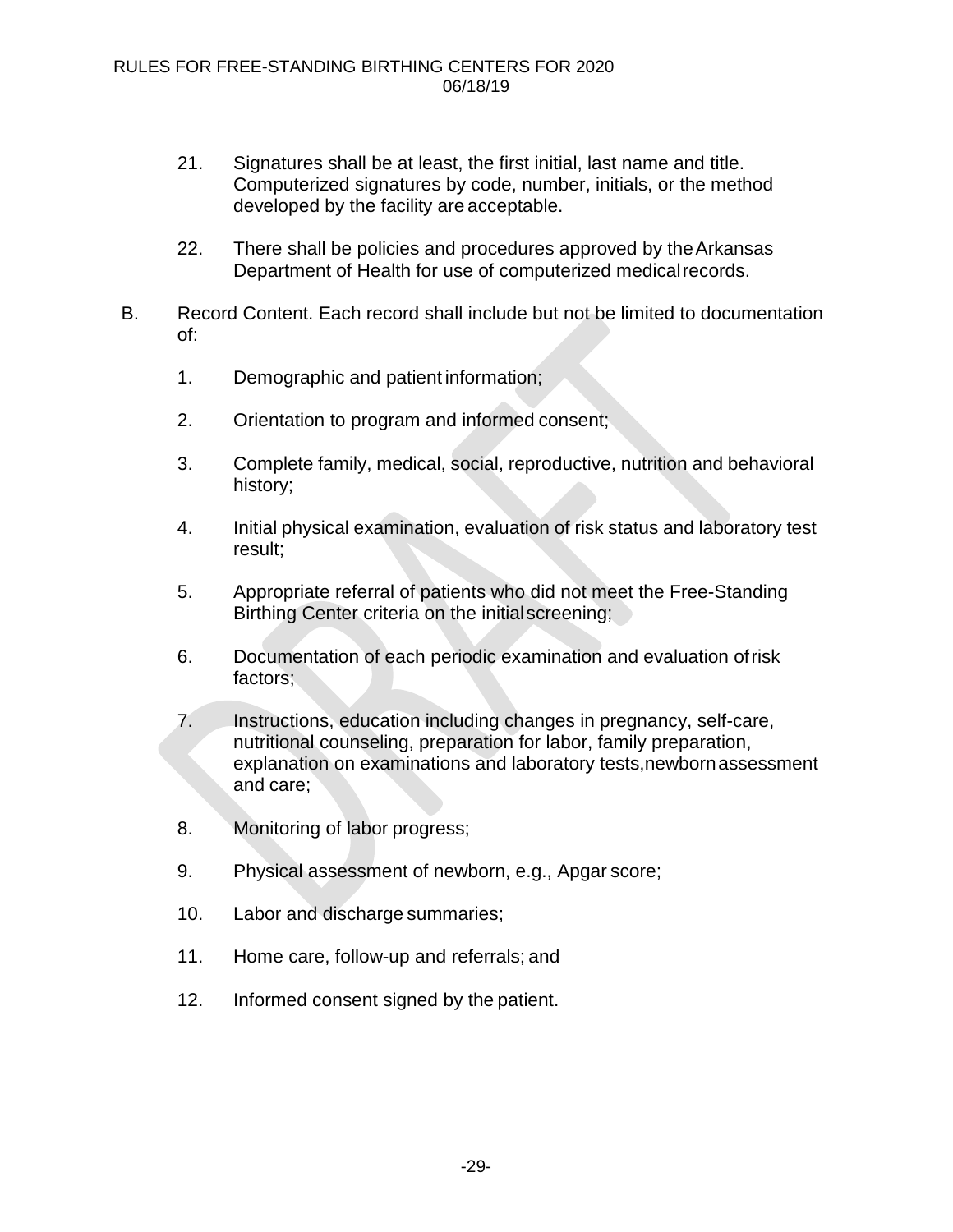# **SECTION 11: PHARMACEUTICAL SERVICES.**

- A. Organization.
	- 1. Free-Standing Birthing Centers shall have provisions for pharmaceutical services regarding the procurement, storage, distribution and control of all medications. The Free-Standing Birthing Center shall be in compliance with all state and federal regulations.
	- 2. Pharmaceutical services shall be under the direction of a licensed pharmacist. A licensed pharmacist means any person licensed to practice pharmacy by the Arkansas State Board of Pharmacy who provides pharmaceutical services as defined in the Pharmacy Practice Act. The pharmacist shall make provisions that shall include but not be limitedto:
		- a. Development and implementation of pharmacy policiesand procedures;
		- b. Annual review and revisions of pharmacy policies andprocedures, with documentation of date(s) of review;
		- c. Maintenance of medications in the Free-Standing Birthing Centerto meet the needs of the population served;
		- d. Maintenance of medications in the Free-Standing Birthing Centerto assure accountability; and
		- e. Proper storage of medications.
- B. Staffing. Pharmaceutical services shall be provided by a licensed pharmacist. This service may be provided on a consulting basis. Onsite consultation by the pharmacist shall be required at least monthly, if medications other than those in the following categories are stored in the facility: emergency or eye prophylaxis drugs, oxytocics, and vitamin K. The storage of controlled substances in any manner shall require monthly onsite consultation by the pharmacist. When onsite consultation by the pharmacist is required monthly, documentation of each consult shall be recorded and maintained at the Free-Standing Birthing Center. Documentation of each consultation visit shall be recorded and maintained at the Free-Standing Birthing Center. Documentation of each visit shall include compliance with but not be limited to:
	- 1. Proper drug storage;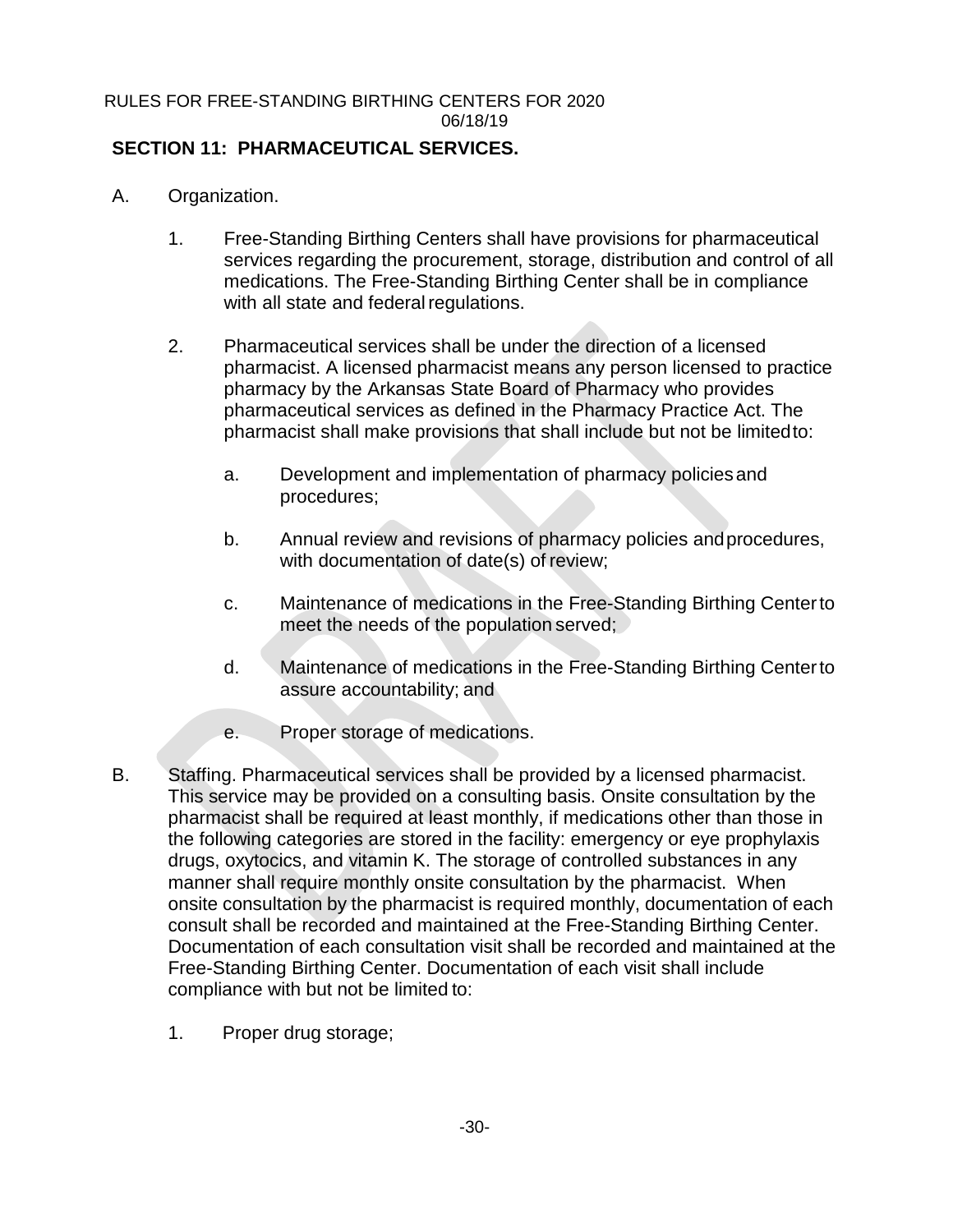- 2. Disposal of medications no longer needed, discontinued, or outdated;
- 3. Proof of receipt and administration of controlled substances and proper storage of such medications;
- 4. Verification that medications in stock conform to the specified quantities on posted lists;
- 5. Proper labeling; and
- 6. Maintenance of emergency carts or kits.
- C. Policies and Procedures. There shall be pharmacy policies and procedures to include but not limited to:
	- 1. Detailed job description of the licensedpharmacist;
	- 2. Procurement of medications;
	- 3. Distribution and storage of medications;
	- 4. A listing of floor stock medications with minimum and maximumquantities to be maintained in the Free-Standing Birthing Center;
	- 5. A listing of medications with exact quantities to be maintainedin emergency kits;
	- 6. Destruction of deteriorated, non-sterile, nonlabeled ordamaged medications by the pharmacist;
	- 7. Listing controlled substances to be destroyed on the proper forms and either sending a copy of the form with the medications to the Arkansas Department of Health by registered mail or delivering the form and medications in person;
	- 8. Maintenance of all drug records for a minimum of two (2) years;
	- 9. Maintenance of medications brought to the Free-Standing BirthingCenter by the patient;
	- 10. Drug recalls;
	- 11. Reporting of adverse drug reactions and medication errors to the attending physician and/or CNM and the Professional Review Committee;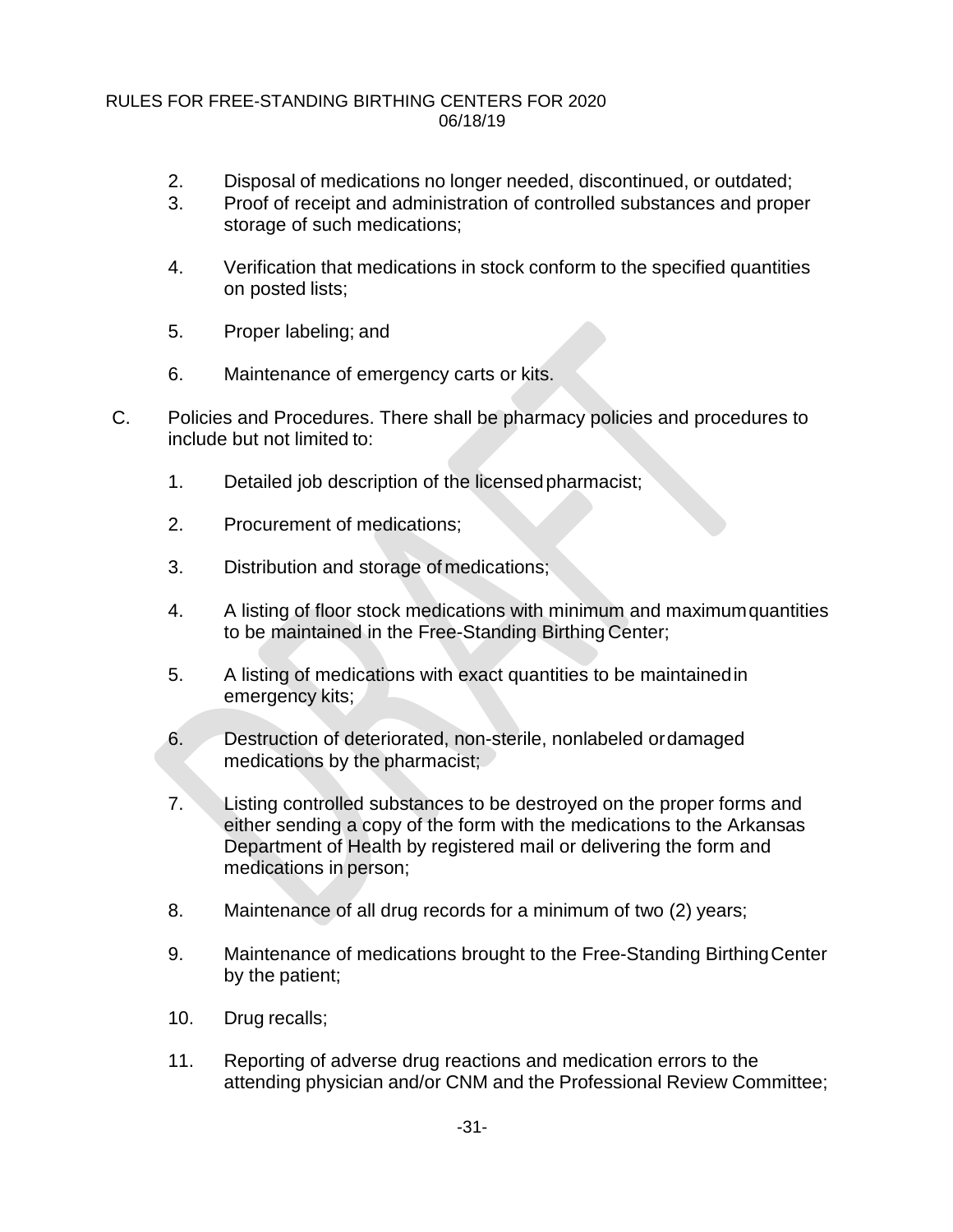- 12. Accountability of controlled substances;
- 13. Reporting of suspected drug loss, misuse, or diversion according to state law; and
- 14. Use of Automatic Medication Dispensing Devices, if applicable.
- D. Drug Storage and Security. Medications maintained at the Birthing Center shall be properly stored and safeguarded to ensure:
	- 1. Locked storage of all medications;
	- 2. Proper lighting and ventilation as required by manufacturer;
	- 3. Proper temperature controls with daily temperature documentation of medication refrigerators to assure storage between thirty-six and forty-six (36-46) degrees Fahrenheit or two and eight (2-8) degreesCentigrade;
	- 4. Separate storage of biologicals and medications from food;
	- 5. Accessibility to licensed personnel only; and
	- 6. Proper use of any Automatic Medication DispensingDevices.
- E. Controlled Substances. The following shall be adhered to in the maintenance of controlled substances in the Free-Standing Birthing Center:
	- 1. Controlled drugs shall be double-locked;
	- 2. A record of the procurement and disposition of each controlled substance shall be maintained in the Free-Standing Birthing Center and readily retrievable. Each entry on the disposition record shall reflect the actual dosage administered to the patient, the patient's name, date, time, and signature of the licensed person administering the medication. The signature shall consist of a first initial, last name and title. (Licensed personnel who may legally administer controlled substances shall include only those personnel authorized by their current Practice Act and licensed by the Arkansas State Medical Board and Arkansas State NursingBoard.) Any error of entry on the disposition record shall follow a policy for correction of errors and accurate accountability. If the licensed person who procures medication from the double-locked security is not the licensed person who administers the medication, then both persons shall sign the disposition record;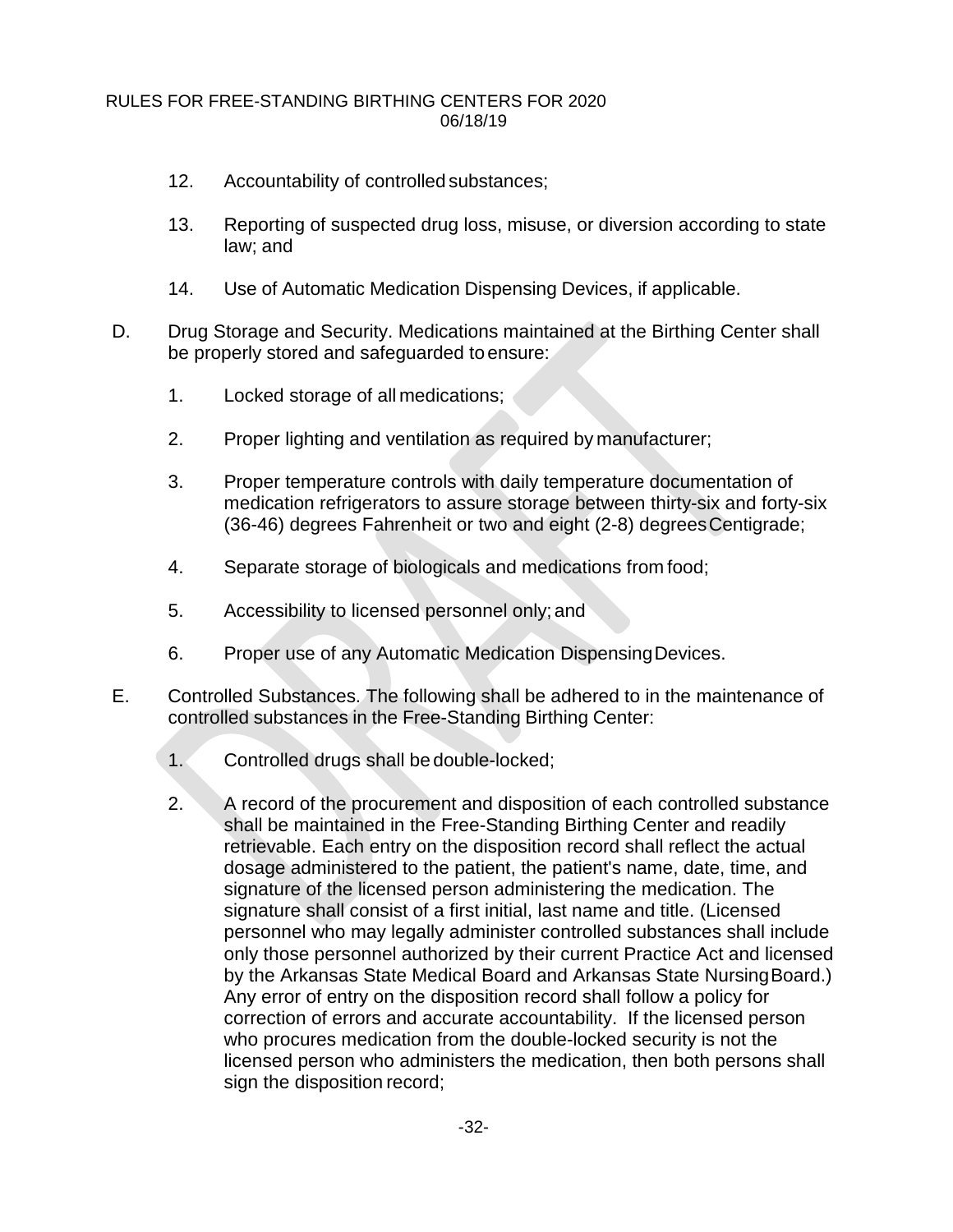- 3. When breakage or wastage of a controlled substance occurs, the amount given and amount wasted shall be recorded by the licensed person who wasted the medication and verified by the signature of a licensed person who witnessed the wastage. Documentation shall include how the medication was wasted. In addition to the above referenced licensed personnel, licensed pharmacists shall be allowed to witness wastage of controlled substances. When a licensed person is not available to witness wastage, the partial dose shall be sent to the Arkansas Department of Health, Division of Pharmacy Services and Drug Control for destruction;
- 4. There shall be an audit each shift change of all controlled substances stocked in the Free-Standing Birthing Center which shall be recorded by an oncoming nurse and witnessed by an off-going nurse. Exception: If only one (1) licensed nurse is on duty, an audit shall be conducted by that licensed nurse. When a second licensed nurse arrives, a second audit shall be conducted by both nurses on duty. If discrepancies are noted, the Director of Nursing and the Pharmacy Consultant shall be notified. As with the witnessing of wastage, licensed pharmacists shall be allowed to witness controlled substance audits; and
- 5. Records generated by Automatic Dispensing Devices shall comply with these requirements.
- F. Medications.
	- 1. All verbal or telephone orders for medications shall be received by a licensed nurse, Certified Nurse Midwife, or Registered Pharmacist and reduced to writing into the patient's medical record. Verbal or telephone orders shall be countersigned by the practitioner within twenty-four (24) hours. Signed facsimile orders are acceptable provided the facsimile paper is of a permanent nature.
	- 2. The Free-Standing Birthing Center may procure medications for its patients through community pharmacists, or medications may be procured through the Free-Standing Birthing Center's physician or CNM's registration. Clinicians shall administer or shall order medications to be administered to patients while in the Free-Standing Birthing Center.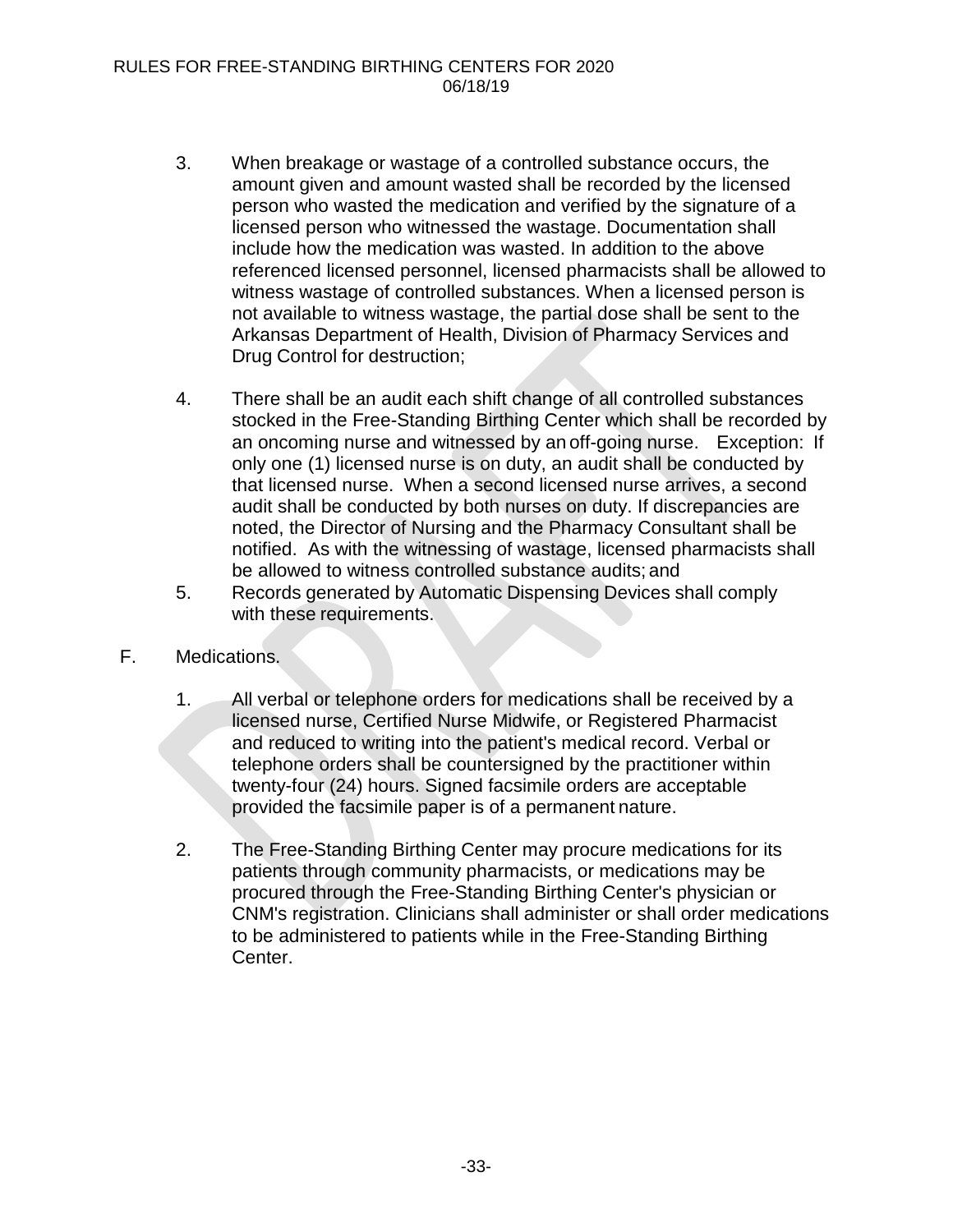## **SECTION 12: INFECTION CONTROL FOR FREE-STANDING BIRTHING CENTERS.**

- A. General.
	- 1. The facility shall develop and use a coordinated process that effectively reduces the risk of endemic and epidemic nosocomial infections in patients, health care workers and visitors.
	- 2. The facility shall follow standard Centers for Disease Controland Prevention (CDC) precautions.
	- 3. The Administrator shall designate a qualified individual (Registered Nurse or Laboratorian) who shall:
		- a. Coordinate the activities of the Infection ControlCommittee;
		- b. Direct surveillance activities;
		- c. Ensure policies established by the committee are carried out;and
		- d. Gather and report data regarding the facility=s nosocomial infections.
	- 4. There shall be policies and procedures establishing and definingthe Infection Control program including:
		- a. Definition of nosocomial infections which conforms to the current CDC definition;
		- b. Measures to identify infections up to thirty (30) days postpartum, investigate and report nosocomial infections and a system of evaluating and maintaining records of infection among both patients and health care workers;
		- c. Methods for obtaining reports of infections in patients and health care workers in a manner and time sufficient to limit the spread of infections;
		- d. Measures for assessing and identifying patients and healthcare workers at risk for nosocomial infections and communicable diseases;
		- e. Measures for prevention of infections;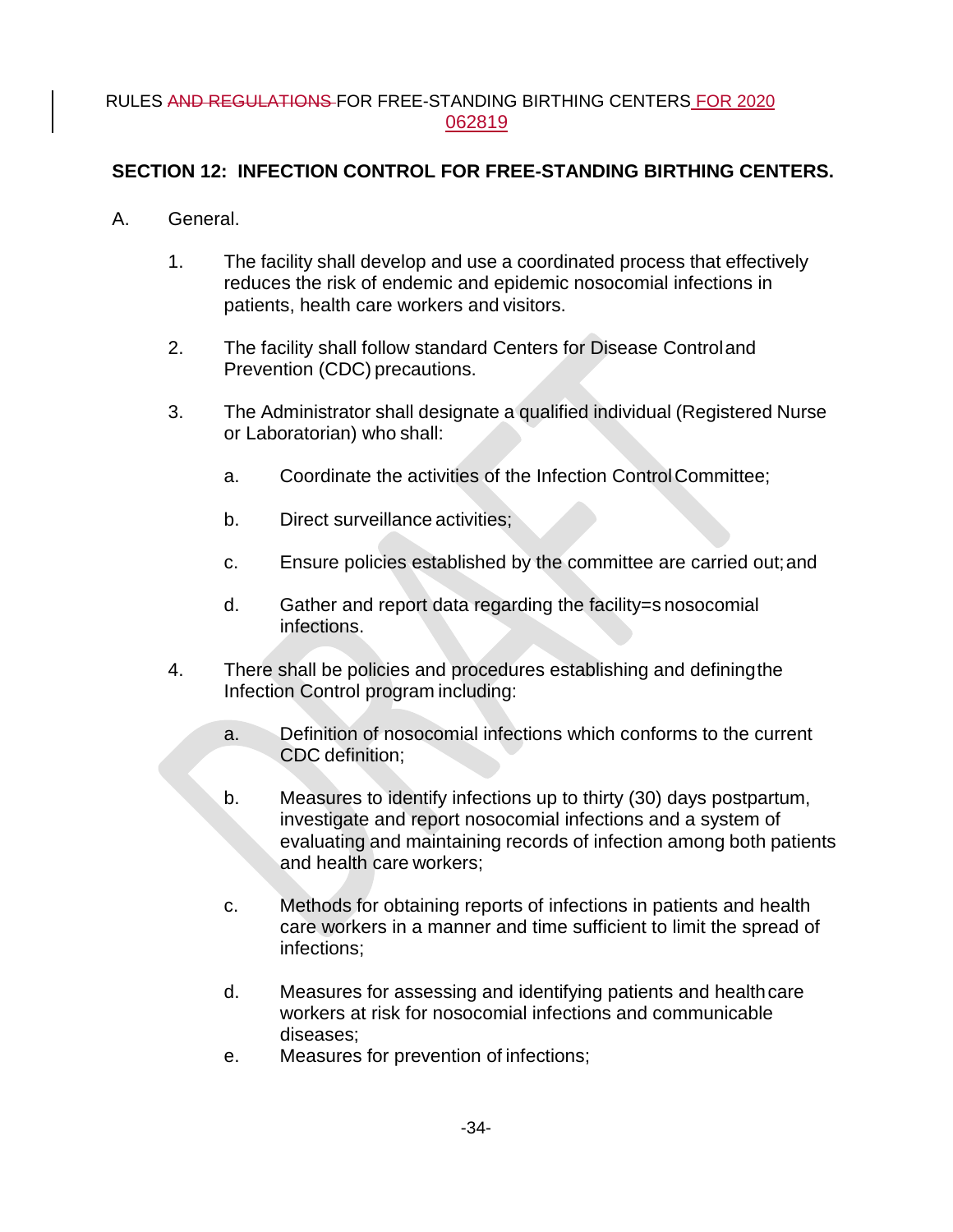- f. Provisions for education of patients and their familiesconcerning infections;
- g. A plan for monitoring and evaluating all aseptic and sanitation techniques employed within the facility to ensure approvedinfection control procedures are followed;
- h. Techniques for:
	- 1) Handwashing;
	- 2) Scrub techniques;
	- 3) Asepsis;
	- 4) Sterilization;
	- 5) Disinfection;
	- 6) Housekeeping;
	- 7) Linen care;
	- 8) Liquid and solid waste disposal of both infectious andregular waste. Disposal of infectious waste shall conform to the latest edition of the Rules and Regulations Pertaining to the Management of Medical Waste from Generators and Health Care Related Facilities;
	- 9) Disposal of placenta;
	- 10) Sharps and needle disposal;
	- 11) Separation of clean from dirty process; and
	- 12) Other means of limiting the spread of contagion.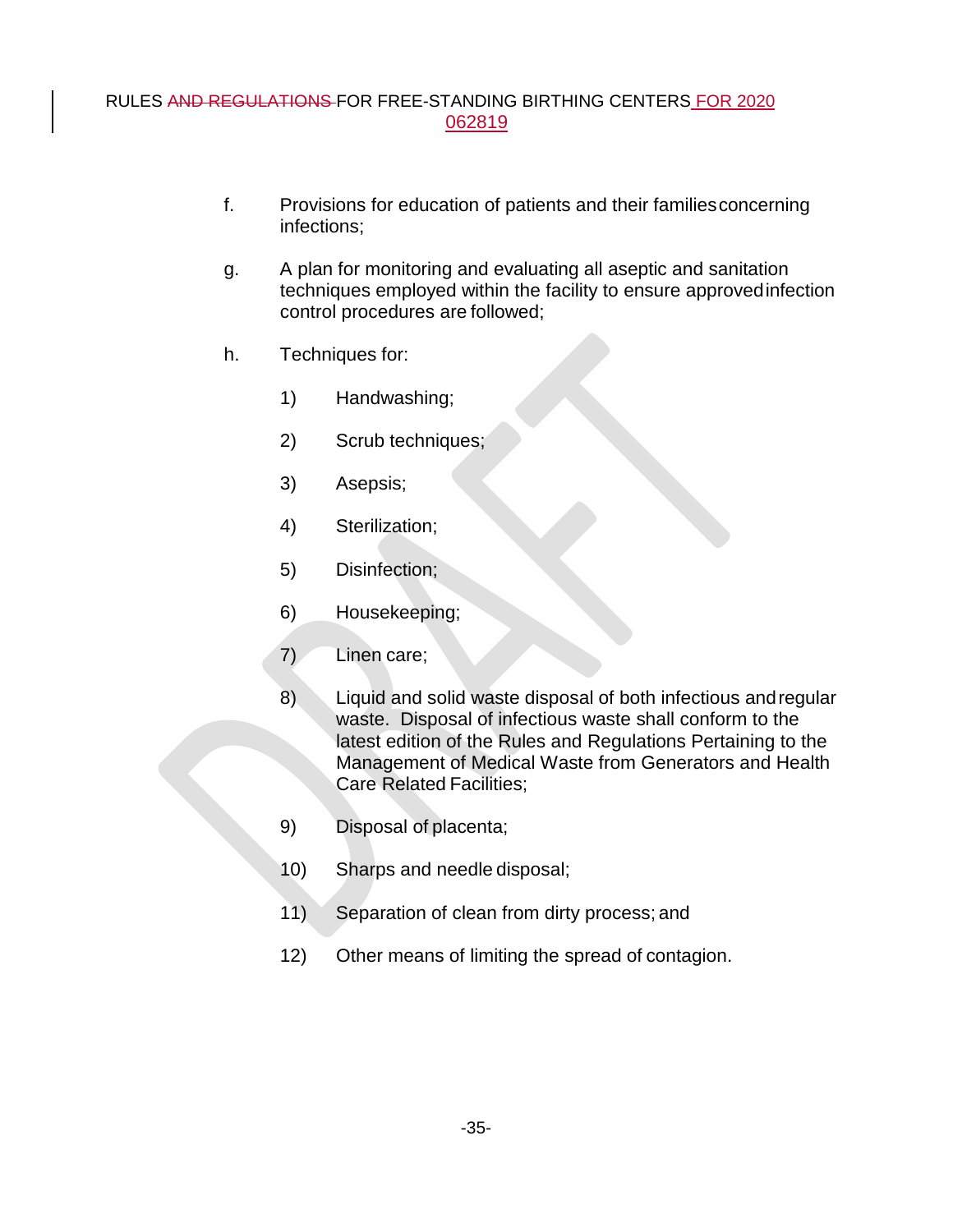- i. A requirement that disinfectants, antiseptics and germicidesbe used in accordance with the manufacturer'sdirections;
- j. Employee health;
- k. Visitation Rules. All children under the age of twelve (12) years shall be screened for communicable disease and shall not be admitted into the facility if they are obviously ill; and
- l. Guide dogs. No animals except certified dogs for the seeing impaired will be allowed into the facility.
- 5. There shall be an orientation program for all new health care workers concerning the importance of infection control and each health care worker's responsibility in the facility's infection control program.
- 6. There shall be a plan for each employee to receive annual inservices and educational programs as indicated based on assessment of the infection control process.
- 7. The infection control officer shall maintain a log of infectious diseases.
- 8. No item shall be used past the expiration date.
- 9. One (1) time patient care items shall not be reused.
- 10. If sterilization facilities are present, the Association for the Advancement of Medical Instrumentation (AAMI) standards or the Center for Disease Control (CDC) recommended practices for sterilization in health care facilities shall be followed.
- B. Infection Control Committee.
	- 1. There shall be a Professional Review Committee appointed by the Governing Body to monitor and provide direction for the Infection Control program:
		- a. Administration;
		- b. Housekeeping;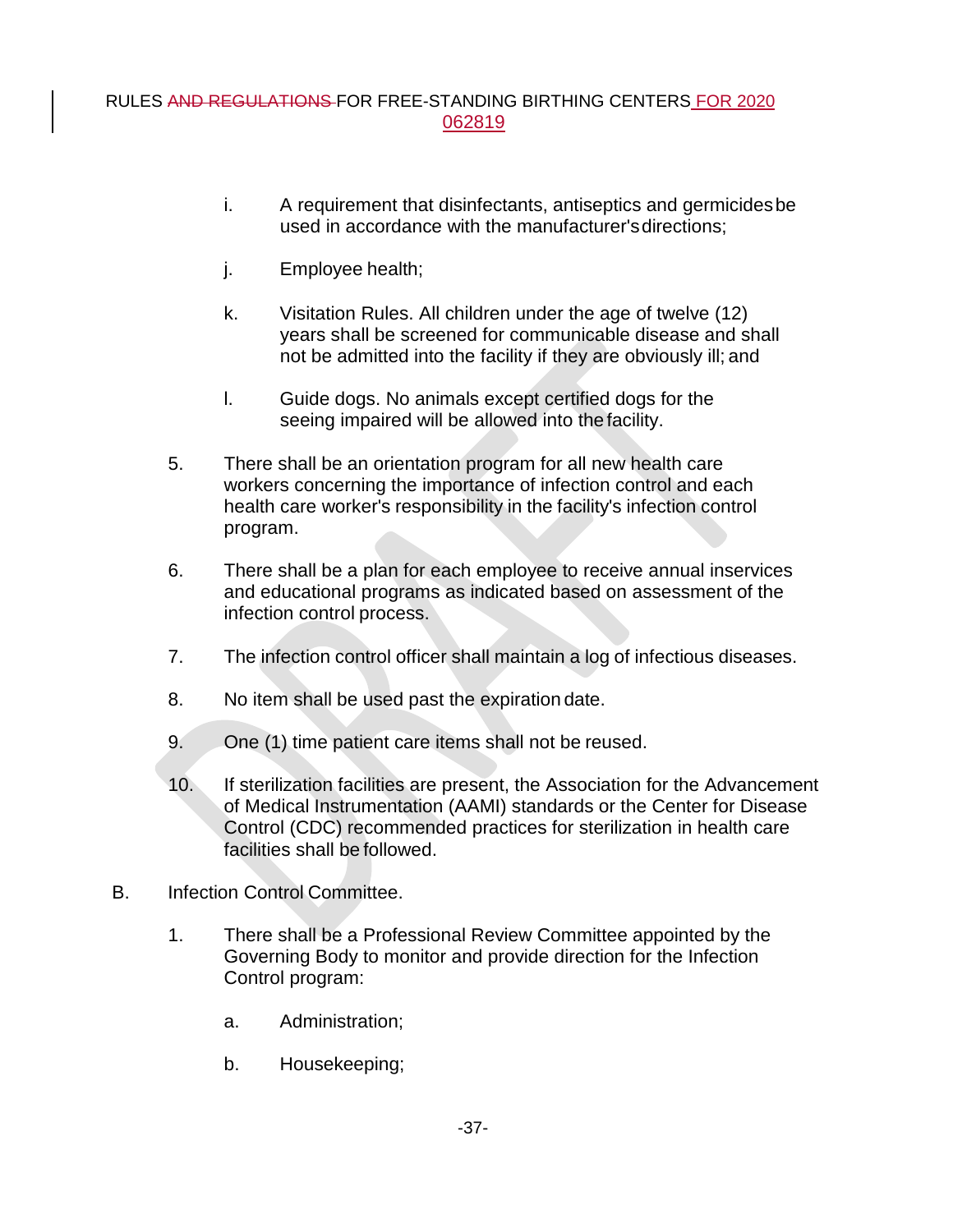- c. Laboratory; and
- d. Nursing.
- 2. The Governing Body shall appoint a qualified individual to serve as chairperson of the Infection Control Committee.
- 3. The Infection Control Committee shall meet at least every two (2) months. Minutes of the meetings shall reflect the Committee's actions in monitoring and directing the facility's Infection Controlprogram.
- 4. The Committee shall fulfill the followingresponsibilities:
	- a. Assist in the development of and approval of all infectioncontrol policies and procedures within thefacility;
	- b. Annually review and approve all infection control policiesand procedures within the facility;
	- c. Direct all purchases of equipment and/or supplies used for disinfection, decontamination, sanitation and/or sterilization;
	- d. Annually review and approve all products used throughout the facility related to disinfection, decontamination, sanitationand/or sterilization and approve all interimchanges;
	- e. At each meeting review the results of the biological spore tests on the facility's autoclaves;
	- f. Monitor any contractual services relative to infection control (e.g., waste management and laundry) to ensure compliance with all applicable regulations; and
	- g. Review any special infection control studies conducted withinthe facility.
- C. Employee Health.
	- 1. There shall be policies and procedures for screening health care workers for communicable diseases and monitoring health care workers exposed to patients with any communicable diseases.
	- 2. There shall be policies regarding health care workers with infectious diseases or carrier states. The policies shall clearly state when health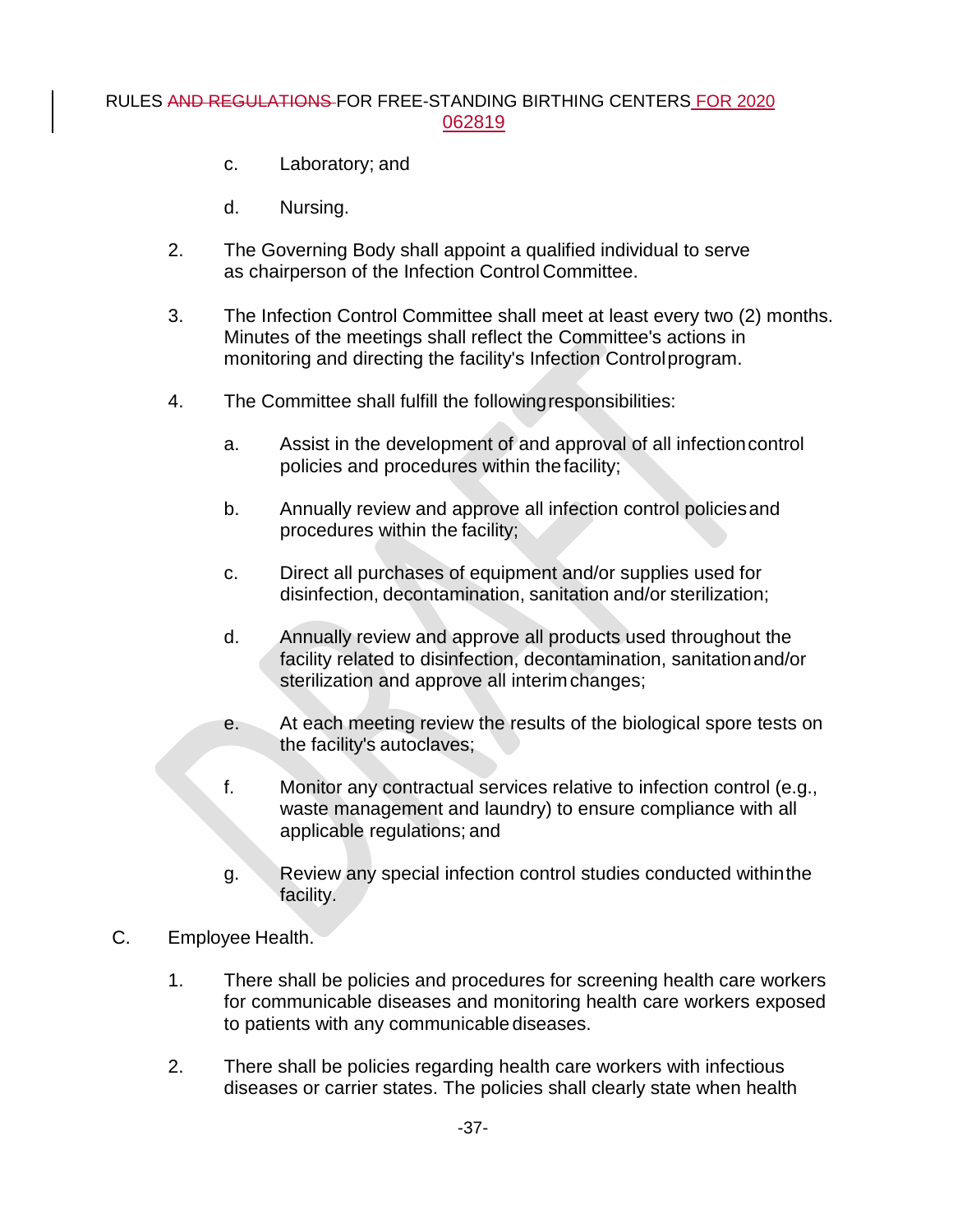care workers shall not render direct patient care.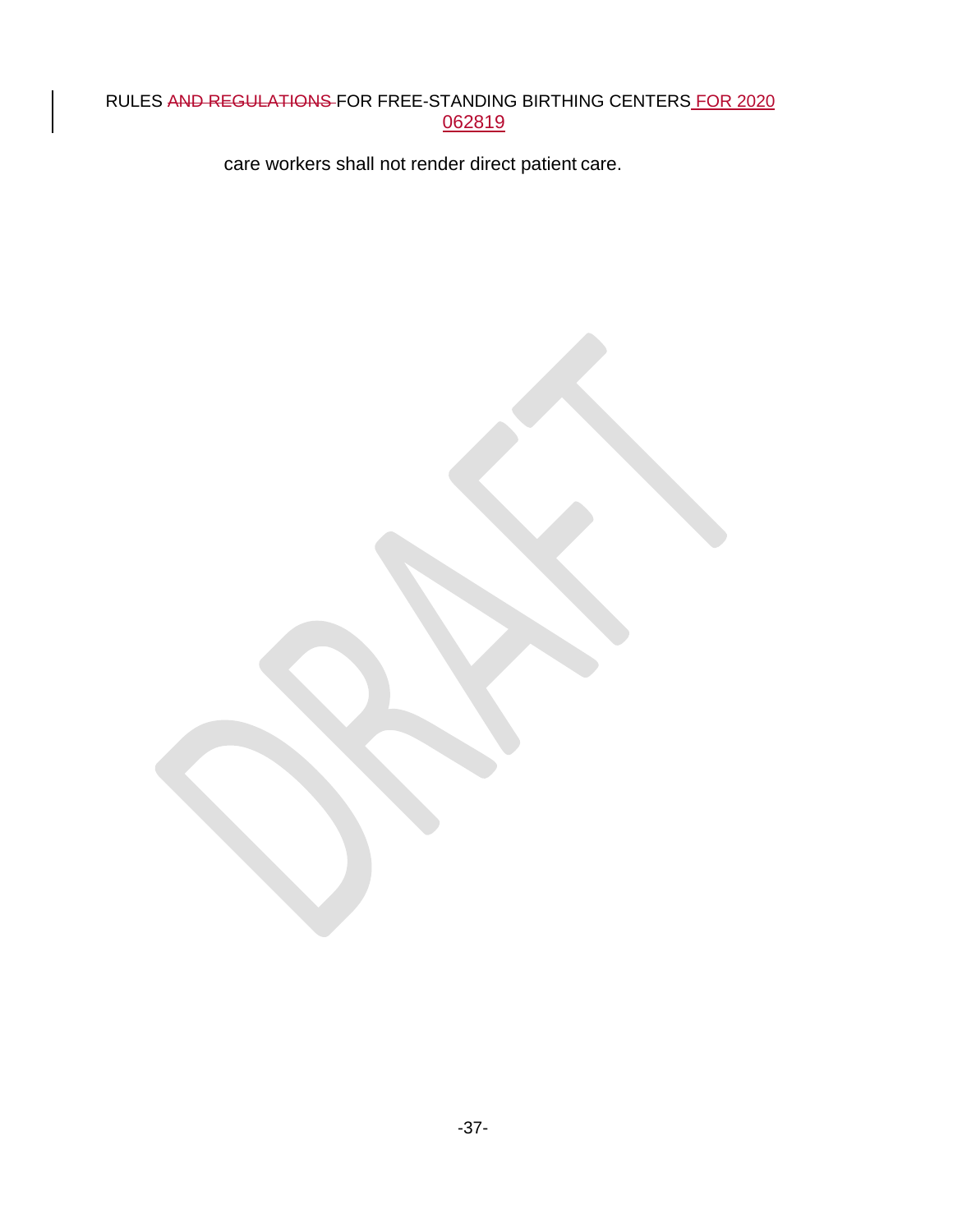NOTE: Health care workers employed by the facility, while affected with any disease in a communicable stage or while a carrier of such diseases, or while afflicted with boils, jaundice, infected wounds, diarrhea or acute respiratory infections, shall not work in any area in any capacity in which there is a likelihood of such person contaminating food, food contact surfaces, supplies, or any surface with pathogenic organisms or transmitting disease to patients, facility personnel or other individuals within thefacility.

- 3. There shall be a plan for ensuring that each health care worker has an annual TB skin test or is evaluated in accordance with guidelines approved by the Arkansas Department of Health (Rules and Regulations Pertaining to Communicable Disease; Section 1, Section 13 - Arkansas Department of Health Tuberculosis Program Amendment 22394Adopted in February, 1994).measures for prevention of communicable disease outbreaks, especially Mycobacterium tuberculosis (TB). All plans for the prevention of transmission of TB shall conform to the most current CDC Guidelines for Preventing the Transmission of Mycobacterium Tuberculosis in Health Care Facilities.
- 4. There shall be a plan for ensuring that all health care workers who are frequently exposed to blood and other potentially infectious body fluids are offered immunizations for Hepatitis B.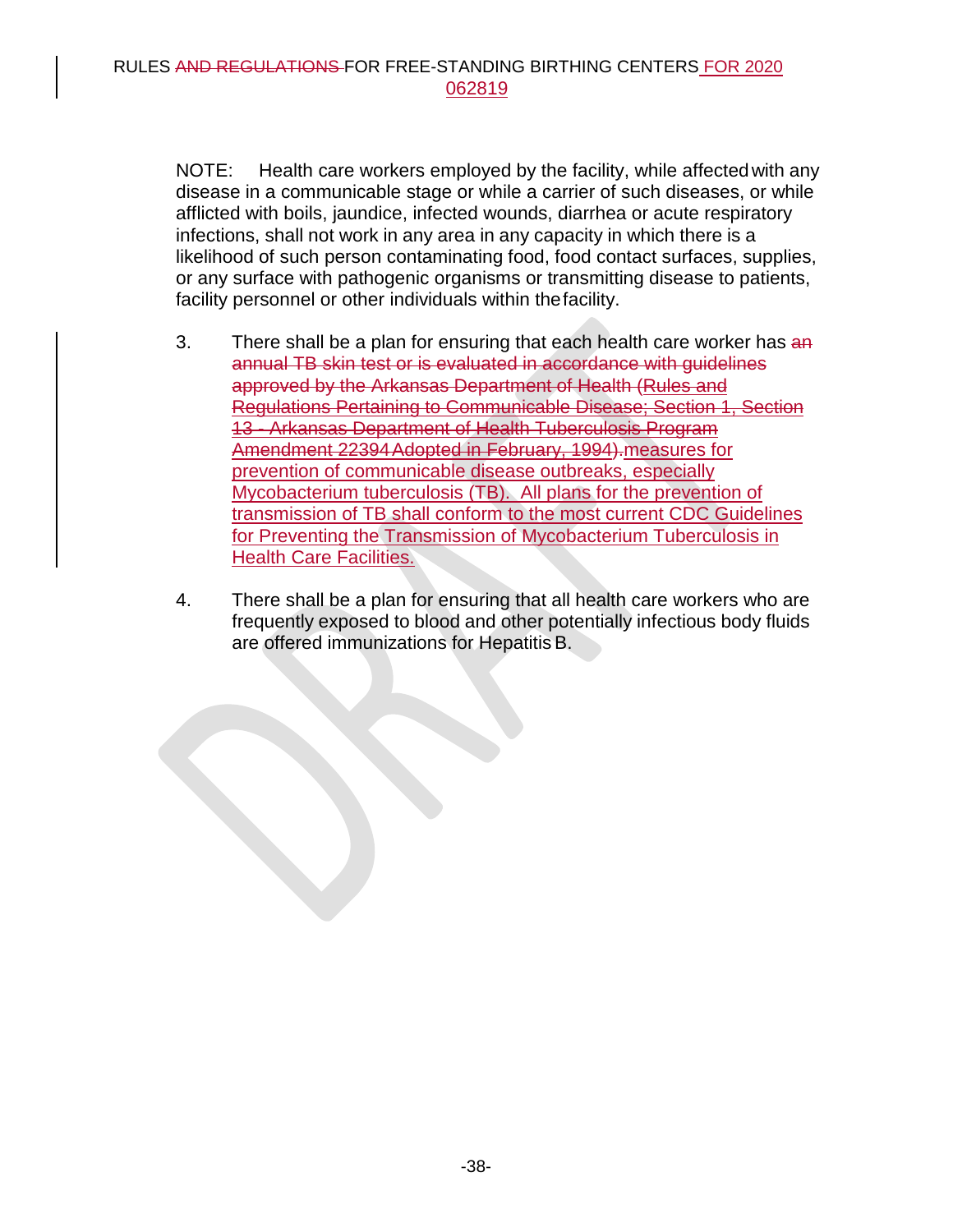## **SECTION 13: NUTRITION SERVICES.**

- A. Free-Standing Birthing Centers shall develop policies and procedures for the provision of food and nourishments for patient consumption. Food and nourishments may be brought to the center by patients or their families, if allowed by facility policy.
- B. If meals and nourishments are provided for patients by the center, the following conditions shall exist:
	- 1. Food shall come from an approved commercial source;
	- 2. Only prepackaged complete meals, food items (to include condiments)or snacks shall be served;
	- 3. There shall be sufficient space provided for cold and dry storage of food items. Sufficient space shall be defined by the facility's established stock level;
	- 4. Only disposable dishware and eating utensils shall be permitted;
	- 5. There shall be designated space provided for the assembly and serviceof meals. It shall contain at least the following items:
		- a. Refrigerator and freezer;
		- b. Microwave;
		- c. Two (2) compartment sink with drainboard;
		- d. Cabinet, drawer, and counter space;
		- e. Can opener;
		- f. Small utensils;
		- g. Self-dispensing ice machine;
		- h. Trash receptacle;
		- i. Handwashing facilities or equivalent; and
		- j. Non-commercial undercounterdishwasher.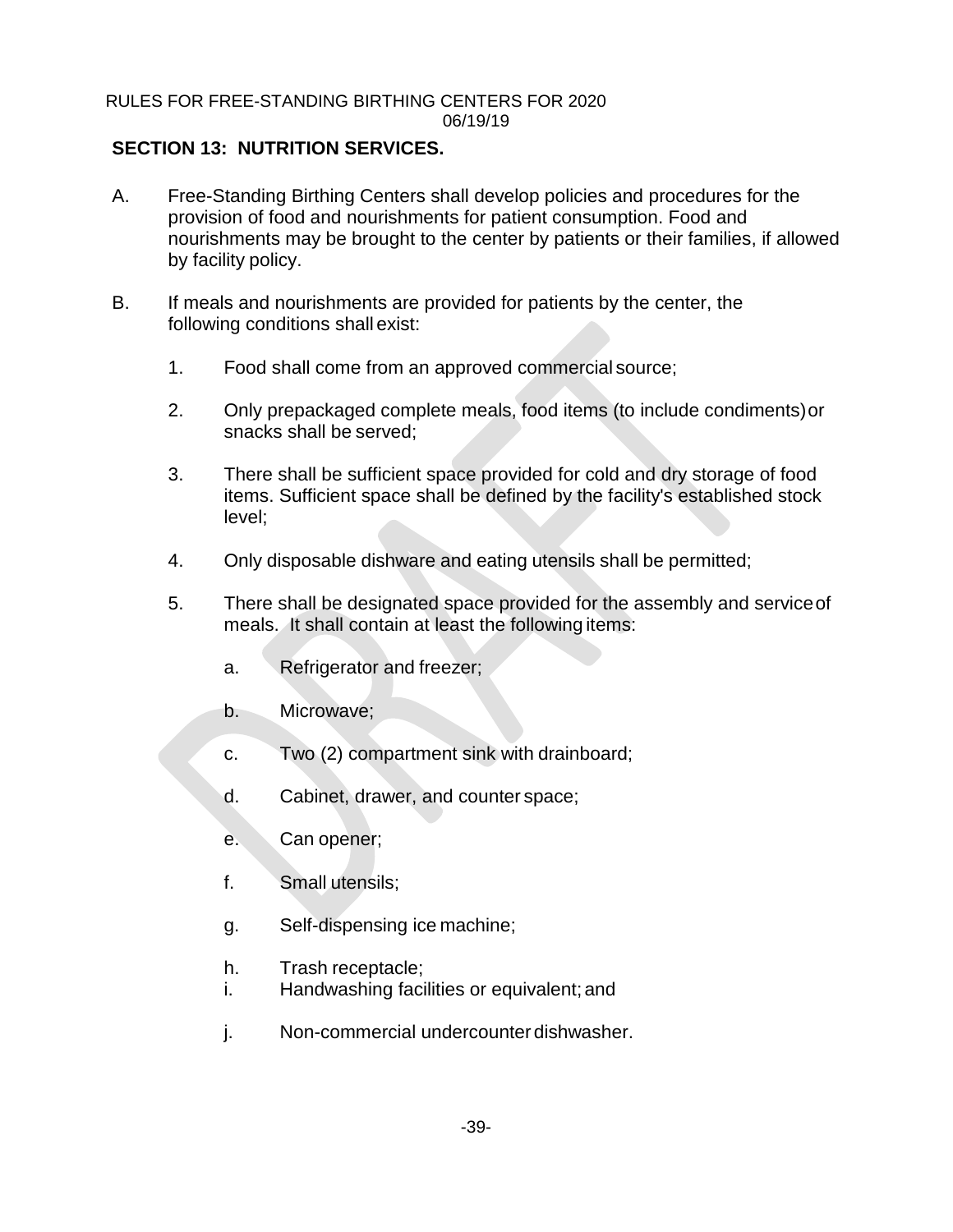- 6. Policies and procedures shall be established for the cleaning and maintenance of all equipment, storage and workspace;
- 7. Temperatures for refrigeration equipment shall be maintained between thirty-six to forty (36-40) degrees Fahrenheit. A hermetically sealed indicating thermometer accurate to plus or minus three (3) degrees Fahrenheit shall be located to measure the air temperature in the warmest part of the storage unit. Temperatures shall be monitored and recorded at least three (3) times daily. Small Free-Standing Birthing Centers not providing meals or hazardous foods shall monitor and record temperatures on each day the facility is open;
- 8. Freezers containing foods to be stored for ten (10) days or less shall maintain zero (0) degrees Fahrenheit plus or minus ten (10) degrees Fahrenheit. Frozen foods stored for longer than ten (10) days shall be maintained at a temperature of zero (0) degrees Fahrenheit or below. A hermetically sealed indicating thermometer accurate to plus or minus three (3) degrees Fahrenheit shall be located to measure the air temperature in the warmest part of the storage unit. Temperatures shall be monitored and recorded at least three (3) times daily. Small Free- Standing Birthing Centers not providing meals or hazardous foods shall monitor and record temperatures on each day the facility is open;
- 9. Policies and procedures shall be established for the storage, dating and rotation of all food items. Policies must be in place to assure that food stored during periods the facility is not in operation maintains proper temperatures;
- 10. Employee food shall be labeled and separated from patient food in refrigerators and freezers; and
- 11. Signs should be visible to warn persons with pacemakers of the presence of a microwave oven, if applicable.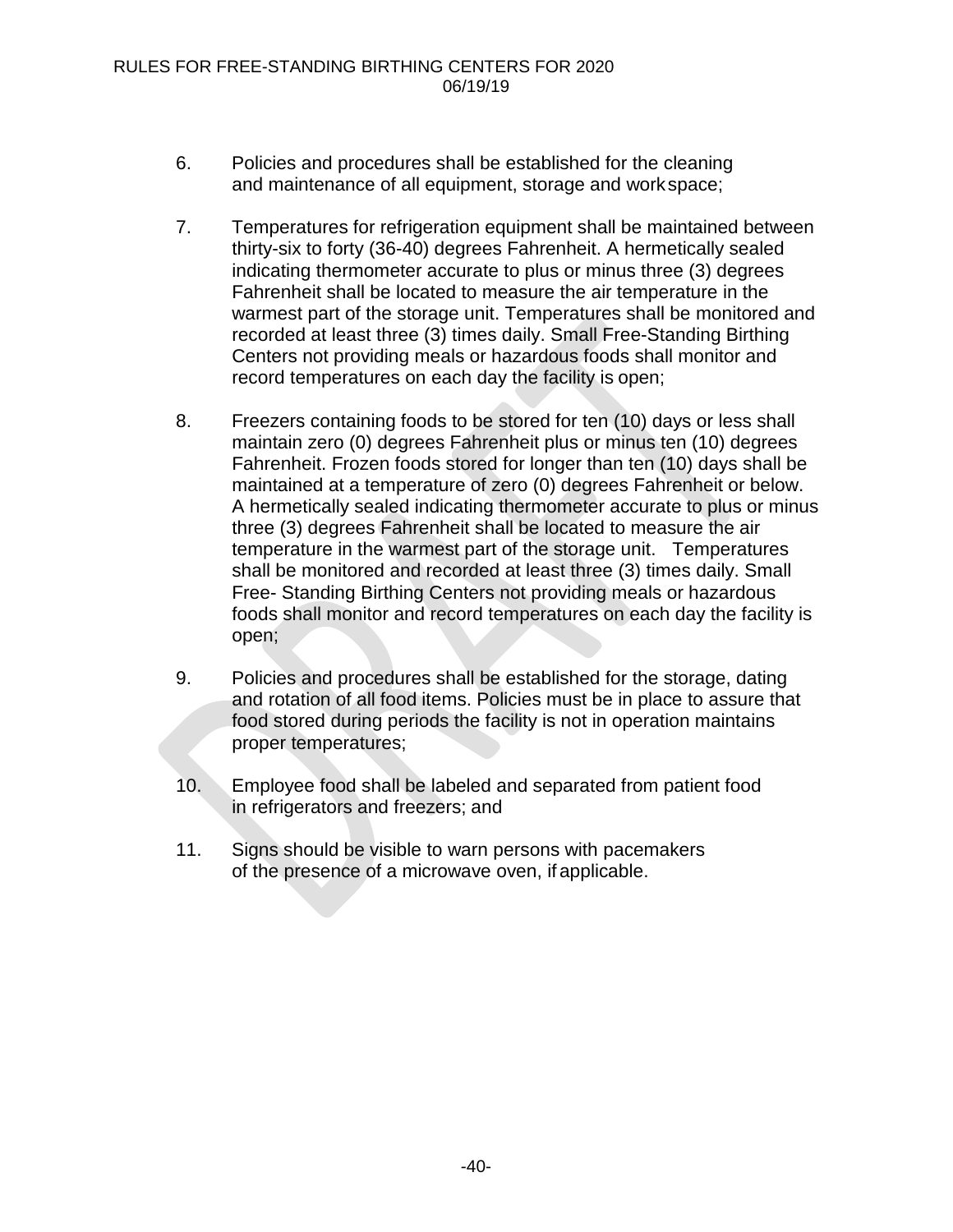## **SECTION 14: PHYSICAL ENVIRONMENT FREE-STANDING BIRTHING CENTER.**

- A. Building and Grounds.
	- 1. The building and equipment shall be maintained in a state of goodrepair at all times.
	- 2. Facility premises shall be kept clean, neat and free of litter and rubbish.
	- 3. All openings to attics and to spaces between ceilings and roof decks shall be kept closed at all times.
	- 4. Rooms containing gas fired equipment shall not be used forstorage except for noncombustible materials.
	- 5. Corridors, attics, and passageways shall be free of storage. Exits shall not be blocked by storage of furniture or equipment at any time.
	- 6. Emergency wireless communication shall be provided and maintained in a state of good repair.
	- 7. Each Free-Standing Birthing Center shall develop a written preventive maintenance plan. This plan shall be available to the Department for review at any time. Such plans shall provide for maintenance as recommended by manufacturer, applicable codes, ordesigner.
	- 8. All handwashing facilities shall be equipped with hands-free handles, disposable soap dispenser, paper towel dispenser and trash receptacle.
	- 9. Vertical and horizontal transport systems shall be operatedand maintained in a manner to provide for safe transport.
	- 10. Hazardous cleaning solutions, compounds, and substances shallbe labeled and kept in an enclosed storage area or approved cabinet separate from other cleaning materials.
	- 11. Doors located on exit access corridors and those for entry to patient care areas shall be labeled as to their intended use for convenience and emergency purposes. All patient rooms shall be labeled and hazardous rooms labeled as to classification.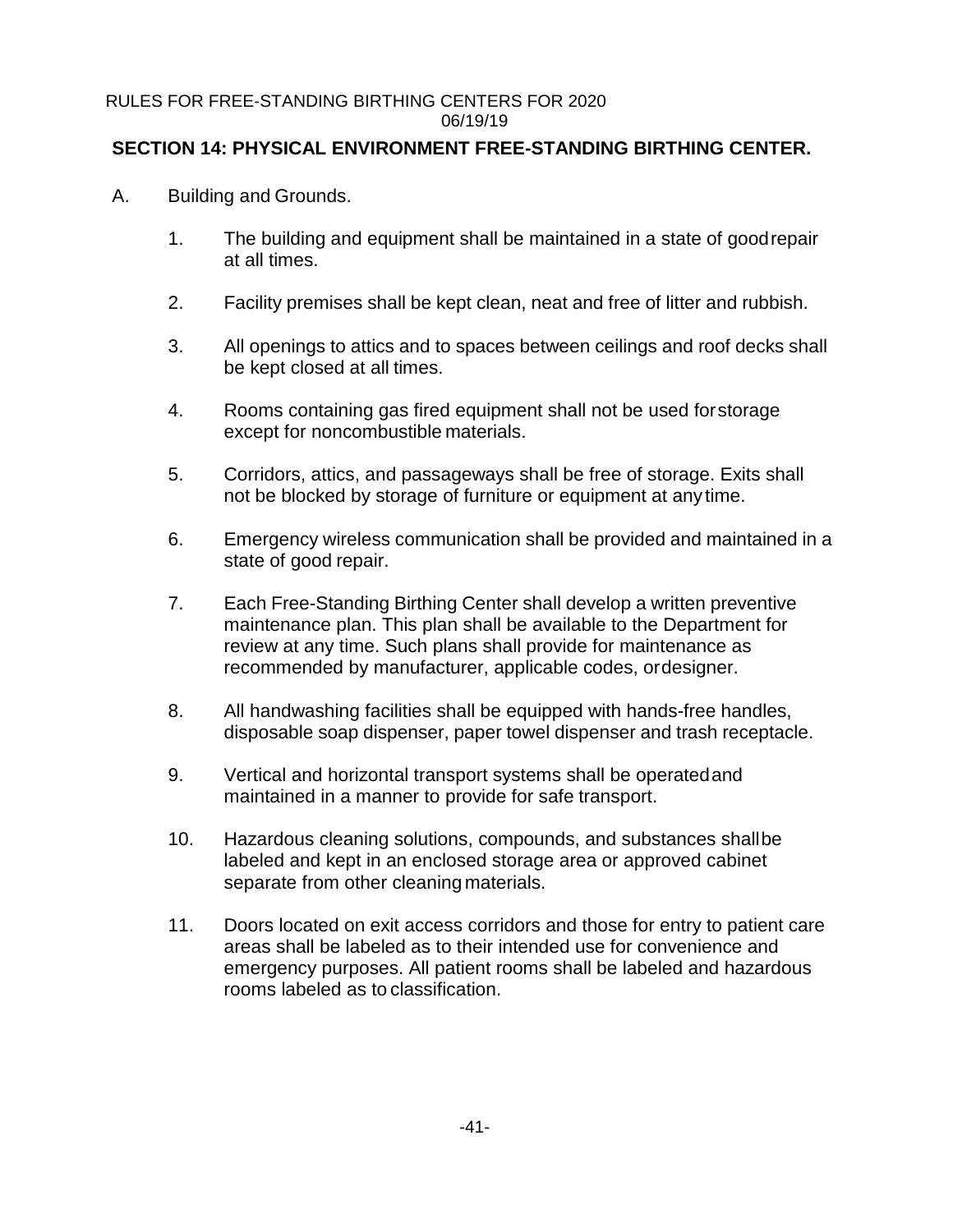- 12. Fire safety and other safety systems shall be operated and maintained in a manner to protect patients, personnel, visitors, and property from fire and the products of combustion.
- 13. A supply of hot water for patient use shall be available at all times, in accordance with CDC guidelines. A month log shall be maintained as to presence/absence of hot water.
- 14. Heating, ventilating and air-conditioning (HVAC) systems shall be operated, and maintained in a manner to provide a comfortable and safe environment for patients, personnel, and visitors. In large Free-Standing Birthing Centers, an air filter change out log shall bemaintained.
- 15. Plumbing systems, including equipment and systems for the supply and distribution of potable, non-potable, and/or high purity (such as deionized and sterilized) water, and equipment and systems for the complete and safe removal or dispersion of storm water and waste water, shall be operated and maintained in a manner to be adequate, safe and reliablefor all required facility operations.
- 16. Boiler systems and hot water delivery systems shall be operated, and maintained in a manner to provide a safe supply of steam and/or hot water for all required facility operations.
- 17. If provided, medical gas and vacuum systems shall be operated and maintained in accordance with NFPA 99, Standard for Health Care Facilities, in a manner to provide an adequate and safe supply for all required activities.
- 18. Exit lights shall be illuminated at all times in accordance with NFPA 101, Life Safety Code.
- 19. Facilities shall have lighting levels that are conducive to efficientwork, safety, and patient comfort.
- 20. In large Free-Standing Birthing Centers, the required emergency power generator shall be exercised weekly for thirty (30) minutes and exercised under load conditions monthly for thirty (30) minutes. An equipment log shall be maintained of all tests, malfunctions and the immediatecorrective actions. Preventive maintenance work or repairs shall benoted.
- 21. Communication systems, including telephone, nurse call, and internal/external paging shall operate effectively and reliably at alltimes.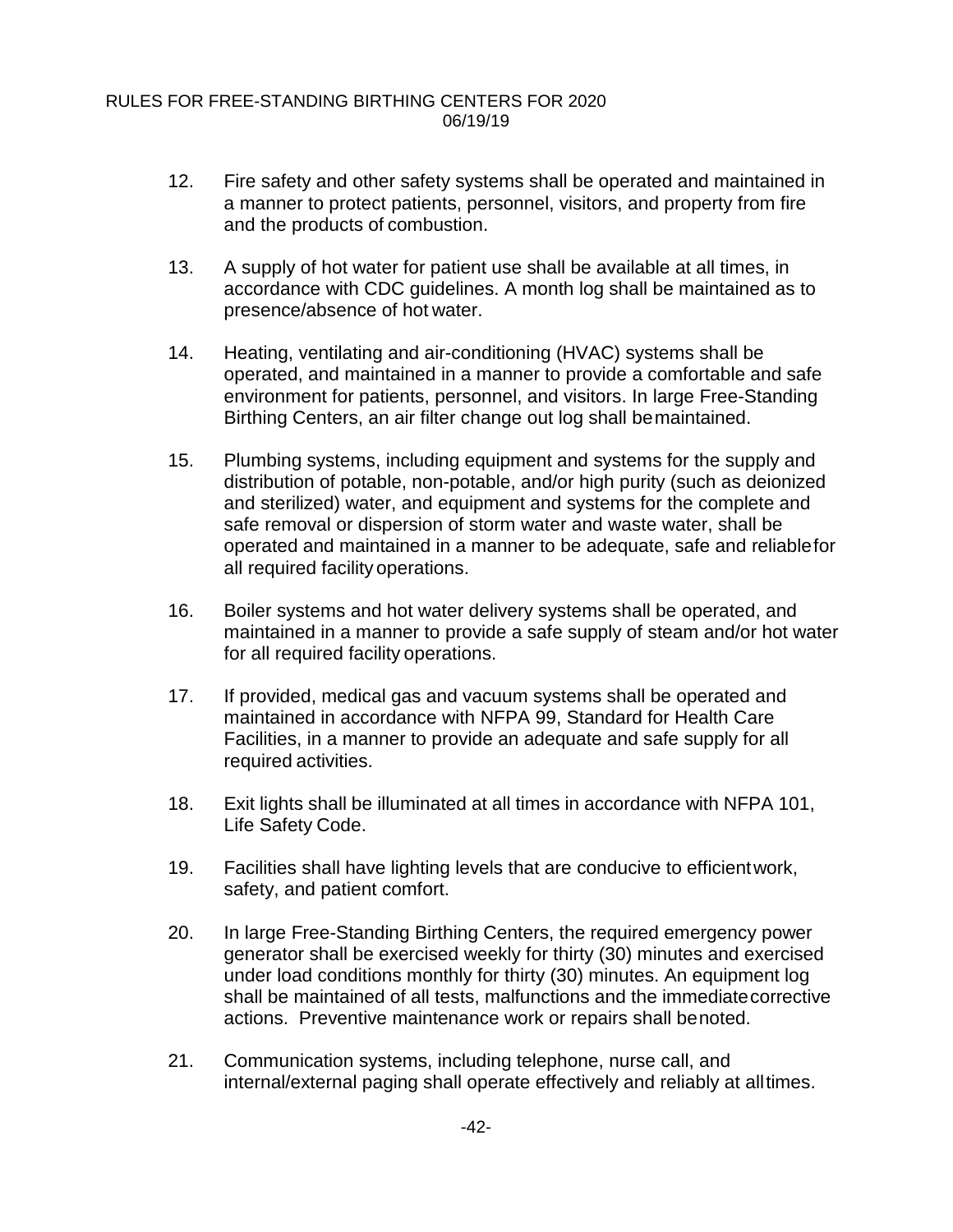- 22. The electrical distribution system shall be operated and maintained ina manner to provide safe electrical power for all required activities.
- B. Maintenance and Engineering.
	- 1. The physical plant and equipment maintenance programs shall be under the direction of a person qualified by training and/or experience and licensed where required.
	- 2. Equipment Management Program (EMP). There shall be a preventive maintenance program designed to assure the electrically powered patient care equipment used to monitor or diagnose performs properly and safely. This program shall be administered by individuals qualified through training and/or experience or by procuring a contractual maintenance agreement. The following are minimum program elements:
		- a. A list of electrically powered patient care equipment shallbe maintained regardless of location orownership;
		- b. Each device, or identical group of devices, shall have aprocedure establishing minimum criteria against which performance and safety are measured. The elements of these procedures shall be based on NFPA 99, Standard for Health Care Facilities, and the manufacturer's directions;
		- c. Each device shall be tested at intervals of not more than six (6) months unless there is documented evidence that less frequent testing is justified;
		- d. Historical records documenting acceptable performanceas established by the procedures shall bemaintained;
		- e. A program to identify and repair equipment failures shallbe maintained;
		- f. In large Free-Standing Birthing Centers, user or owner departments shall be notified of the status of their equipment when it will be out of service more than twenty-four (24) hours;
		- g. There shall be operator and maintenance instructions for each device on the electrically powered patient care equipment list;and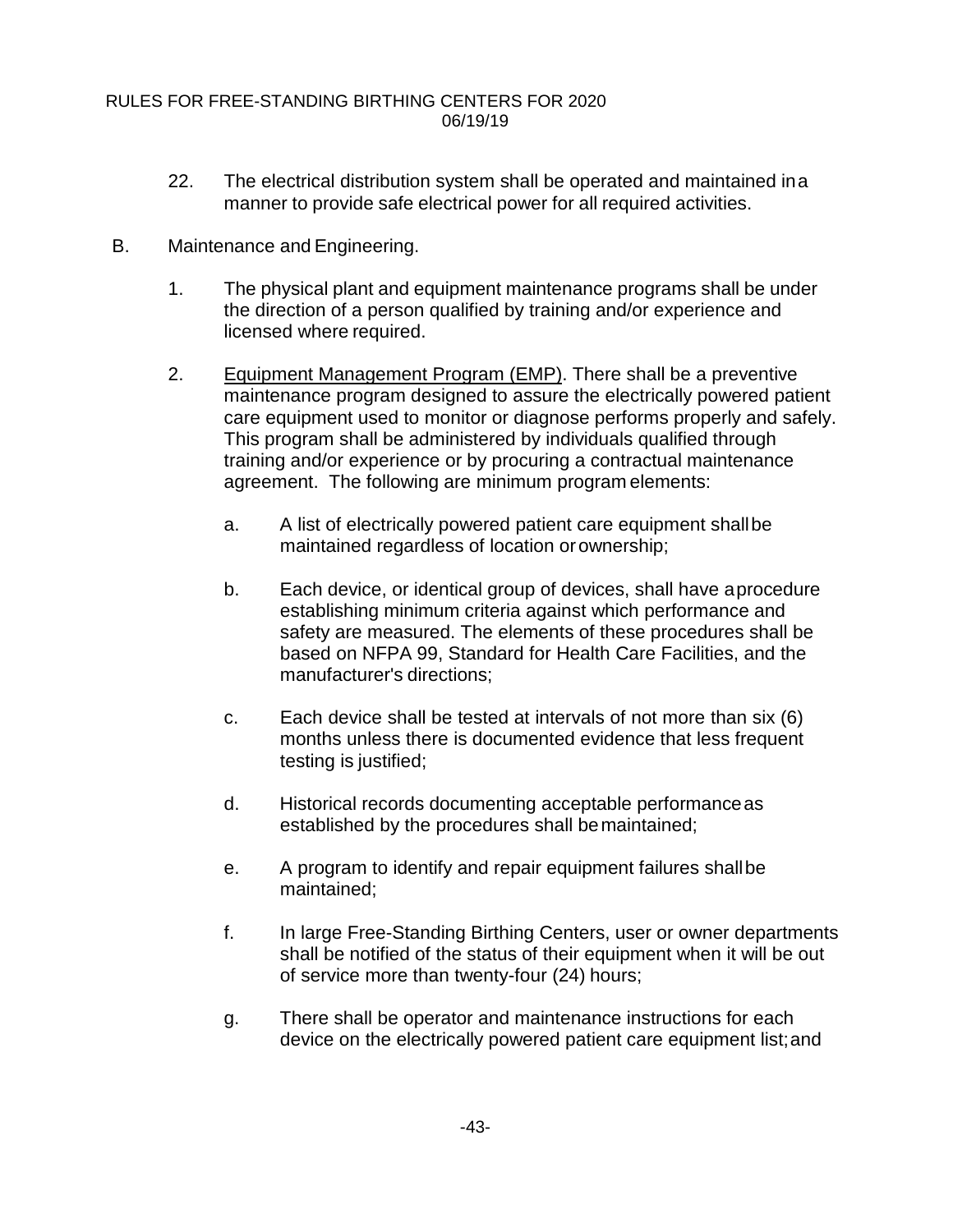- h. Individuals shall be trainedto operate and maintain equipment used in the performance of their duties. This training shall be documented.
- 3. Utilities Management Program (UMP). There shall be a preventive maintenance program designed to assure that the physical plant equipment and building systems perform properly and safely. This program shall be administered by individuals qualified through training and/or experience or by procuring a contractual agreement. This program shall consist of at least the following minimum elements:
	- a. A list of physical plant equipment and building systems shallbe maintained regardless of location or ownership;
	- b. Equipment and building system shall have a procedureestablishing minimum criteria against which performance and safety are measured. The elements of these procedures shall be based on NFPA 99, Standard for Health Care Facilities, and the manufacturer's directions and the experience of the repair technician or operator;
	- c. Equipment and building system, shall be tested, serviced, or inspected at intervals of not more than twelve (12) months unless there is documented evidence that less frequent service is justified;
	- d. Historical records documenting acceptable performanceas established by the procedures shall bemaintained;
	- e. A program to identify and repair equipment failures shallbe maintained;
	- f. In large Free-Standing Birthing Centers, user or owner departments shall be notified of the status of their equipment or system when it will be out of service for more than twenty-four (24) hours;
	- g. There shall be operator and/or maintenance instructions for each piece of equipment or building system on the list; and
	- h. Individuals shall be trained to operate and maintain physical plant equipment and/or building systems. This training shall be documented.
- 4. Life Safety Management Program. There shall be a preventive maintenance program designed to assure that all circuits of fire alarm and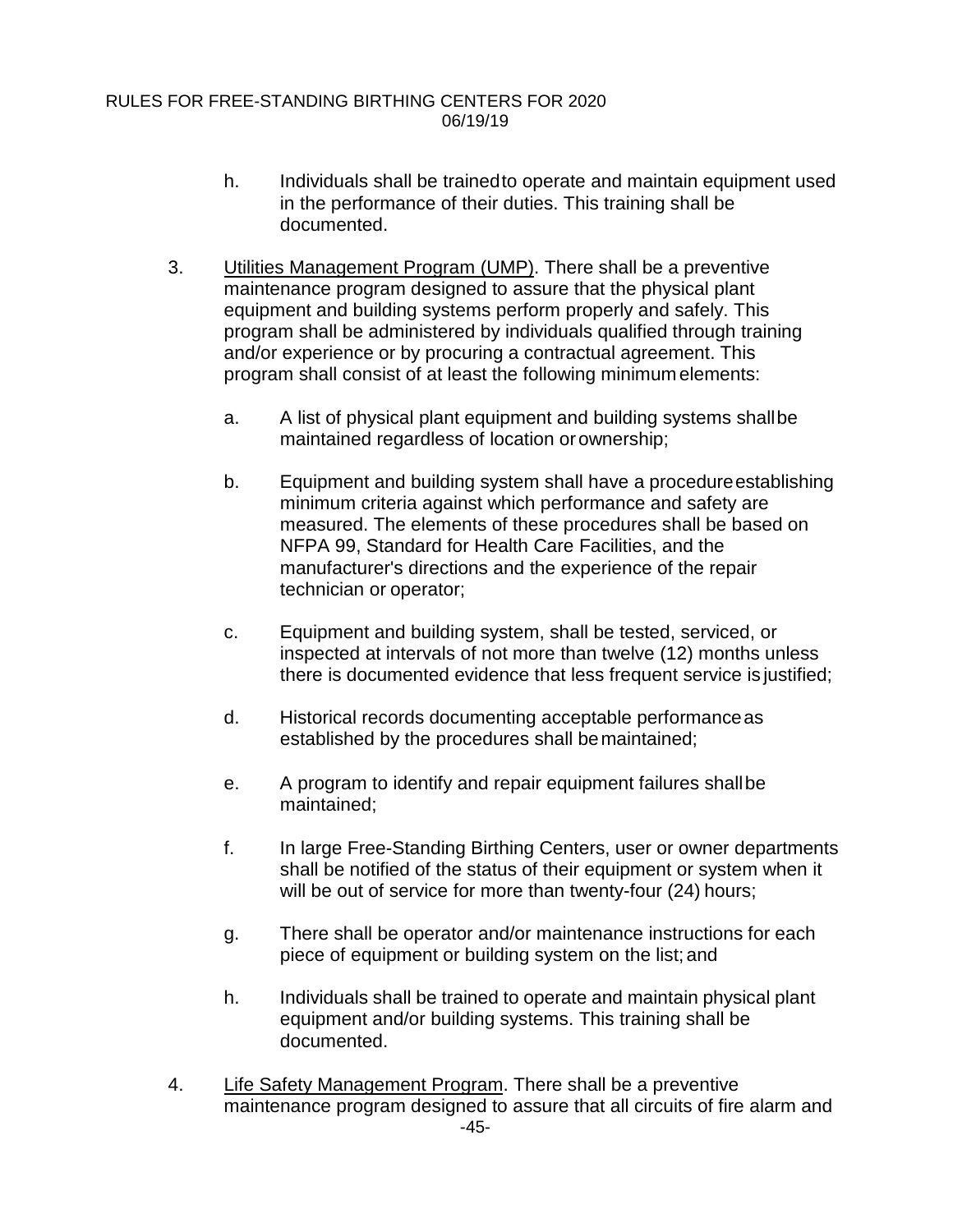detection systems are tested on a quarterly basis and all components receive annual preventive maintenance. Analog detection devices that provide automatic self testing are exempt from the quarterly testing requirement. This program shall be administered by individuals qualified through training and/or experience or by procuring a contractual maintenance agreement. This program shall consist of the following minimum elements:

- a. A list of all fire protection equipment or component groups shall be maintained;
- b. Each piece of equipment and/or component groups, shall have a procedure establishing minimum criteria against whichperformance and safety are measured. The elements of these procedures shall be based on the NFPA 72, National Fire Alarm Code, the manufacturer's recommendations and the experience of the repair technician or operator;
- c. Fans or dampers in air handling and smoke management systems shall be reliable and functional at alltimes;
- d. Automatic fire extinguishing systems shall be inspected andtested annually in accordance with NFPA 13, Standard for the Installation of Sprinkler Systems, and NFPA 96, Standard for Ventilation Control and Fire Protection of Commercial Cooking Operations. Actual discharge of the fire extinguishing system shall not be required. Records documenting acceptable performance as established by the procedures shall bemaintained;
- e. A program to identify and repair equipment and/or component group failures shall be maintained;
- f. Systems for transmitting fire alarms to the local fire department shall be reliable and functional at alltimes;
- g. There shall be operator and maintenance instructions foreach piece of equipment and/or component group on thelist;
- h. Individuals shall be trainedto operate and maintain all equipment and/or component group on the list; and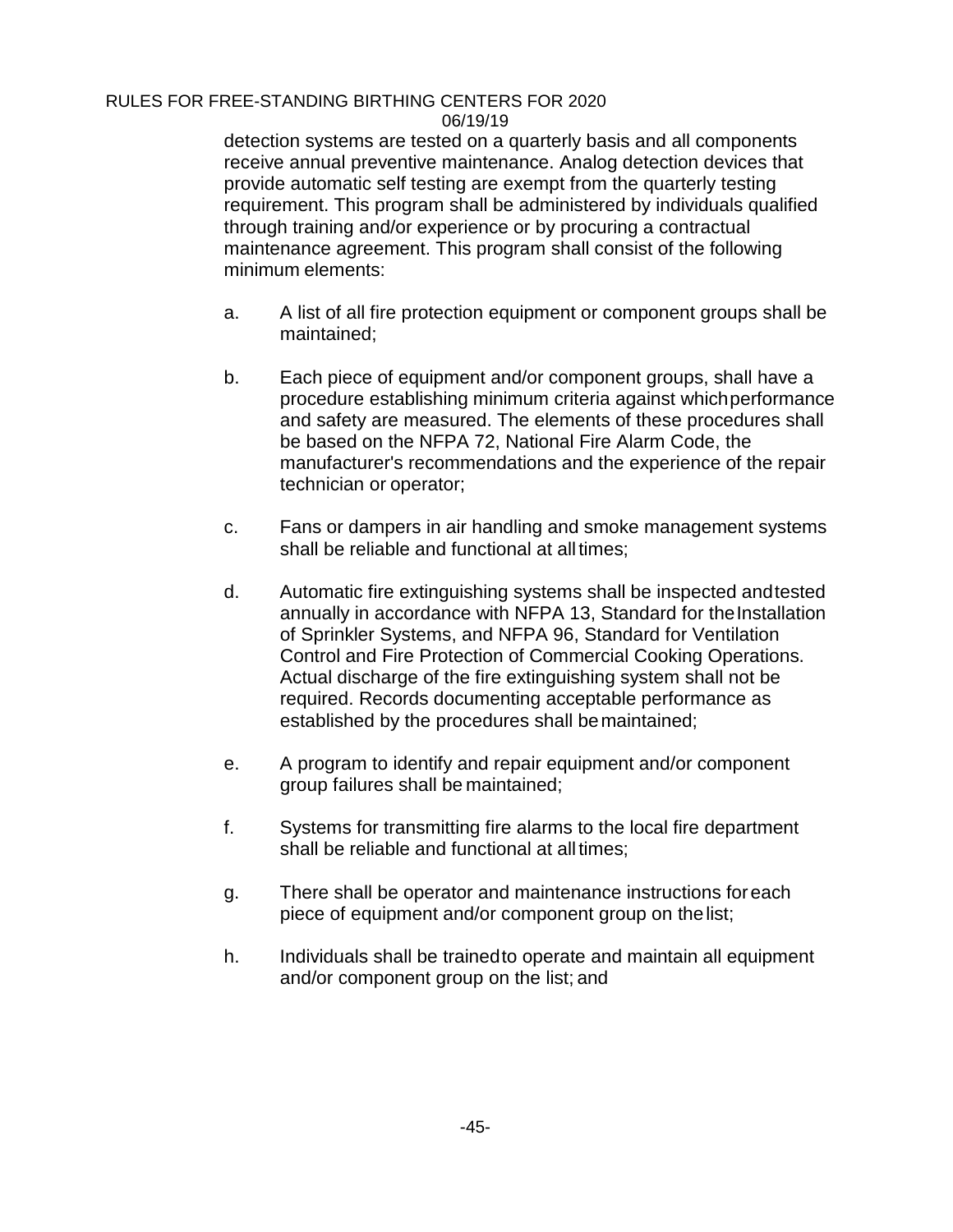- i. Portable fire extinguishers shall be clearly identified. (Refer to Section 14, Safety Services.)
- 5. Emergency Procedures Program (EPP). There shall be written emergency procedures or a disaster management plan for utility system disruptions or failures which address the specific and conciseprocedures to follow in the event of a utility system malfunction or failure of the water supply, hot water system, medical gas system, sewer system, bulk waste disposal system, natural gas system, commercial power system, communication system and boiler or steam delivery system. These procedures shall contain but are not limited to the followinginformation:
	- a. A method of obtaining alternative sources of essential utilities;
	- b. A method of shutoff and location of valves for malfunctioning systems;
	- c. A method of notification of facility staff in affected areas; and
	- d. A method of obtaining repair services.
- 6. There shall be sufficient supervisory and support personnel to provide maintenance services in relation to the size and complexity of thefacility and the services that are provided.
- 7. In large Free-Standing Birthing Centers, a liaison with the QI, Infection Control and Safety Committees shall bemaintained.
- C. Environmental Services.
	- 1. The environmental services shall be under the direction of a person qualified by training and/or experience and licensed where required.
	- 2. In large Free-Standing Birthing Centers, a designee from this department shall be a member of the Infection Control Committee.
	- 3. Dry, or untreated dusting, sweeping, or mopping, except vacuum type cleaning shall be prohibited within thefacility.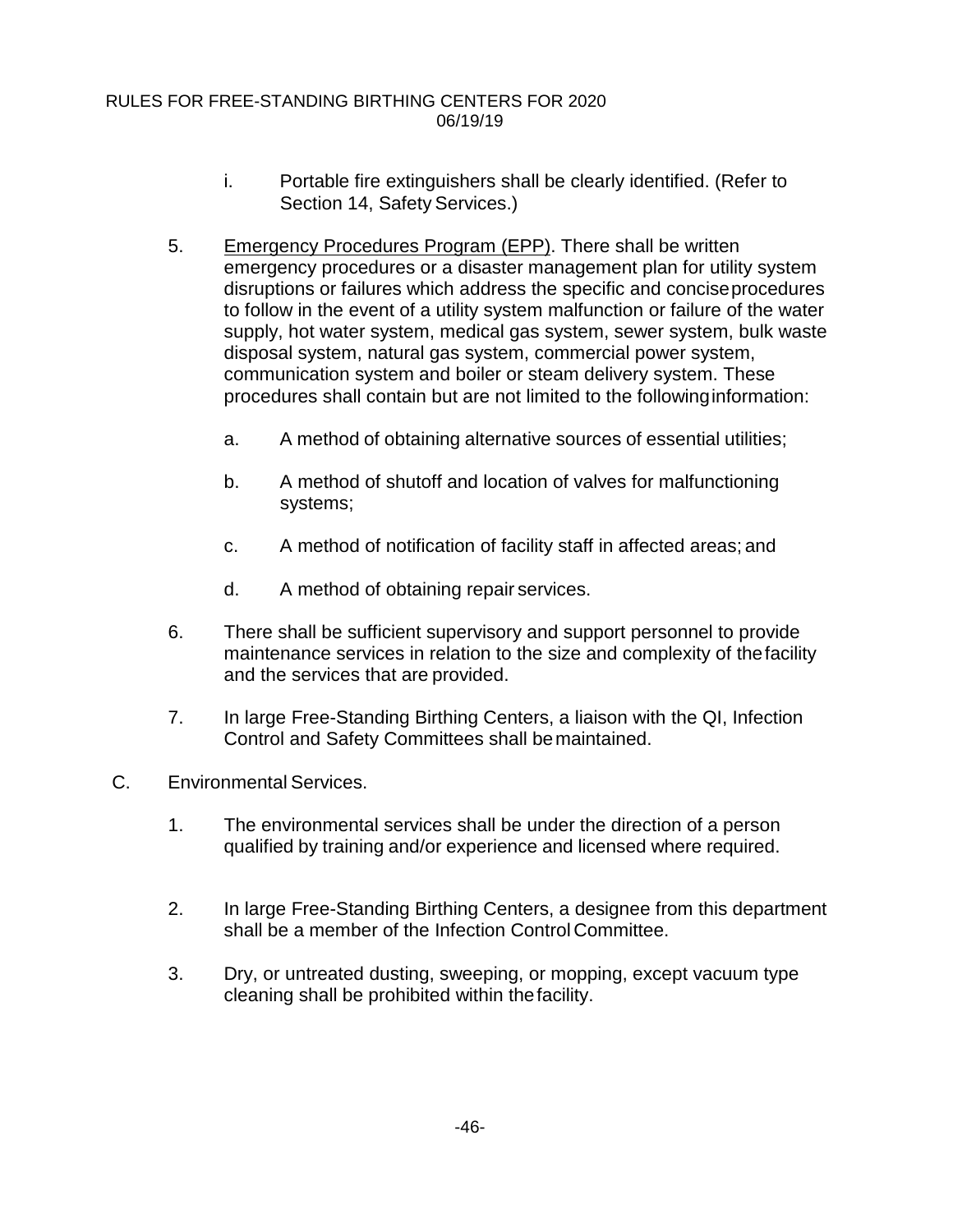- D. Laundry Services.
	- 1. Laundry may be done on- or off-site. If onsite, an area for laundry equipment with counter and storage space shelving shall be provided. Depending on size and occupancy of center, ordinary household laundry equipment may be provided. (Soiled laundry shall be held in the soiled holding area until deposited in thewasher.)
	- 2. Hot water supplied to laundry areas shall be a minimum of 110 Fahrenheit. Chlorine bleach and other laundry chemicals shall be used at effective concentrations that disinfect for the laundry size, cycle time and water temperature, as recommended by the chemical manufacturer(s).
	- 3. Clean laundry shall be mechanically driedonly.
	- 4. Separate containers for the disposal of infectious waste and sharps shall be located in the soiled linen area.
- E. Safety Services.
	- 1. There shall be an effective program to enhance safety within the facility and grounds. In large Free-Standing Birthing Centers, the program shall be established and monitored by a Safety Committee appointed by the Administrator. Committee members shall be selected from Administration, Nursing, Maintenance, Housekeeping, the Medical Staff and others as appropriate.
	- 2. In large Free-Standing Birthing Centers, the Safety Committee shall meet a minimum of once every three (3) months to fulfill safety objectives. Minutes of each meeting shall be recorded and kept in thefacility.
	- 3. The Administrator shall designate a specific individual to carry out policies established by the safety program.
	- 4. The orientation program for the facility personnel shall include the importance of general safety, fire safety and the responsibility of each individual to the program.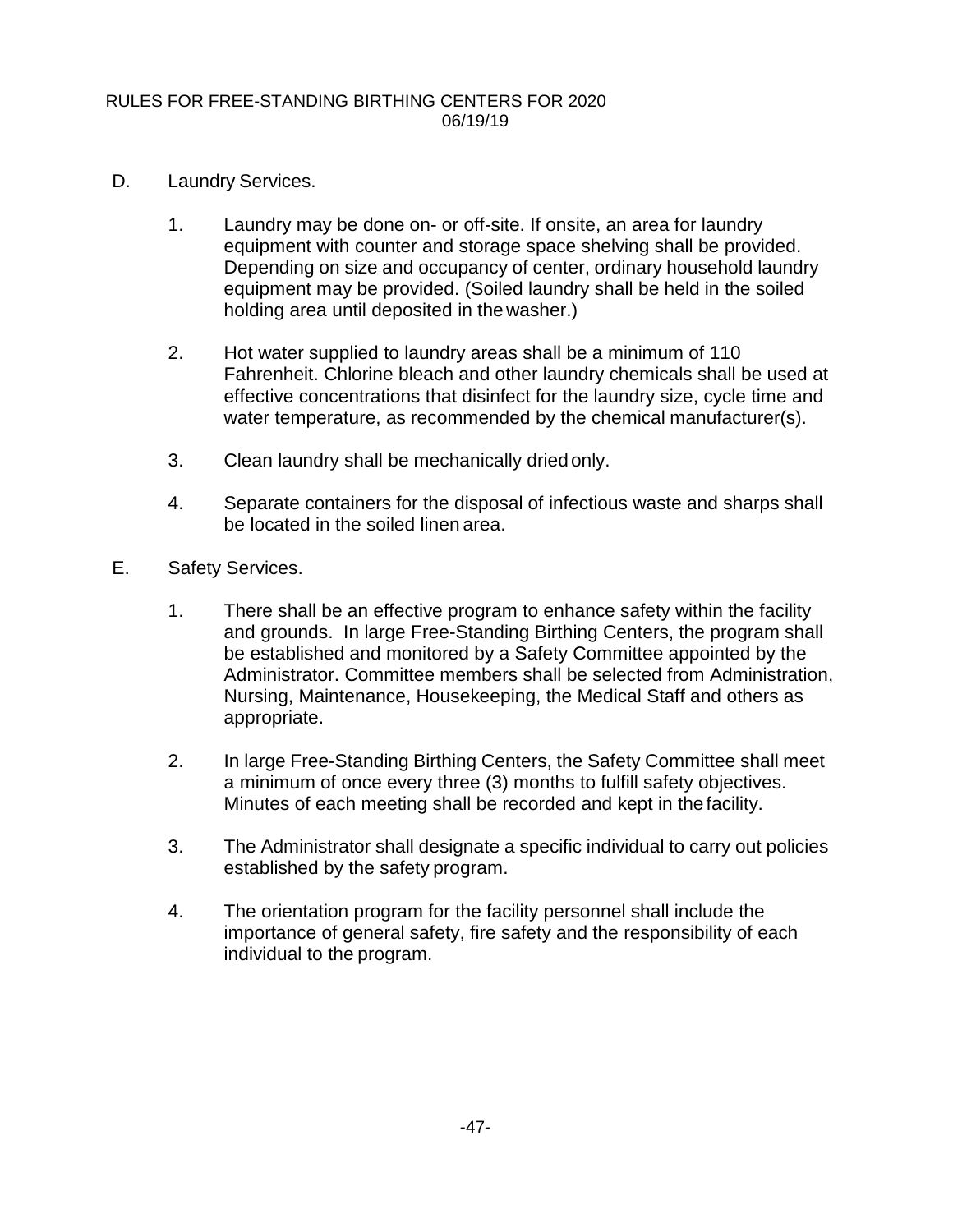- 5. The Safety Committee of large Free-Standing Birthing Centers and designated individual of small Free-Standing Birthing Centers shall have the following functions:
	- a. Investigation and evaluation of each accident, injury or safety hazard report;
	- b. Provision for safety-related information to use in orientationand education programs;
	- c. Monitoring the results of the safety program and analyzing the effectiveness of the program annually;
	- d. Conducting fire drills and disaster drills at required intervals;
	- e. Reporting conclusions, recommendations, and actionsof Committee at least quarterly to Administration;and
	- f. Ensuring each department or service shall have a safety policyand procedure manual within their own area that is a part of the overall facility safety manual and establishes safety policies and procedures specific to each area.
- 6. Fire extinguishers shall be provided in adequate numbers, of the correct type, and shall be properly located and installed in accordance with NFPA 10, Standard for Portable Fire Extinguishers. Personnel shall be trained in the proper use of fire extinguishers and equipment. Personnel shall follow procedures in fire containment and evacuating patients in case of fire or explosion. There shall be an annual check of all fire extinguishers by qualified persons in accordance with NFPA 10, Standard for Portable Fire Extinguishers. The date the check was made and the initials of the inspector shall be recorded on the fire extinguisher or on a tag attached to the extinguisher.
- 7. A plan shall be available for the protection of patients, visitors, and employees for evacuation in the event of an emergency. Any fire or disaster event at the facility shall be reported immediately to the Arkansas Department of Health by telephone 661-2201 during regular workinghours or to 1-800-554-5738 or 661-2136 after normal working hours, holidays and weekends.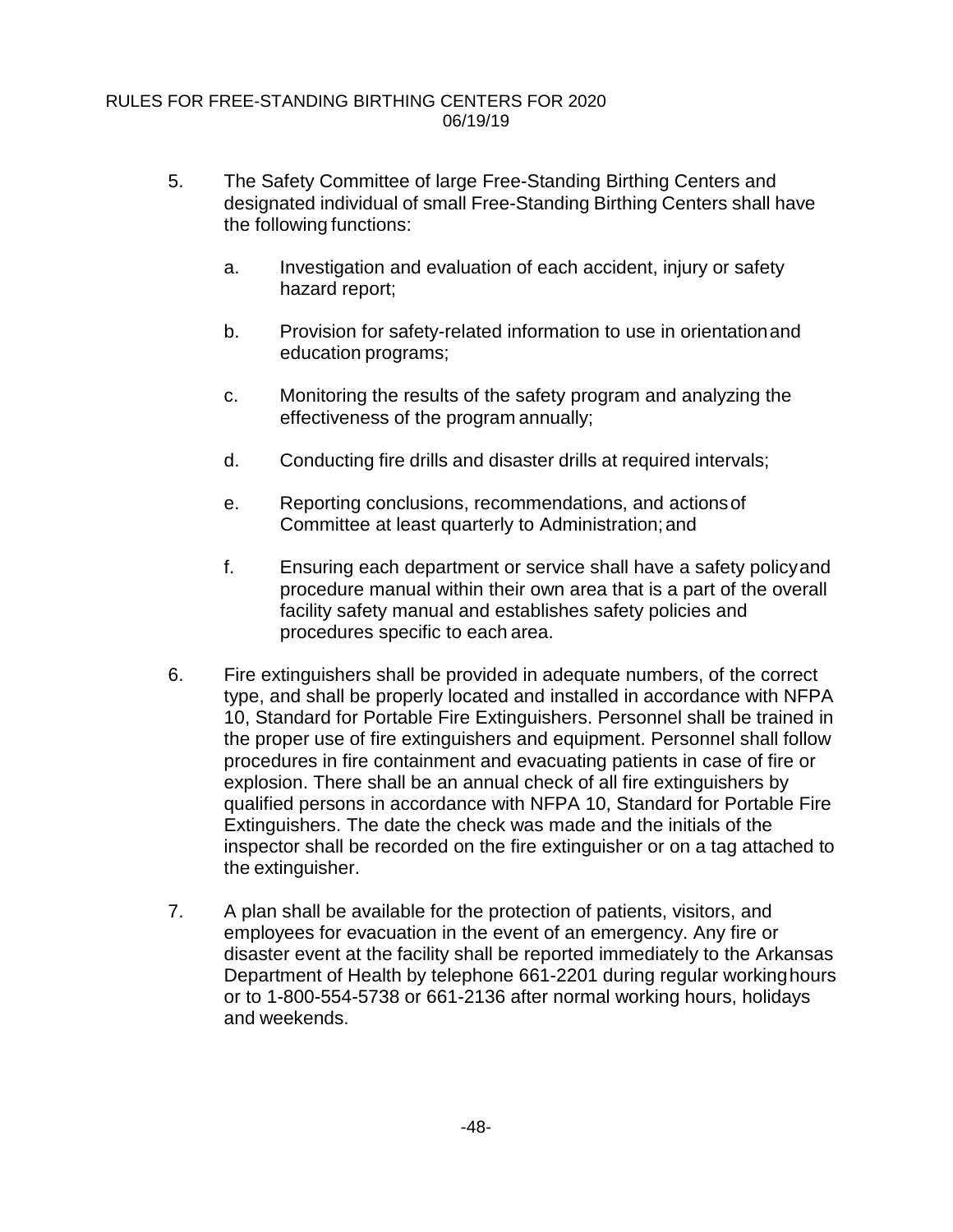8. There shall be policies and procedures to address usage of tobacco.

No Smoking" signs or international symbol for no smoking shall be posted in any room or compartment where flammable liquids, combustible gases, or oxygen is used or stored, and in any other hazardouslocations.

"

- 9. There shall be rules and regulations governing the routine methods of handling and storing flammable and explosiveagents.
- 10. There shall be keys available to assure prompt access to all locked areas. All doors shall be devised so they can be opened from the inside of the locked area. Special door locking devices are acceptable in limited areas. Usage is subject to all codes and regulations.
- 11. All required exit doors shall remain unlocked in accordance with NFPA 101, Life Safety Code.
- 12. A list of Material Safety Data Sheets (MSDS) for solutions, cleaning compounds, disinfectants, vermin control chemicals, and other potentially hazardous substances used in connection with the facility shall be readily available onsite.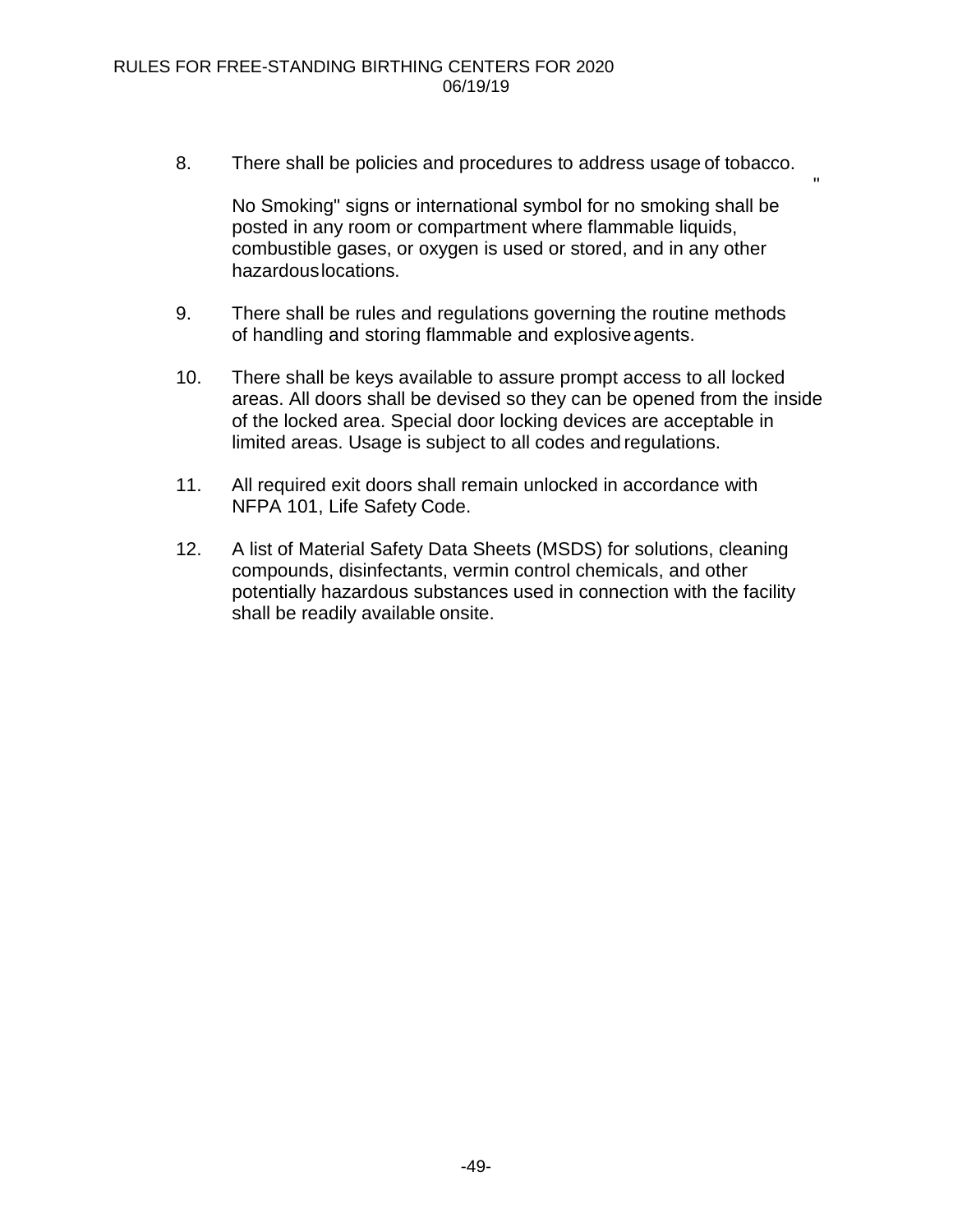## **SECTION 15: PHYSICAL FACILITIES, FREE-STANDING BIRTHING CENTERS.**

- A. Definitions.
	- 1. Accessible having access to but which first may require the removal of a panel, door or similar covering of the itemdescribed.
	- 2. Addition an extension or increase in floor area, height of a building,or structure.
	- 3. Alter or Alteration any change(s) or modification in construction or occupancy or the installation or the assembly of any new structural components, or any change(s) to the existing structural component, in a system, building, and structure.
	- 4. And/Or (in a choice of two (2) code provisions) signifies that use of both provisions shall satisfy the code requirements and use of either provision is acceptable, also. The most restrictive provision shall govern. Where there is a conflict between a general requirement and a specific requirement the specific or restrictive requirement shall be applicable.
	- 5. Architect a duly registered architect and licensed by the State of Arkansas.
	- 6. Corridor a passage way into which compartments or rooms open and which is enclosed by partitions and/or walls and a ceiling, or a floor/roof deck above.
	- 7. Dead end a hallway, corridor or space open to a corridor so arranged that it can be entered, from an exit access corridor without passage through a door, but does not lead to an exit.
	- 8. Engineer a duly registered engineer and licensed by the Stateof Arkansas.
	- 9. Licensing agency Arkansas Department of Health, Division of Health Facility Services or current name.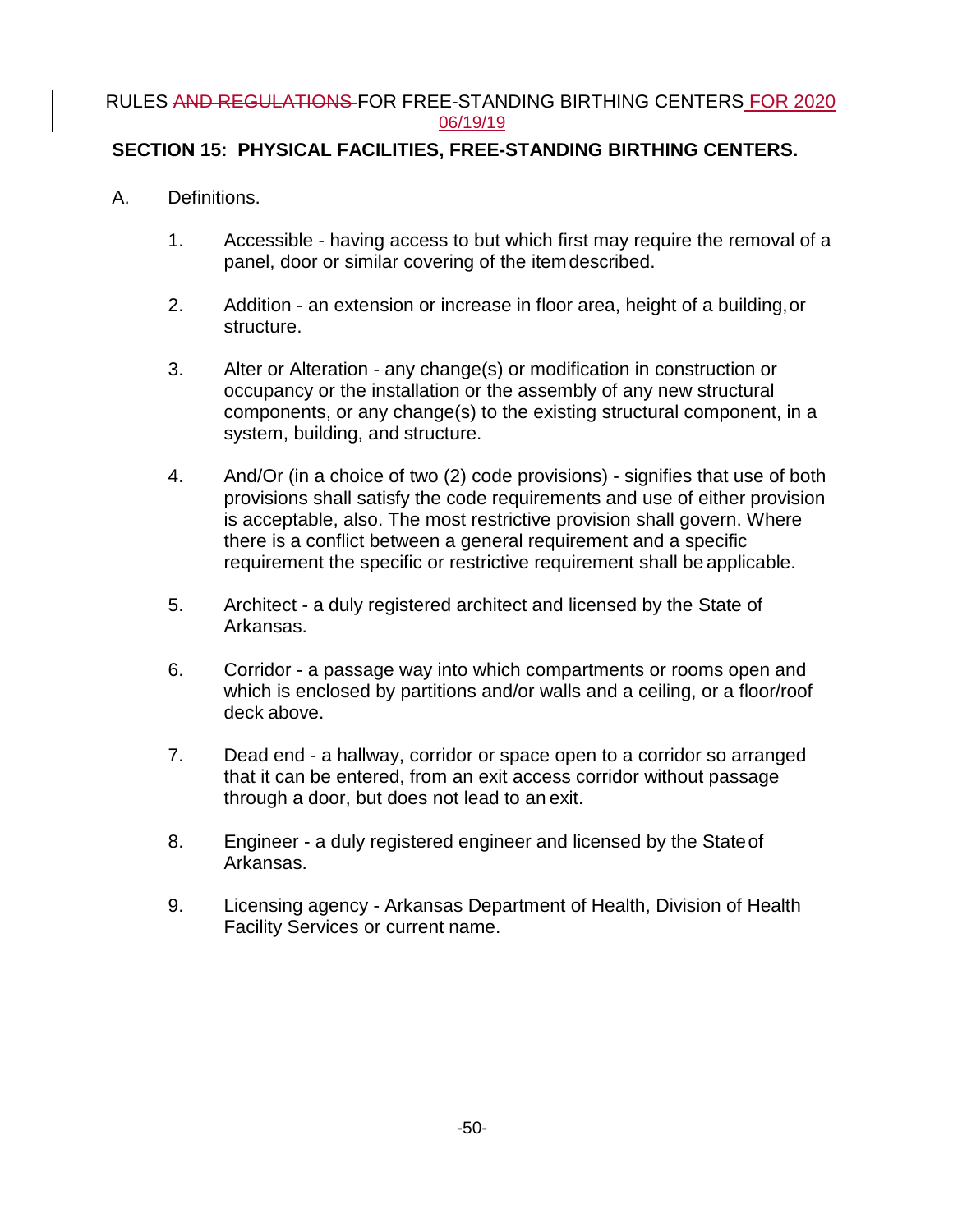- 10. Listed equipment or materials included in a list published by a nationally recognized testing laboratory, inspection agency or other organization concerned with products evaluation that maintains periodic inspection of production of listed equipment or materials, and whose listing states either that the equipment or materials meets nationally recognized standards or has been tested and found suitable for use in a specific manner.
- 11. Narrative program the narrative program describes the functional and utilizational information related to fulfillment of the Free-Standing Birthing Center's objectives. The description reflects those services necessary for complete operation of the facility. Some common elements which shall be included address policies and procedures; intent or purpose; space requirements; staff patterns, quantities, and credentials.
- 12. New construction these regulations rules establish health, safety and welfare requirements for the design of all new Free-Standing Birthing Centers and related institutions. Where new work is done within the state, all portions of the work shall comply with applicable sections of these regulationsrules.
- 13. Partition an interior wall, other than folding or portable, that subdivides spaces within any story, attic or basement of a building.
- 14. Patient care area any portion of a Free-Standing Birthing Centerwherein patients are intended to be examined or treated.
- 15. Plenum an air compartment or chamber to which one (1) or more ducts are connected and which forms part of air distributionsystem.
- 16. Readily assessable having direct access without the need ofremoving any panel, door or similar covering of the item described, and without requiring the use of portable ladders, chairs, etc.
- 17. Renovation construction performed within an existing facility.
- 18. Repair the reconstruction or renewal of any part of an existing building for the purpose of maintenance.
- 19. Room a separate, enclosed space, with doorway(s), for one (1) named function.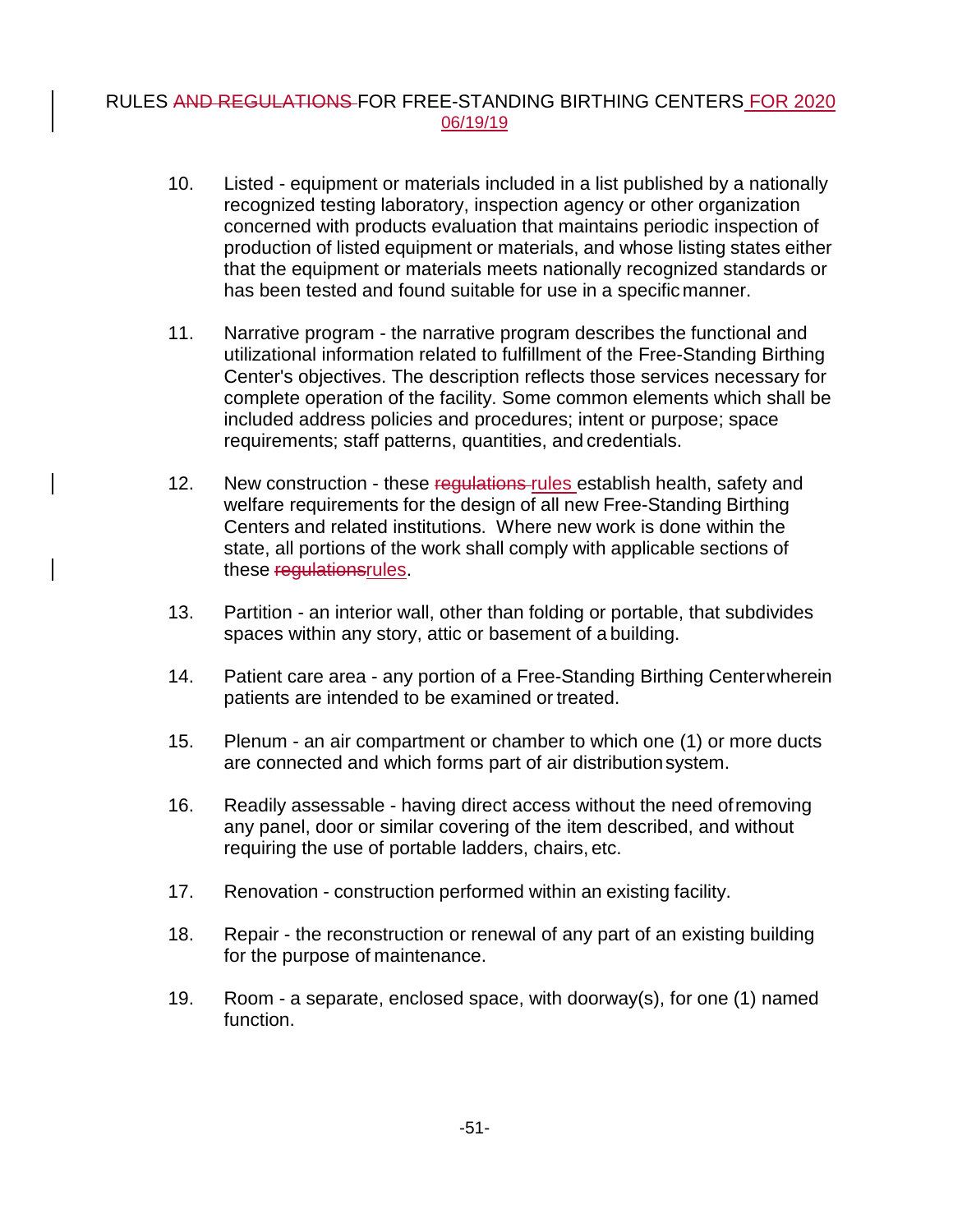- 20. Through Penetration Protection a system installed to resist, for a prescribed time period, the passage of flame, heat, and hot gases through openings which penetrate an entire fire resistant assembly in order to accommodate cables, cable trays, conduits, tubing, pipes, ductwork or similar terms.
- 21. Toilet A room designated exclusively for a water closet, lavatory, and tub or shower.
- B. General Considerations.
	- 1. The requirements set forth herein have been established by the Department and constitute minimum requirements for new construction, new addition(s), and/or major renovations in facilities requiring licensure under these regulationsrules. These requirements are considered necessary to ensure properly planned and well constructed Free-Standing Birthing Centers which can be efficiently maintained and operated to furnish adequate services. In many instances, these minimum requirements shall need to be exceeded for the facility to function as programmed.
	- 2. Facilities shall be accessible to the public, staff, and patients with physical disabilities. Minimum barrier free requirements shall be those set forth by the Arkansas State Building Services, Minimum Standards and Criteria - Accessibility for the Physically DisabledStandards.
	- 3. Projects involving renovation, and additions to existing facilities shall be programmed and phased to minimize disruption of the existingfunctions. Access, exits and fire protection shall be maintained for the occupant's and the facility's safety.
	- 4. Codes and Standards. Nothing stated herein shall relieve the owner from compliance with building codes, ordinances, and regulations which are enforced by city, county, or other State jurisdictions. Where such codes, ordinances, and regulations are not in effect, the owner shall consult the state building codes for all components of the building type which are not specifically covered by these minimum requirements. In location where there is a history of tornadoes, floods, earthquakes or other regional disasters, planning and design shall consider the need to protect the occupants and the facility.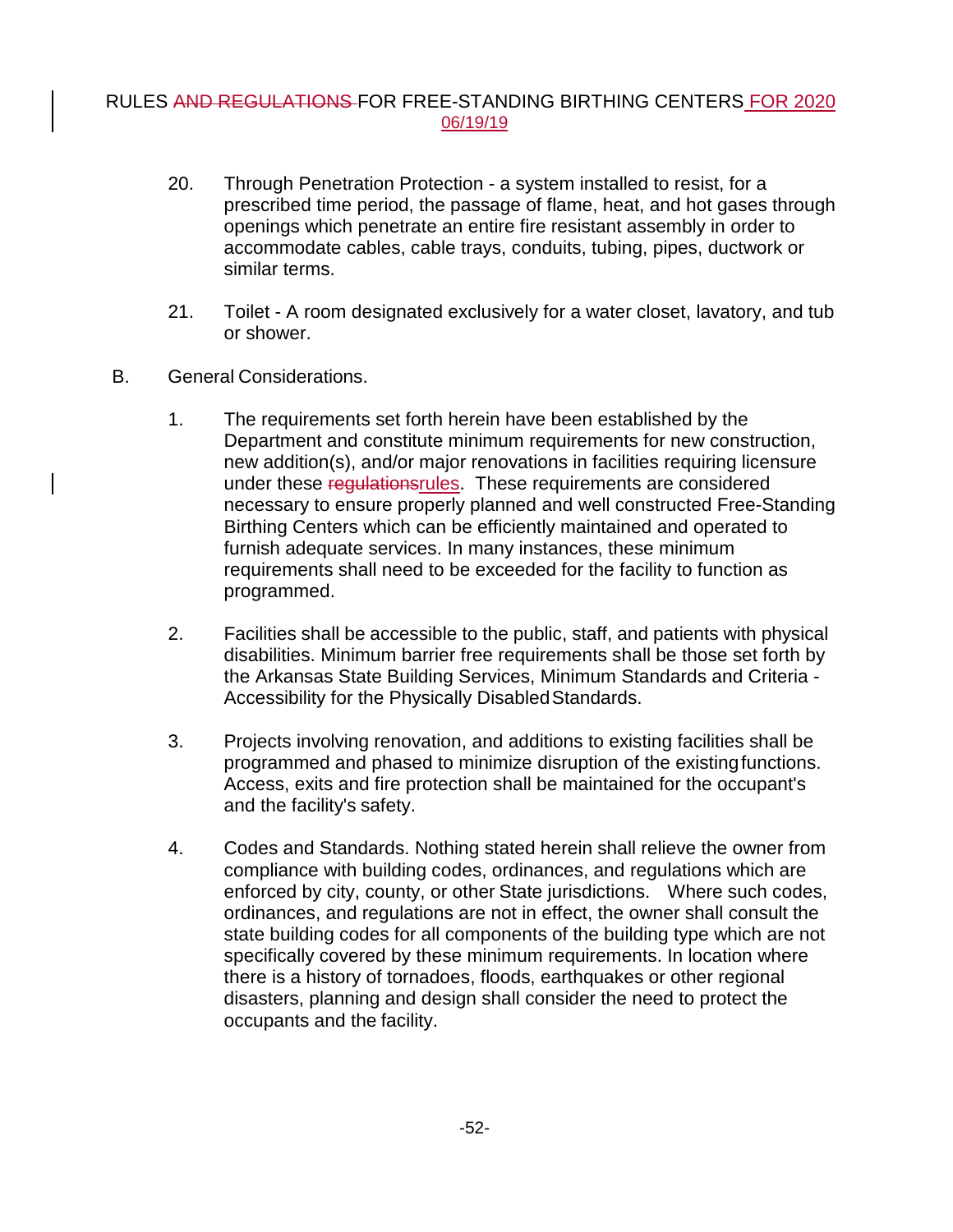- 5. No new mechanical, electrical, plumbing, fire protection, or medicalgases system shall be installed, nor any such existing system materially altered or extended, until complete plans and specifications for installation, alteration, or extensions have been submitted to the licensing agency for review and approval.
- C. Plan Review. The following list illustrates the process flow which shall be used for all new construction, remodeling, and/or alterations and shall include:
	- 1. Narrative program;
	- 2. Site location;
	- 3. Preliminary drawings;
	- 4. Submission of plan review fee;
	- 5. Final construction documents;
	- 6. Letter of approval for construction documents;
	- 7. Site observations during construction; and
	- 8. Final site observation.
- D. Narrative Program.
	- l. The facility shall supply for each project (whether new construction, addition, modernization, and renovation) a narrative program that describes the purpose of the project, the projected demand or utilization, staffing patterns, departmental relationships, space requirements, and other basic information relating to the fulfillment of the institution's objectives.
	- 2. The facility's narrative program and/or construction documentsshall be approved by all applicable Departments prior to starting construction.
- E. Site Location.
	- 1. Location.
		- a. The site of any Birthing Center shall be easily accessible tothe community and to service vehicles such as fire protection apparatus.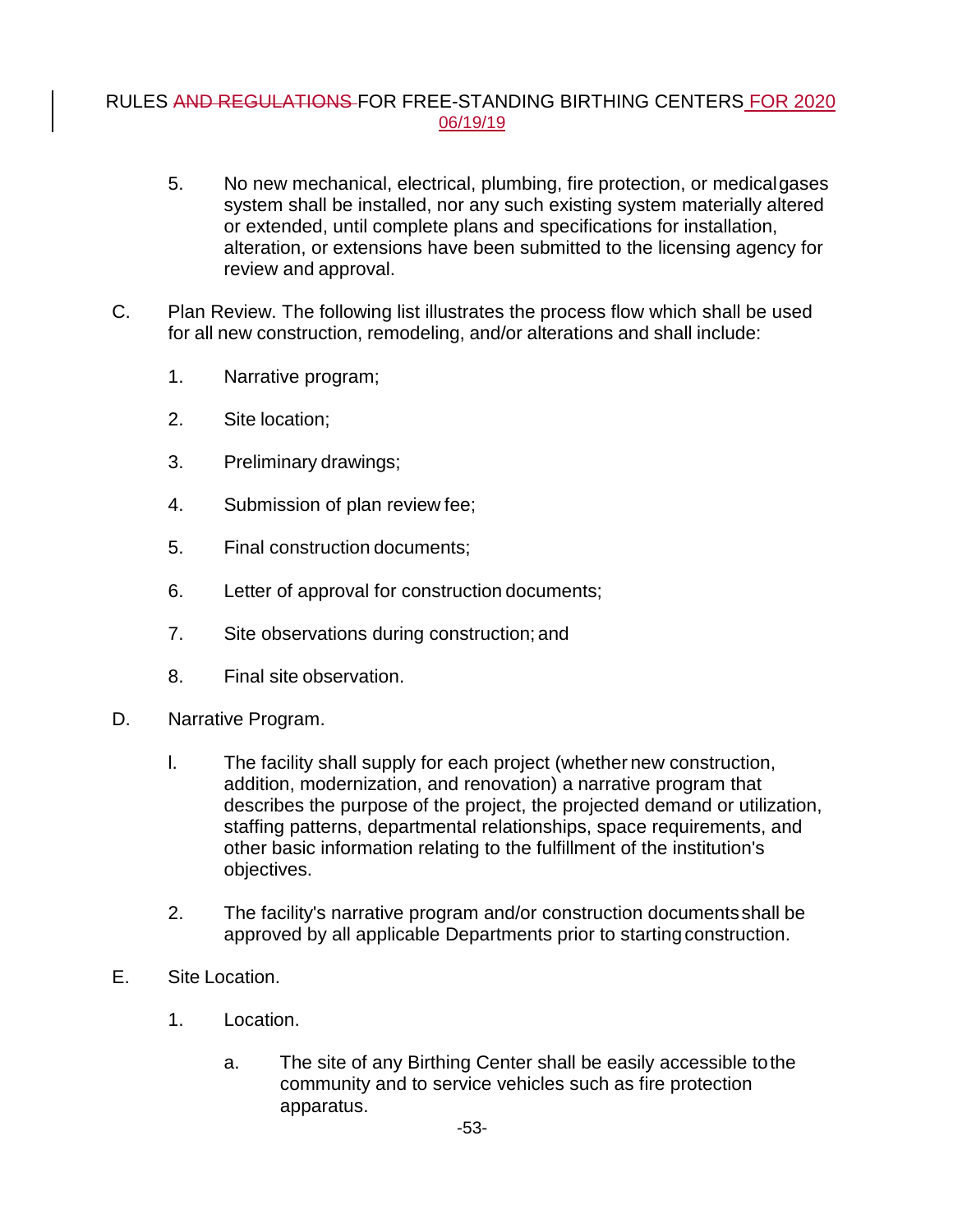- b. Facilities shall be located with due regard to the accessibility by public transportation for patients, staff, and visitors, and availability of competent medical and surgical consultation.
- c. The facility shall have security measures for patients, personnel, and the public consistent with the conditions and risks inherentin the location of the facility.
- d. The facility shall be located to provide reliable utilities (water, natural gas, sewer and electricity). The water supply shall have the capacity to provide normal usage plus fire fighting requirements. The electricity shall be of stable voltage andfrequency.
- e. The site shall afford good drainage and shall not be subject to flooding, located near insect breeding areas, noise, or other nuisance producing locations.
- 2. Roads and Parking.
	- a. Paved roads and walks shall be provided within the lot linesto provide access to the main entrance and service entrance, including loading and unloading areas for deliverytrucks.
	- b. Each facility shall have parking spaces to satisfy the minimum needs of patients, employees, staff, and visitors. Space shall be provided for emergency and delivery vehicles.
- 3. Subsoil Investigation. Subsoil investigation shall be made to determine the subsurface soil and water conditions. The investigation shall include a sufficient number of test pits or test borings to determine, in the judgment of the architect and the structural engineer, the true subsurface conditions. Results of the investigation shall be available in the form of a soil investigation report or a foundation engineering report. The investigation shall be made in close cooperation with the architect and structural engineer and shall contain detailed recommendations for foundation design and gradings. The following is a general outline of the suggested scope of soil investigation:
	- a. The borings or test pits shall extend into stable soils well below the bottom of any proposed foundations. A field log of the borings shall be made and the thickness, consistency, and character of each layer recorded;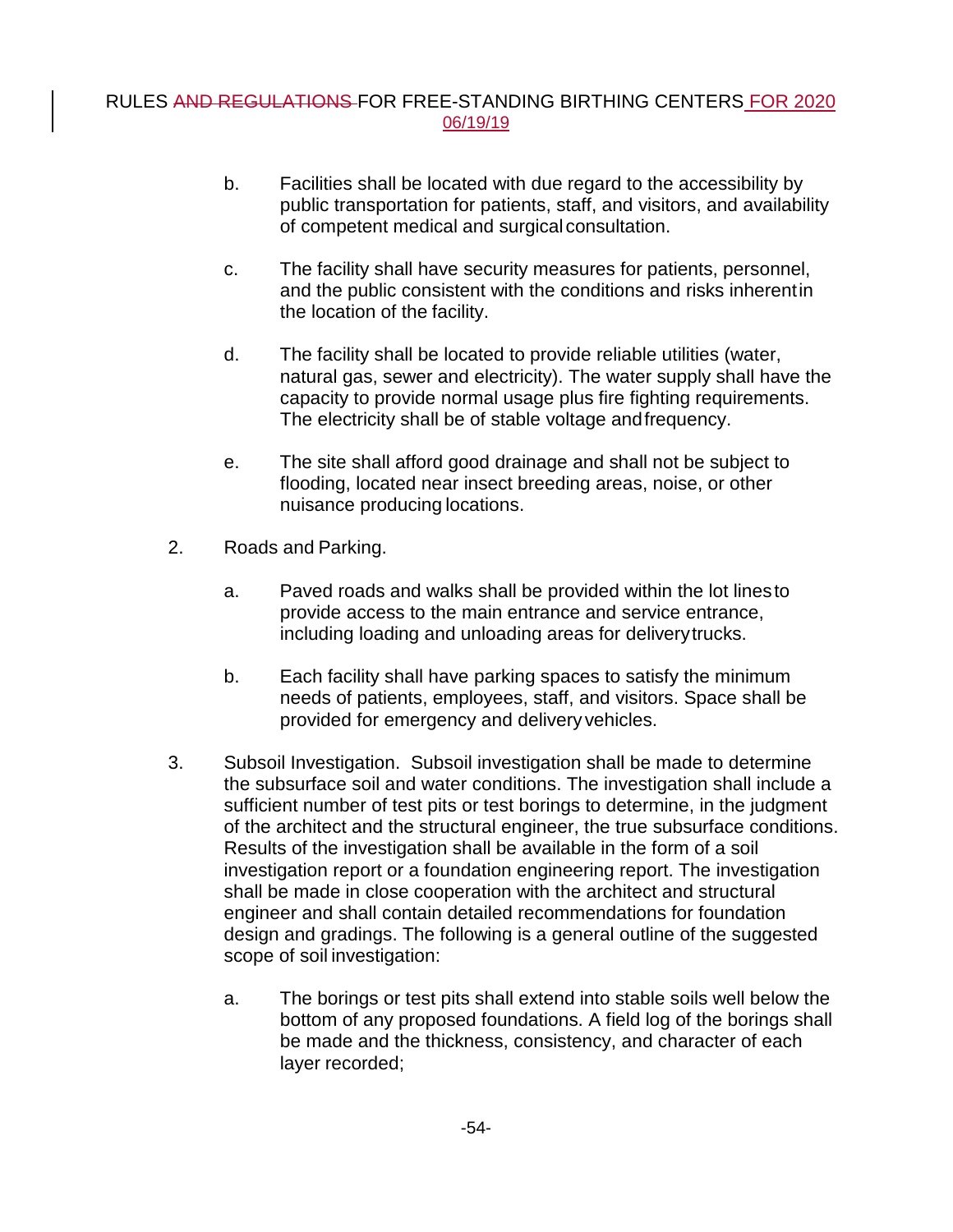- b. The amount and elevation of groundwater encountered in each pit or boring and its probable variation with the seasons and effect on the subsoil shall be determined. High or low water levels of nearby bodies of water affecting the ground level shall also be determined;
- c. Laboratory tests shall be performed to determine the safebearing value and compressibility characteristics of the various strata encountered in each pit or boring;
- d. Maximum depth of frost penetration below surface of the ground shall be recorded; and
- e. Tests shall be made to determine whether the soil contains alkaliin sufficient quantities to affect concrete foundations.
- 4. Approval. The new building site shall be observed and approved by the Department before construction begins.
- F. Preliminary Drawings. Schematic drawings shall be submitted to the Department for the proposed facility. Schematic drawings shall illustrate a basic understanding of the architectural, mechanical, electrical and plumbing systems. The drawings shall include schematic plans, building sections, exterior elevations (all sides), preliminary finish schedule, and general notes. Code criteria shall be submitted that is specific to the proposed facility and exhibits a knowledge of the building and fire code requirements including but not limited to construction type, fire protection ratings, means of egress and smoke compartmentalization. Drawings shall be at a scale to clearly represent the intent. A graphic and/or written scale and directional arrow shall be on each drawing.
- G. Submission of Plan Review Fee. A plan review fee in the amount of one (1) percent of the total cost of construction or five hundred dollars (\$500.00), whichever is less, shall be paid for the review of drawings and specifications (contract documents). The plan review fee check shall be made payable to the Division of Accounting, Arkansas Department of Health. A cost estimate shall accompany the drawings and specifications unless the maximum feeof five-hundred dollars (\$500.00) is submitted. The Division of Health Facility Services (DHFS) will coordinate the review of drawings and specifications for all Arkansas Department of Health offices.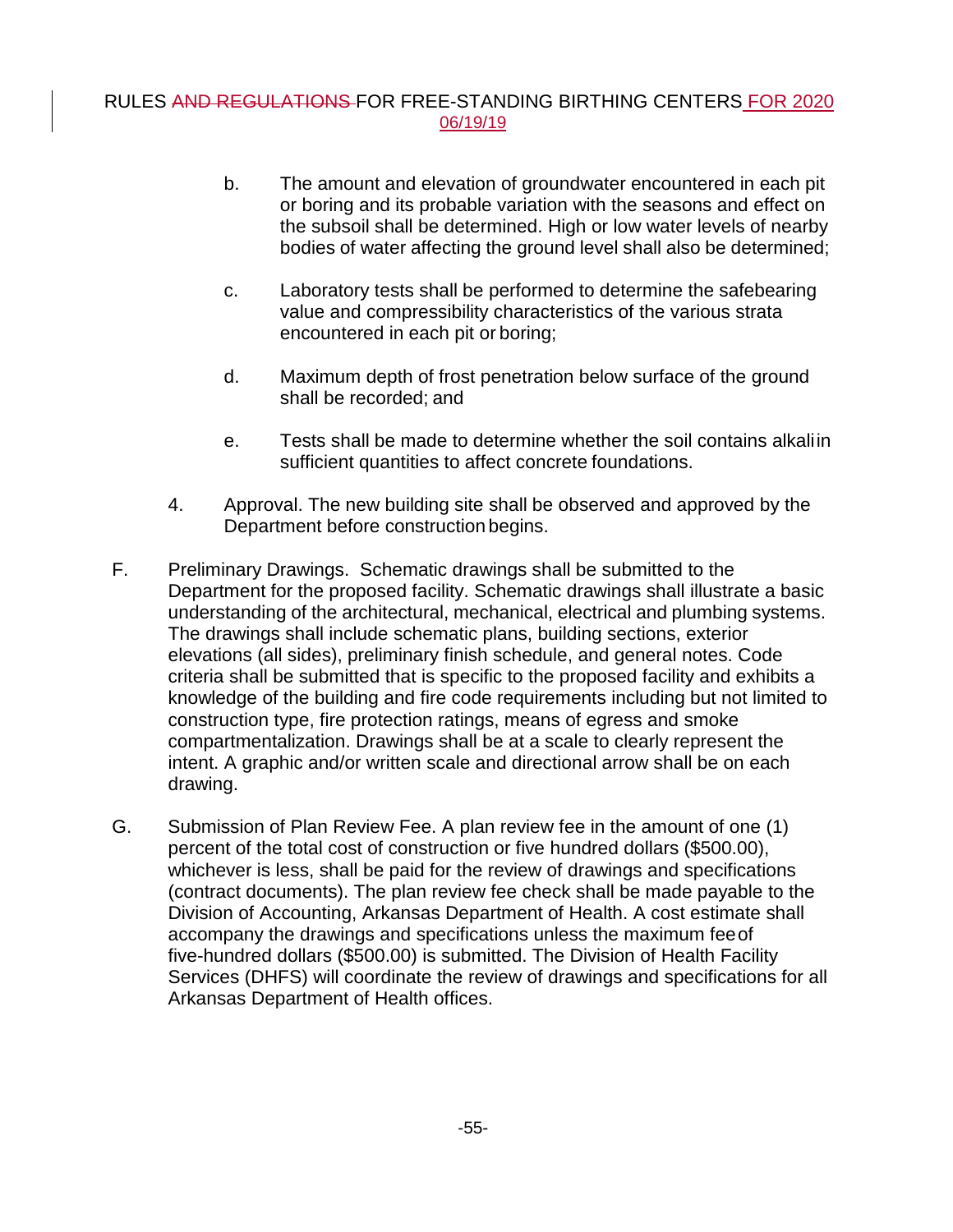- H. Final Construction Documents.
	- 1. Requirements for drawings and specifications shall be prepared by an architect and/or engineer licensed by the State of Arkansas. The Architect and/or Engineer shall prepare and submit construction documents with the respective seals for each professional discipline. Architectural construction documents shall be prepared by an Architect and engineering (mechanical, electrical, civil and structural) construction documents shall be prepared by an (mechanical, electrical, civil and structural) Engineer.
	- 2. Working drawings and specifications shall be prepared in a manner that clearly defines the scope of the work and is consistent with the professional standard of practice for architects and engineers. Working drawings and specifications shall be complete for contract purposes. Working drawings and specifications for each of the following disciplines of work: civil, architectural, life safety and fire protection, structural, mechanical, and electrical may include, but are not limited to, the following:
		- a. Civil.
			- 1) Site survey including a legal description of the property.
			- 2) Site plans including demolition, grading, utility and building/dimension types.
			- 3) Sections, details, schedules, notes and legends for site plans.
		- b. Architectural.
			- 1) Plans including demolition, reference, dimension, lifesafety, reflected ceiling, enlarged, millwork, equipment and furnishing types.
			- 2) Sections including building, partition and detail types.
			- 3) Elevations including interior and exterior types.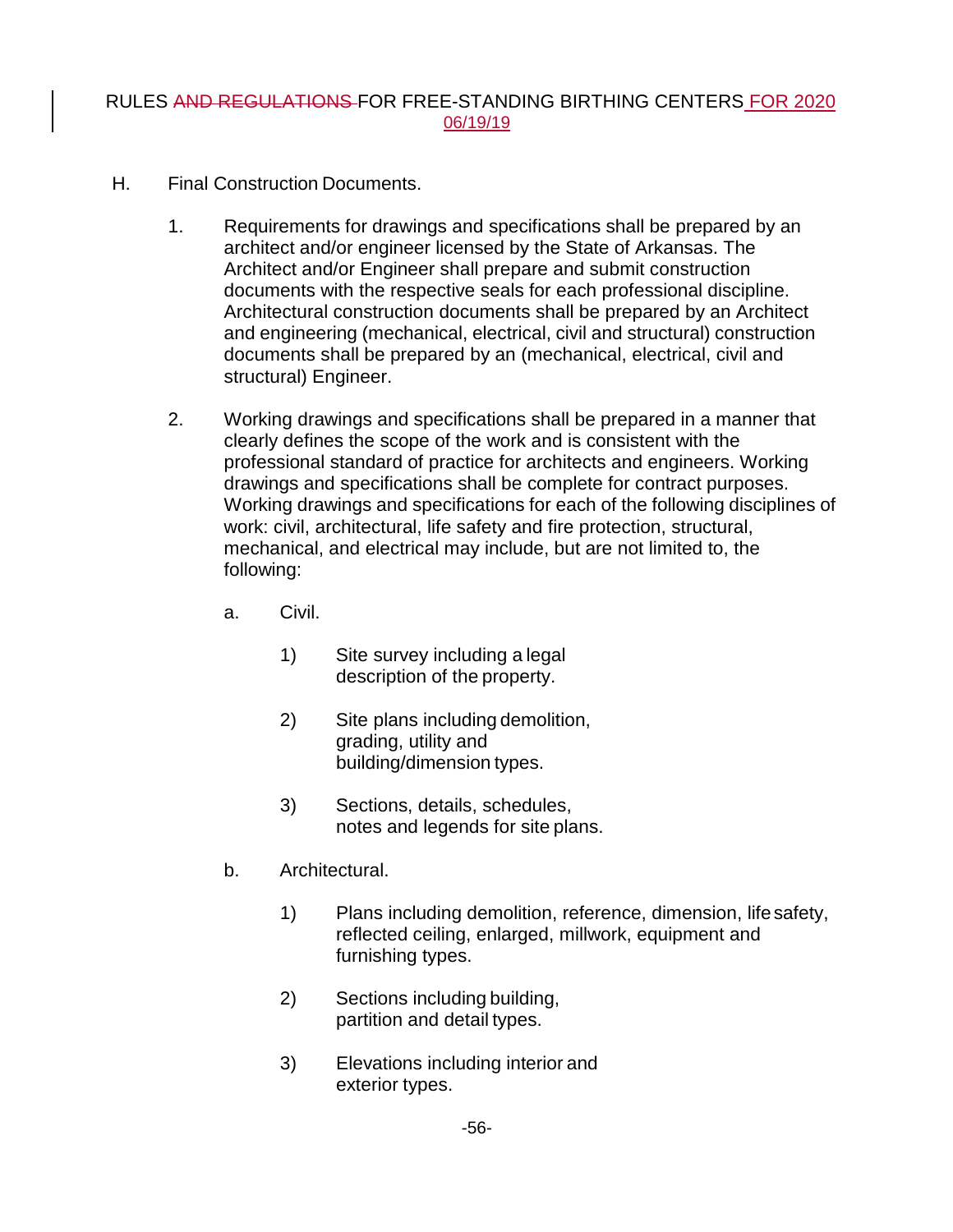- 4) Details including plan and section types.
- 5) Schedules including drawing sheets finish, door andwindow types.
- 6) Notes including general and specific as required toclearly define the scope of work.
- 7) Legends including abbreviation and symbol types.
- c. Life Safety and Fire Protection.
	- 1) Limits of each smoke compartment.
	- 2) Location of each smoke barrier wall.
	- 3) Dimensions and gross areas of each smoke compartment.
	- 4) Location of each fire rated wall or partition, fire separation wall and horizontal exit.
	- 5) Location of each exit sign, fire pull station, and extinguisher cabinet and extinguisher.
	- 6) Travel distance(s) from the most remote location(s) in the building to an exit as defined by NFPA 101 (i.e., horizontal exit, exit passageway, enclosed exit stair, exterior exit door).
- d. Structural.
	- 1) Plans including demolition, foundation, floor framing, roof framing, reference and dimension types.
	- 2) Sections including partial building and detail types.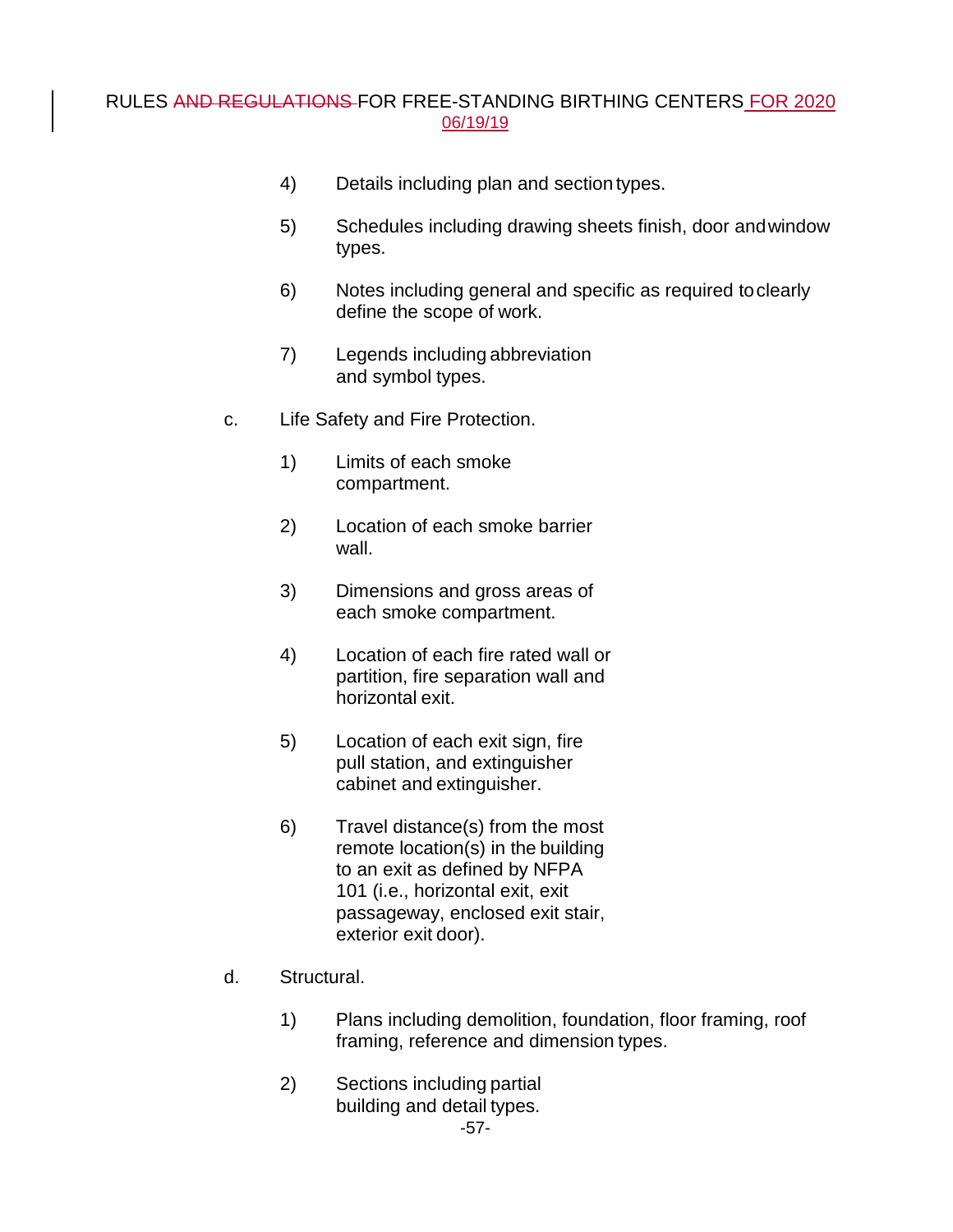- 3) Details including plan and section types.
- 4) Schedules including pier, footing, beam, girder, column and reinforcing types.
- 5) Notes including general and specific as required to clearly define the scope of the work.
- 6) Legends including abbreviation and symbol types.
- e. Mechanical.
	- 1) Heating, piping, and air-conditioningsystems:
		- a) Steam heated equipment, such as sterilizers, warmers, and steam tables;
		- b) Heating and steam mains and branches with pipe sizes;
		- c) Diagram of heating and steam risers with pipesizes;
		- d) Sizes, types, and heating surfaces of boilers and oil burners, if any;
		- e) Pumps, tanks, boiler breeching and piping, and boiler room accessories;
		- f) Air-conditioning systems with requiredequipment, water refrigerant piping, and ductwork showing required fire smoke/dampers;
		- g) Exhaust, return, and supply ventilating systems with piping and required fire/smoke dampers;
		- h) Air quantities for all room supply, return, and exhaust ventilating duct openings;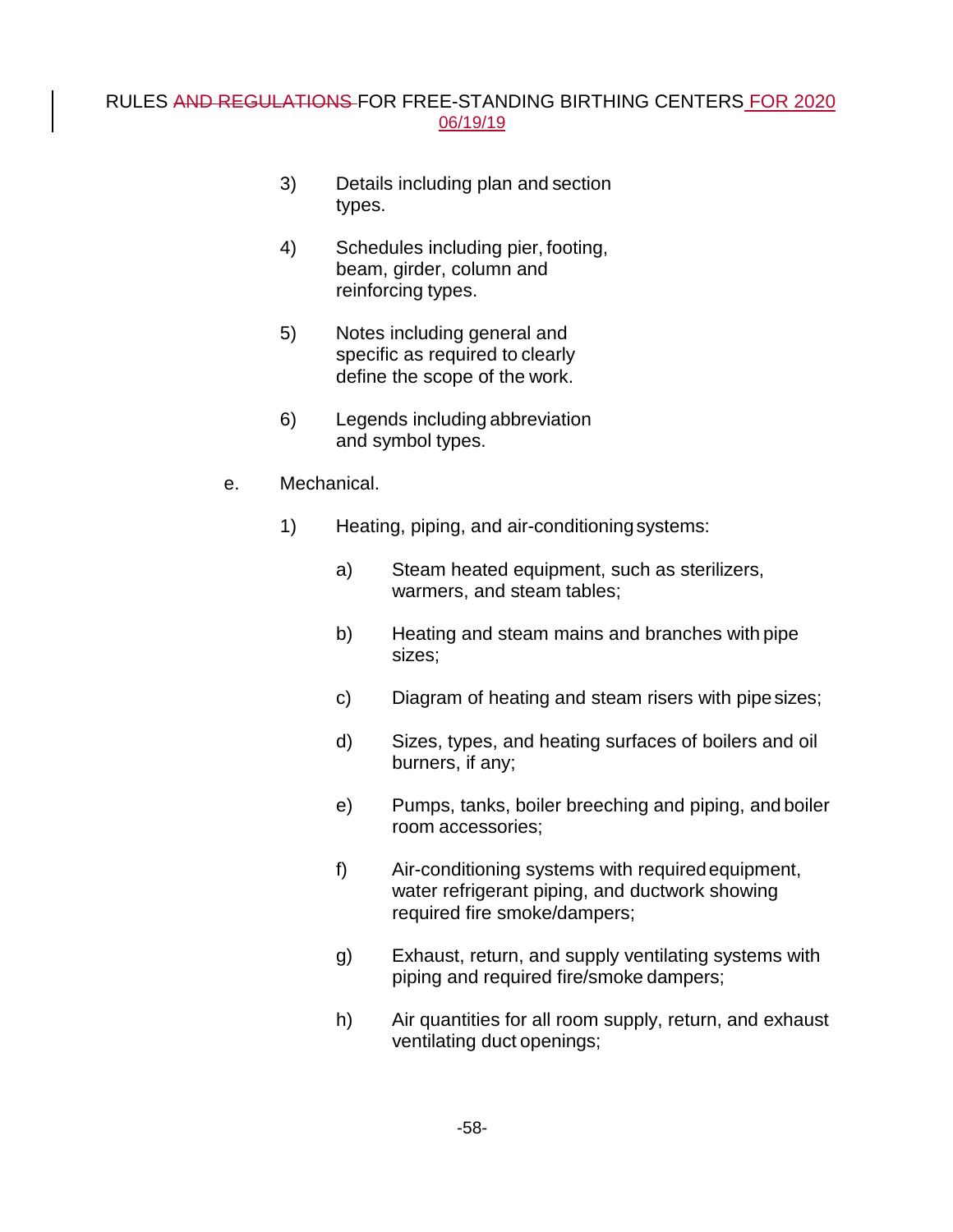- i) A ventilation schedule specifying the following information: room number, room name, room volume (ft3), required room air changes, required outside air changes, required air movement relative to adjacent area, required air filtration (% efficiency), required room total supply air quantity (cubic feet per minute (CFM), required outside air quantity (CFM), required room exhaust air quantity (CFM), design room total supply air quantity (CFM), design room return air quantity (CFM), design outside air quantity (CFM), design room exhaust air quantity (CFM), design room air filtration (% efficiency), room design summer ( F) dry bulb/wet bulb (DB/WB), room design winter ( F) DB/WB, outside air design summer ( F) DB/WB, and outside air design winter ( F) DB/WB; and
- j) Air filter design pressure drop both clean and dirty.
- 2) Plumbing, drainage, and standpipe systems:
	- a) Size and elevation of street sewer, house sewer, house drains, and street water main;
	- b) Locations and size of soil, waste, and vent stacks with connections to house drains, clean outs, fixtures and equipment;
	- c) Size and location of hot and cold circulating mains, branches, and risers from the service entrance and tanks;
	- d) Riser diagram to show all plumbing stacks withvents, water risers, and fixture connections;
	- e) Gas, oxygen, and special connections;
	- f) Standpipe and sprinkler systems; and
	- g) Plumbing fixtures and equipment which requirewater and drain connections.
- 3) Elevators and dumbwaiters: Details and dimensions of shaft, pit and machine room, sizes of car platform and doors.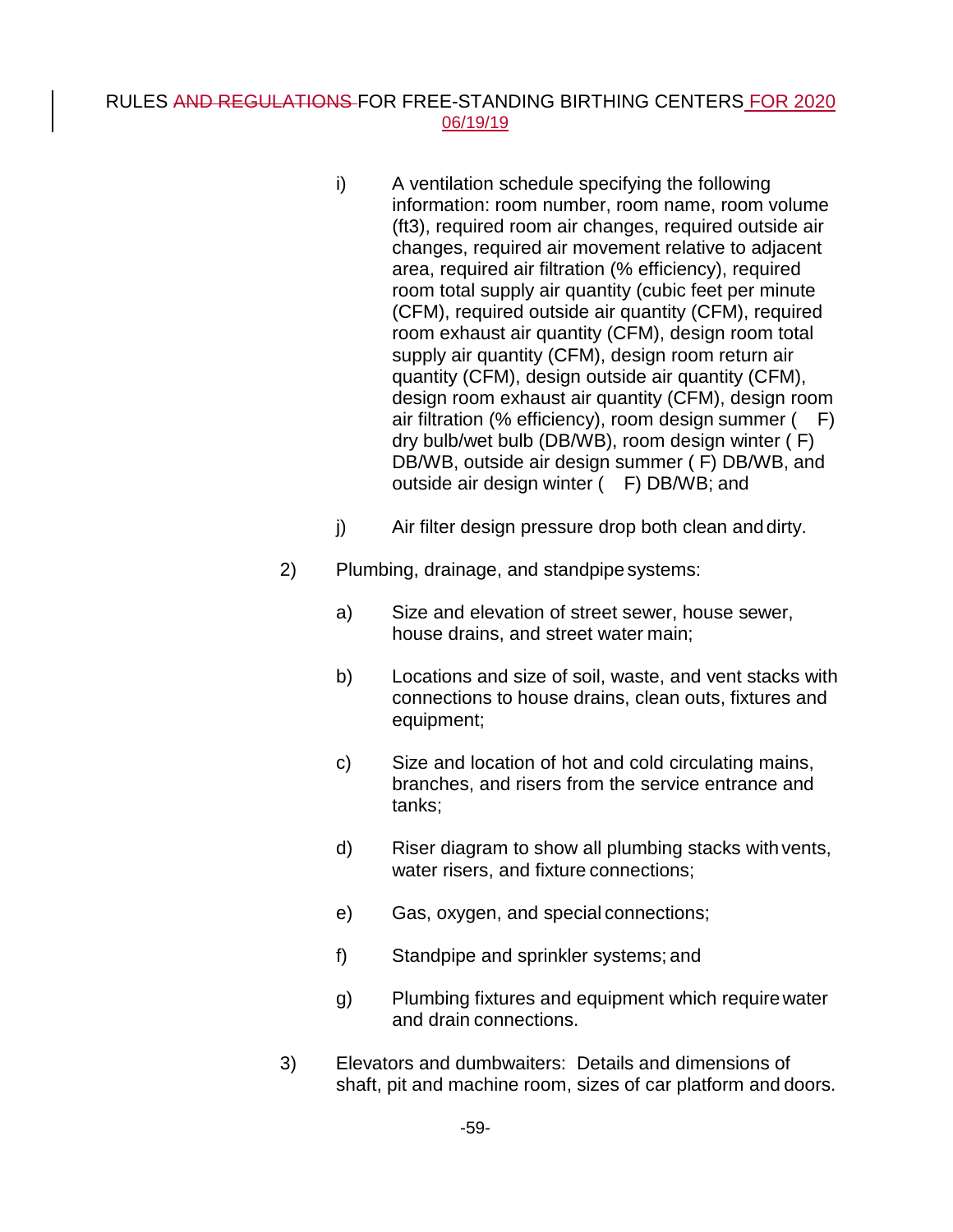- 4) Kitchens, laundry, refrigeration, and laboratories detailed at a satisfactory scale (1/4 inch scale) to show the location, size, and connection of all fixed and moveableequipment.
- f. Electrical.
	- 1) All electrical wiring, outlets, smoke detectors, and equipment which require electrical connections.
	- 2) Electrical service entrance with switches, and feeders to the public service feeders, characteristics of the light and power current and transformers and their connections, if located in the building.
	- 3) Plan and diagram showing main switchboard powerpanels, light panels and equipment. Diagram of feeder and conduit sizes with a schedule of feeder breakers or switches.
	- 4) Light outlets, receptacles, switches, power outlets, and circuits.
	- 5) Telephone layout showing service entrance,telephone switchboard, terminal boxes, and telephone outlets.
	- 6) Nurses' call system with outlets for beds, duty stations, door signal lights, annunciators, and wiringdiagrams.
	- 7) Staff paging and doctors in-and-out registry system with all equipment wiring, if provided.
	- 8) Fire alarm system with stations, signal devices, control board, and wiring diagrams.
	- 9) Emergency electrical system with outlets, transfer switch, source of supply, feeders, and circuits.
	- 10) Medical gas alarm system.
	- 11) All other electrically operated systems andequipment.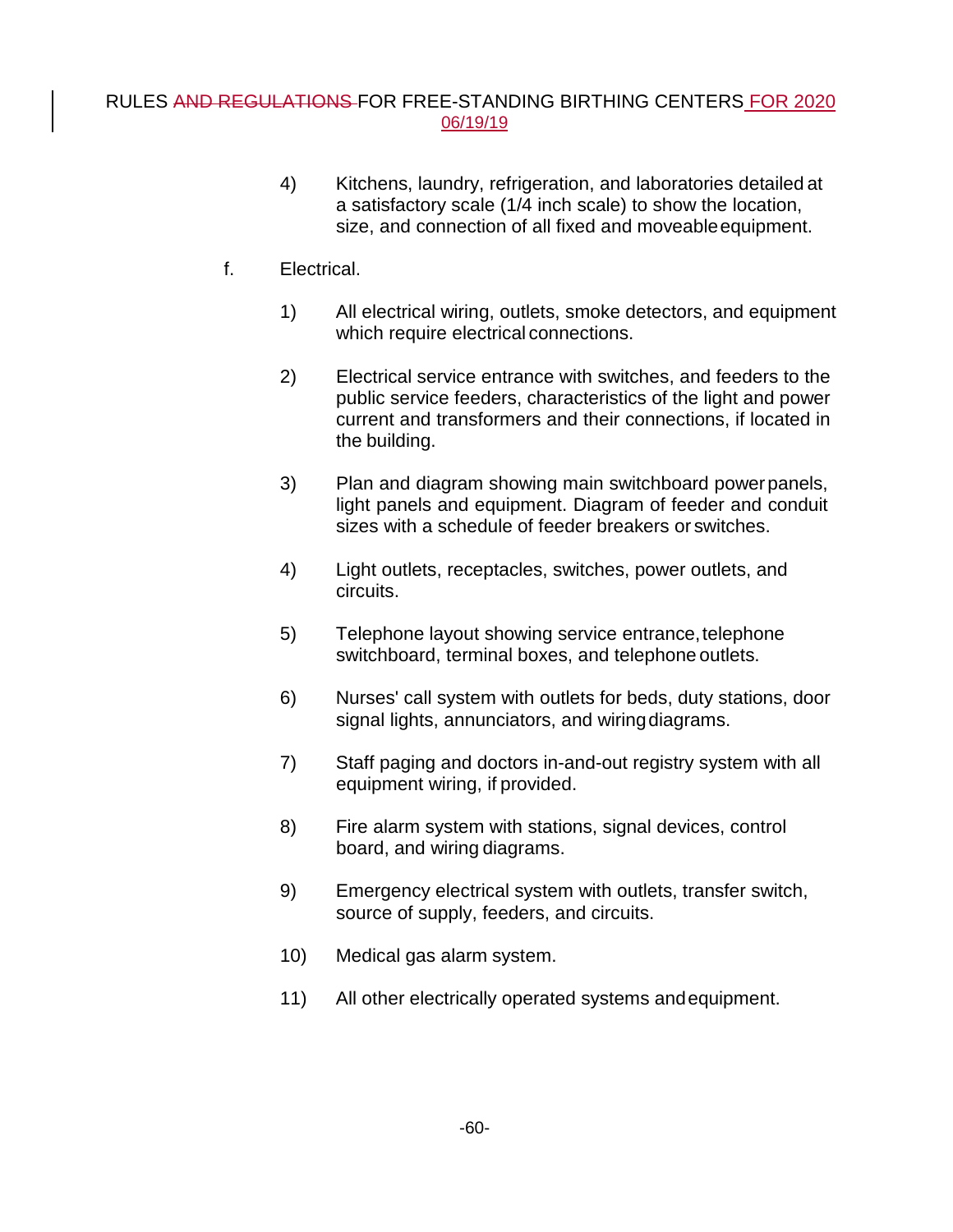- g. Specifications.
	- 1) Specifications shall supplement the drawings to fully describe types, sizes, capacities, workmanship, finishes, and other characteristics of all materials and equipment and shall include the following:
		- a) Cover or title sheet with architectl and/or engineer seal;
		- b) Index;
		- c) General conditions;
		- d) General requirements; and
		- e) Sections describing material and workmanship in detail for each class of work.
- h. All construction documents and specifications shall be approvedby the Department prior to the beginning of construction and a letter shall be issued from the licensing agency granting approval to commence with construction. The Department shall have a minimum of six (6) weeks to review construction documents and specifications. The Division of Health Facility Services shall coordinate the plan review with other Divisions in theDepartment.
- I. Site Observation During Construction. The new building site shall be observed and approved by the Department before construction begins. The construction of the new building and/or addition shall be observed during the construction phases and before occupying the building and/oraddition.
	- 1. This Department is to be notified when construction begins and a construction schedule shall be submitted to determine inspection dates.
	- 2. Representatives from the Department shall have access to the construction premises and the construction project for purposes of making whatever observations deemed necessary throughout the course of construction.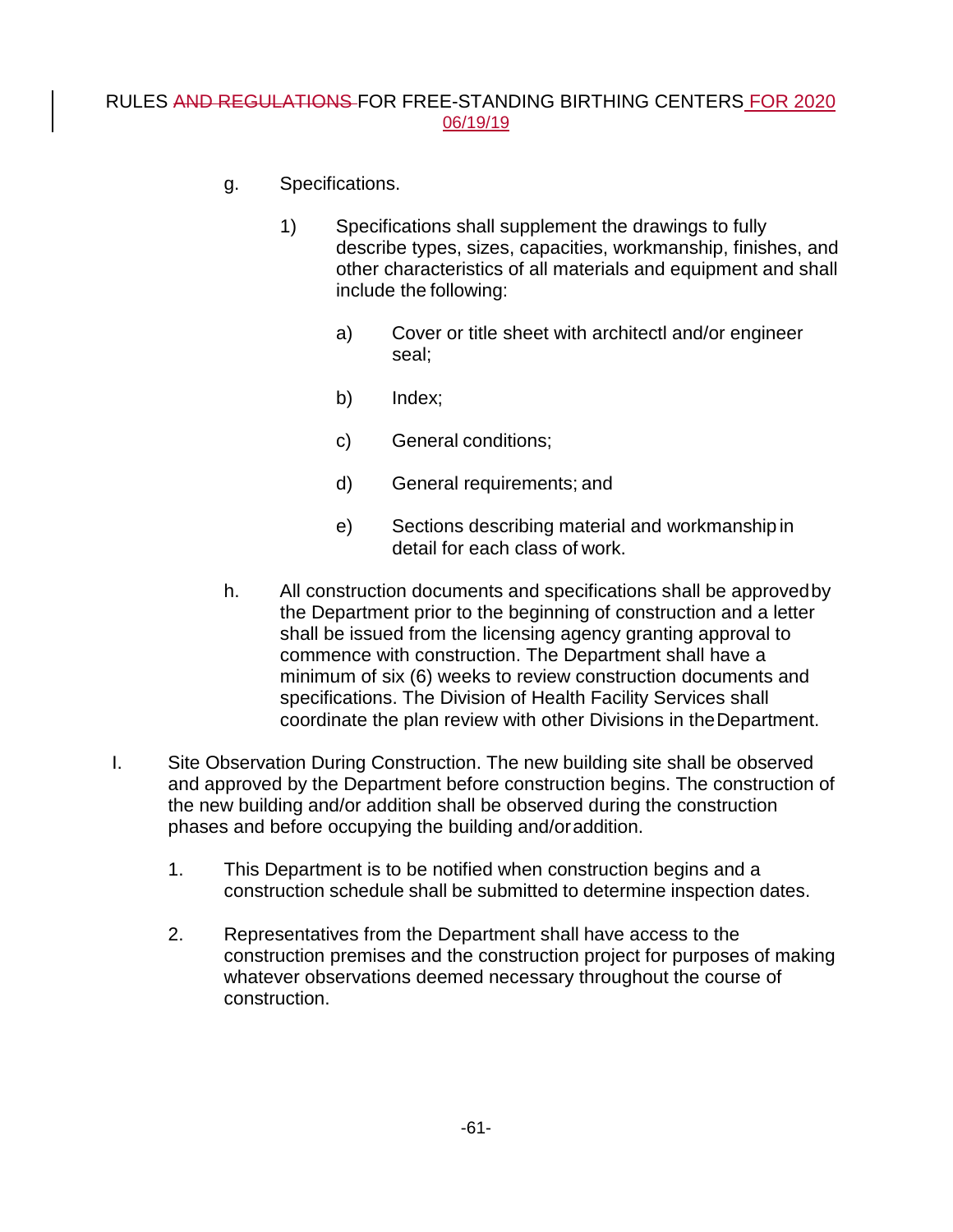- 3. Periodic observations of construction shall be provided and documented by each design professional to assure construction is in compliance with the contract documents. The number and interval of periodic observations shall be approved by DHFS prior to beginning construction. Documentation of each periodic observation shall be submitted to DHFS.
- 4. Any deviation from the accepted construction documents shall not be permitted during construction, until the written request for change(s) in the construction is approved by this Department.
- J. Final Site Observation.
	- 1. Upon completion of construction and prior to the approval by the Department to occupy and use the facility, the owner shall be furnished a minimum of one (1) complete set of reproducible drawings and specifications, and one (1) complete legible set of as built drawings and specifications showing all construction, fixed equipment, and mechanical and electrical systems as installed and built. The Department shall also be provided one (1) complete set of as built drawings and specifications. In addition, the owner shall be furnished a complete set of installation, operation, and maintenance manuals and parts lists for the installed equipment at the time as built prints are provided.
	- 2. No facility shall occupy any new structure or major addition or renovation space until the appropriate approval has been received from the local building and fire authorities and licensingagency.
- K. List of Referenced Publications. Codes and standards which have been referenced in whole or in part in the various sections of this document are listed below. The most current codes and standards adopted at the time of this publication are used. Later issues will normally be acceptable where requirements for function and safety are not reduced; however, editions of different dates may have portions renumbered or retitled. Care shall be taken to ensure that appropriate sections are used. Names and addresses of originators are also included for information.
	- 1. American National Standards Institute (ANSI) Standard A17.1, "American National Standard Safety Code for Elevators, Dumbwaiters, Escalators and Moving Stairs."
	- 2. American Society of Civil Engineers, (ASCE), "Minimum Design Loads for Buildings and Other Structures."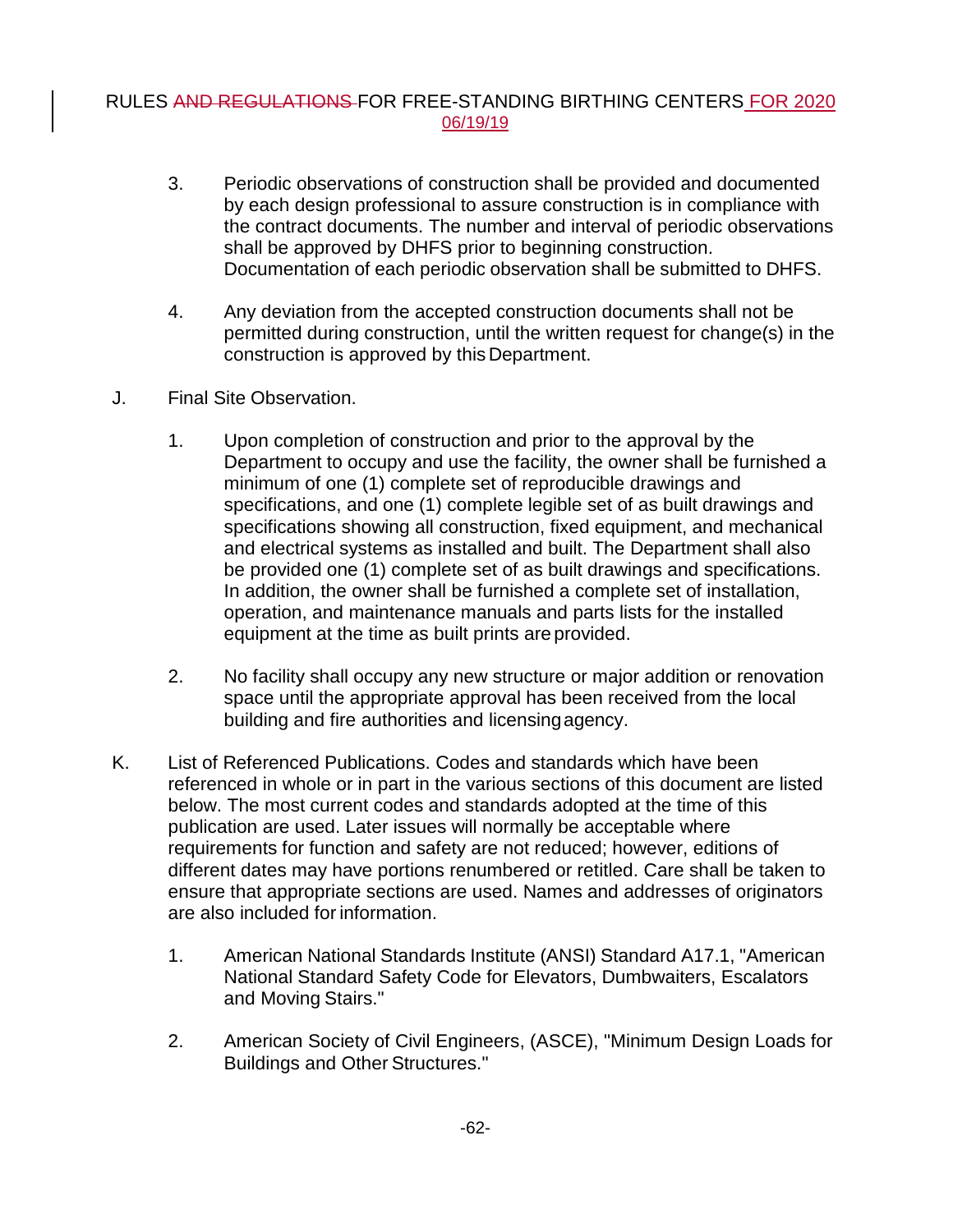- 3. American Society of Heating, Refrigerating and Air Conditioning Engineers (ASHRAE), "Handbook of Fundamentals" and "Handbook of Applications."
- 4. American Society of Heating, Refrigerating and Air Conditioning Engineers (ASHRAE), Standard 52, "Method of Testing Air Cleaning Devices Used in General Ventilation for Removing Particulate Matter."
- 5. Arkansas State Building Services, Minimum Standards and Criteria Accessibility for the Physically DisabledStandards.
- 6. Arkansas Fire Prevention Code, Volume I Fire Prevention (Standard Fire Prevention Code with Arkansas Amendments) and Volume II - Building Construction (Standard Building Code with Arkansas Amendments).
- 7. Arkansas State Mechanical Code, Arkansas Department ofHealth.
- 8. Arkansas State Plumbing Code, Arkansas Department of Health.
- 9. DOP Penetration Test Method, MIL STD No. 282, "Filter Units, Protective Clothing, Gas Mask Components and Related Products: Performance Test Methods."
- 10. Illuminating Engineering Society of North America, IESNA Publication CP29, "Lighting for Health Care Facilities."
- 11. Laws, Rules, and Regulations Governing Boiler Inspection, Arkansas Department of Labor.
- 12. National Council on Radiation Protection (NCRP), Report No. 33,"Medical X-ray and Gamma Ray Protection for Energies Up to 10 MeV Equipment Design and Use, 1986."
- 13. National Council on Radiation Protection (NCRP), Report No. 49,"Medical X-ray and Gamma Ray Protection for Energies up to 10 MeV Structural Shielding Design and Evaluation, 1976."
- 14. National Council on Radiation Protection (NCRP), Radiation Protection Design Guidelines for 0.1pi29100, MeV Particle Accelerator Facilities.
- 15. National Fire Codes 1998.
- 16. Rules and Regulations Pertaining to the Management of RegulatedWaste from Health Care Related Facilities, Arkansas Department ofHealth.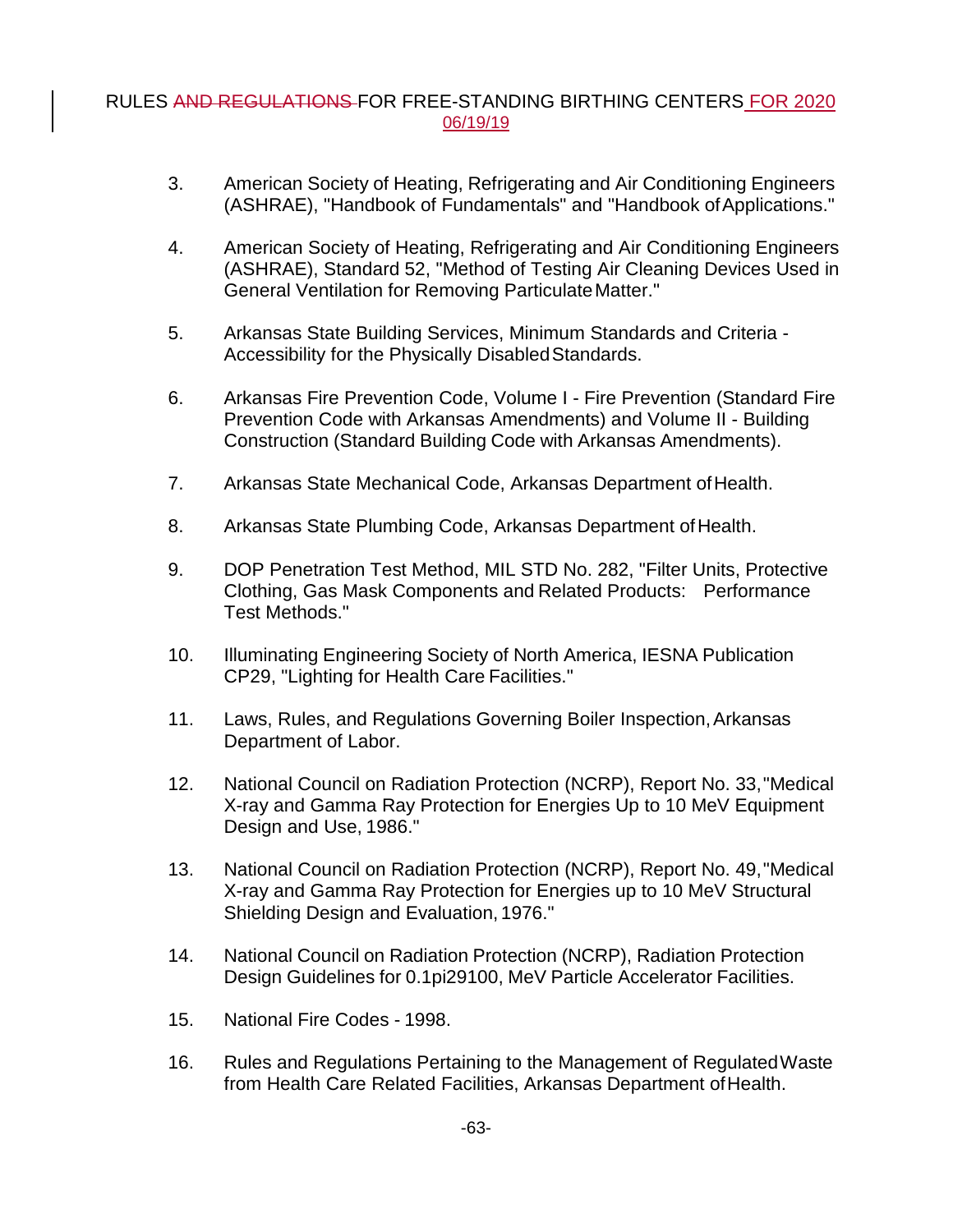- 17. Rules and Regulations Pertaining to Swimming Pools and Other Related Facilities - Arkansas Department of Health.
- L. Availability of Codes and Standards. The codes and standards referenced in various Sections throughout this document can be ordered, if they are Government publications, from the Superintendent of Documents, U.S. Government Printing Office (GPO), Washington, DC 20402. Copies of non-government publications can be obtained at the addresses listed below.
	- 1. Air Conditioning and Refrigeration Institute, 1501 WilsonBoulevard, Arlington, VA 22209.
	- 2. American National Standards Institute, 1430 Broadway, New York,NY 10018.
	- 3. American Society of Civil Engineers, 345 East 47th Street, New York, NY 10017.
	- 4. American Society for Testing and Materials, 1916 Race Street, Philadelphia, PA 19103.
	- 5. American Society of Heating, Refrigerating, and Air Conditioning, 1741 Tullie Circle, NE, Atlanta GA 30329.
	- 6. Arkansas State Building Services, 1515 West 7th Street, Suite 700, Little Rock, AR 72201.
	- 7. Arkansas Department of Labor, 10421 West Markham, Little Rock, AR 72205.
	- 8. Illuminating Engineering Society of North America (IESNA), 120Wall Street, 17th Floor, New York, NY 10005.
	- 9. National Council on Radiation Protection and Measurement,7910 Woodmont Avenue, Suite 1016, Bethesda, MD 20814.
	- 10. National Fire Protection Association, 1 Batterymarch Park, Post Office Box 9101, Quincy, MA 02269-9101.
	- 11. National Technical Information System (NTIS), 5285 Port RoyalRoad, Springfield, VA 22161.
	- 12. Defense Printing Service, 700 Robbins Avenue, Building 4D, Philadelphia, PA 19111 (for DOP Penetration Test Method).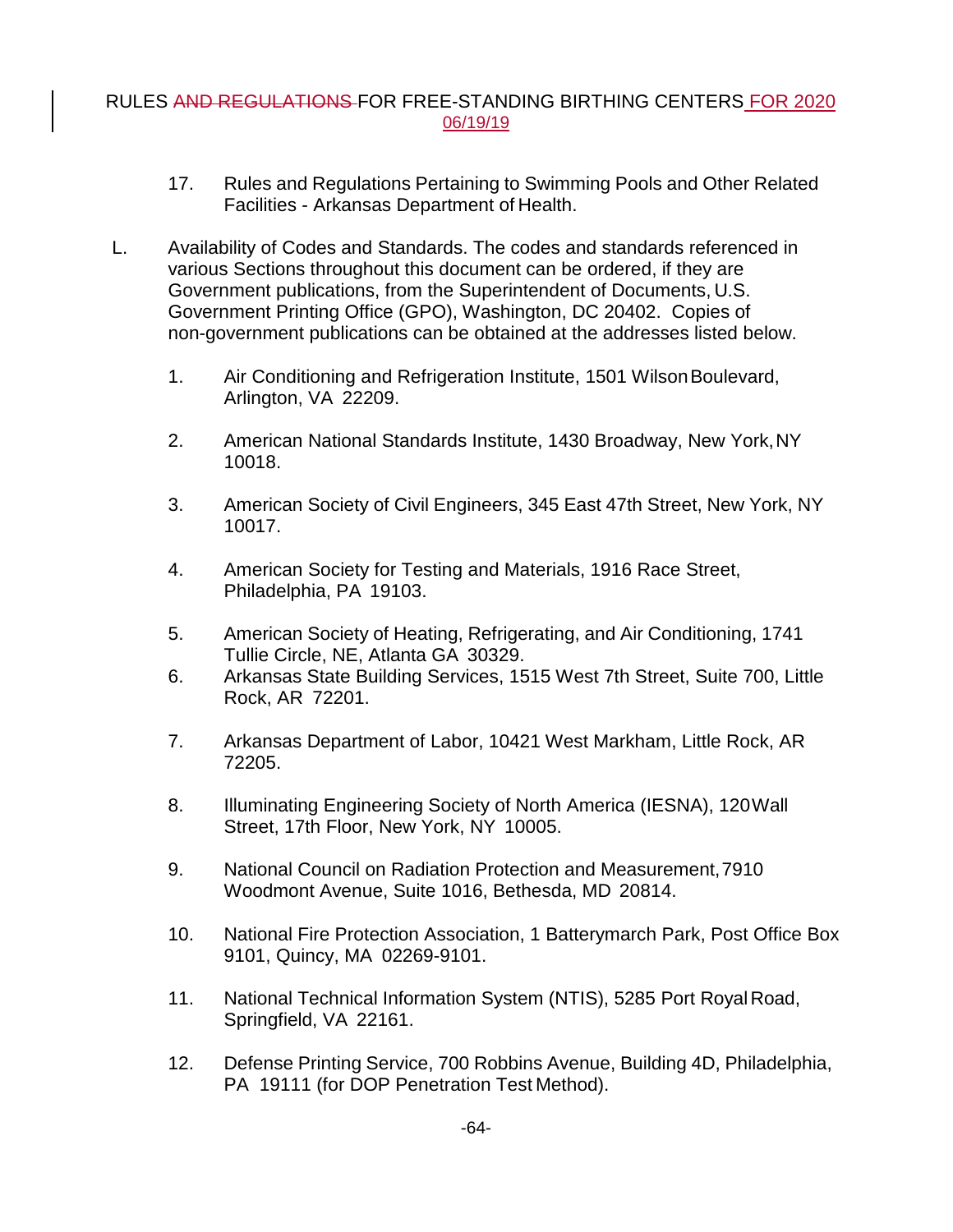## 06/19/19

- 13. Southern Building Code Congress International, Inc., 900 Montclair Road, Birmingham, AL 35213.
- 14. Underwriters' Laboratories, Inc. 333 Princeton Road, Northbrook, IL 60062.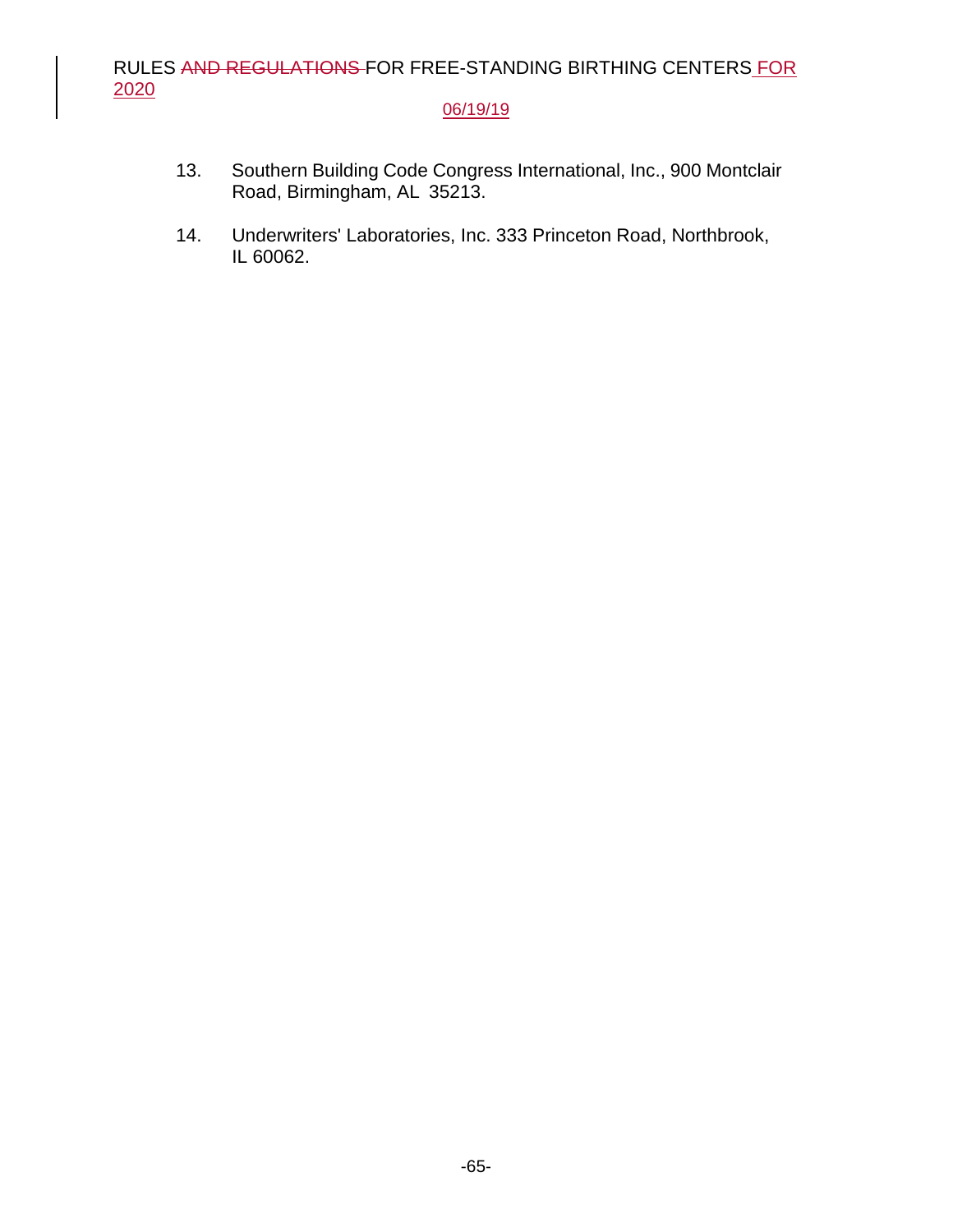## **SECTION 16: CLINICAL FACILITIES, FREE-STANDING BIRTHING CENTERS.**

The extent (number and types) of the administrative, clinical and diagnostic facilities to be provided shall be determined by the services contemplated and the estimated patient load as described in the approved narrative program. The planning of Free-Standing Birthing Center shall provide for the privacy and dignity of the patient during interview, examination, and treatment.

- A. General. Each element provided in the Free-Standing Birthing Center shall meet the requirements outlined herein as a minimum, with the understanding that the elements shall be expanded where needed.
- B. Birthing Room(s). Birthing rooms shall be adjacent to a toilet room and shall have storage space sufficient to accommodate the belongings of occupants, bedding, equipment, and supplies. In addition the following shall be provided:
	- 1. Birthing rooms shall be adequate in size to accommodate one (1) patient, her family, and attending staff. Each birthing room shall have a minimum floor area of one hundred sixty (160) square feet, excluding vestibule toilets;
	- 2. An area for equipment and supplies for routine and remedial newborn care, separate from the equipment supplies for maternal care, shall be provided in each birthing room in built-in cabinets, closets, orfurniture;
	- 3. Medications, syringes, specimen containers, and instrument packs shall be contained in storage areas not accessible to children;and
	- 4. The plan for the birthing room shall be such that it will permit the need for emergency transfer by stretcher unimpeded.
- C. Nurses' Station(s). Facilities for charting, clinical records, work counter, communication system, space for supplies and convenient access to handwashing facilities shall beprovided.
- D. Medication Distribution. This may be a medication preparation room or unit, a self-contained medication dispensing unit, or another approved system. A medication dispensing unit may be located at the nursing station, in the clean workroom, or in an alcove or other space under direct control of the nursing or pharmacy staff.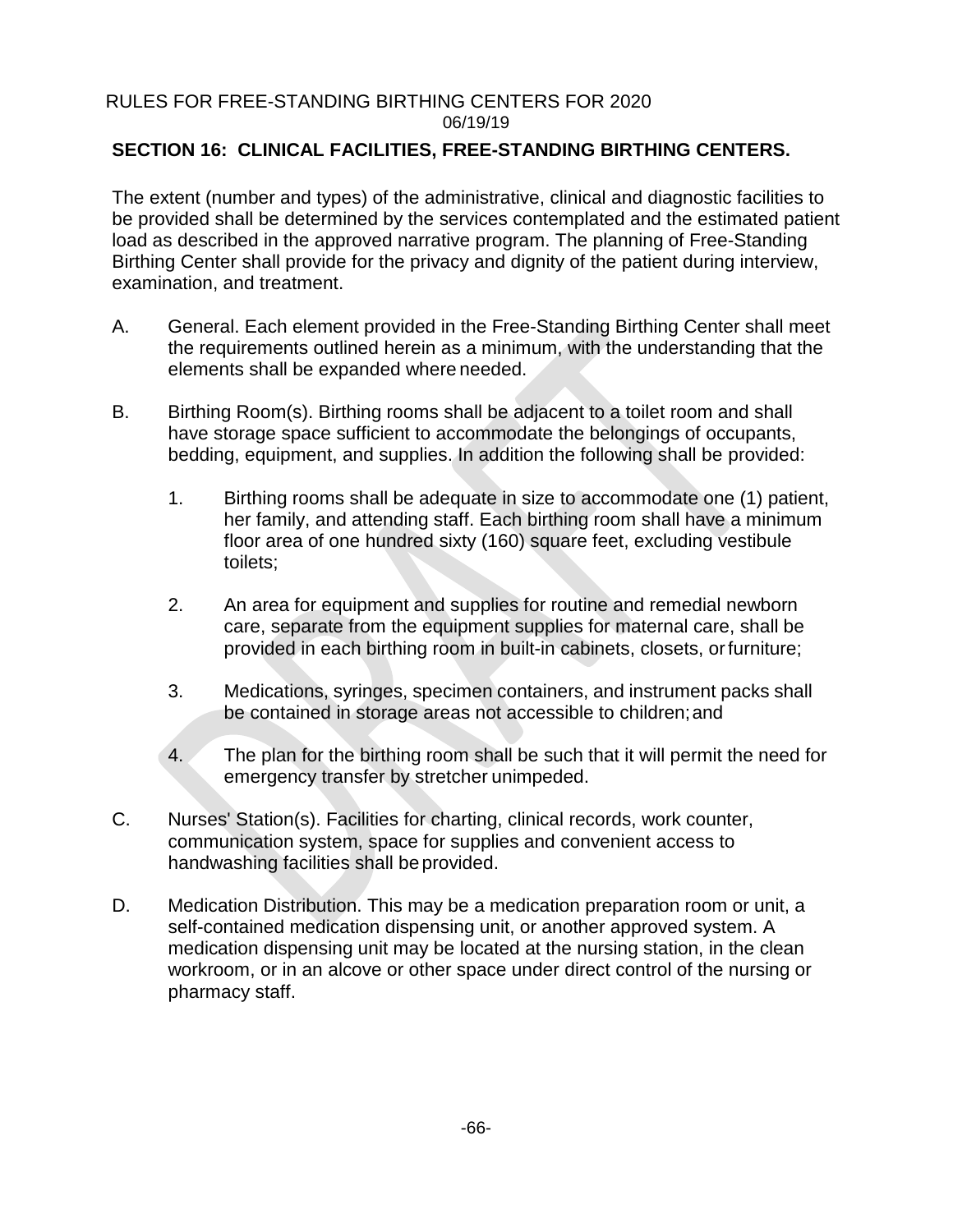- E. Clean Workroom or Clean Holding Room. The clean workroom shall contain a work counter and handwashing and storage facilities. A clean holding room shall be part of a system for storage and distribution of clean supply materials and shall be similar to clean workroom except that the work counter and handwashing facilities may be omitted.
- F. Soiled Workroom or Soiled Holding Room. The soiled workroom shall contain a clinical sink or equivalent flushing rim fixture, sink equipped for handwashing, work counter, waste receptacle. A soiled holding room shall be part of a system for collection and disposal of soiled materials and shall be similar to the soiled workroom except that the clinical sink and the work counter may be omitted.
- G. If a stretcher is provided, stretcher storage space shall be out of the direct line of traffic.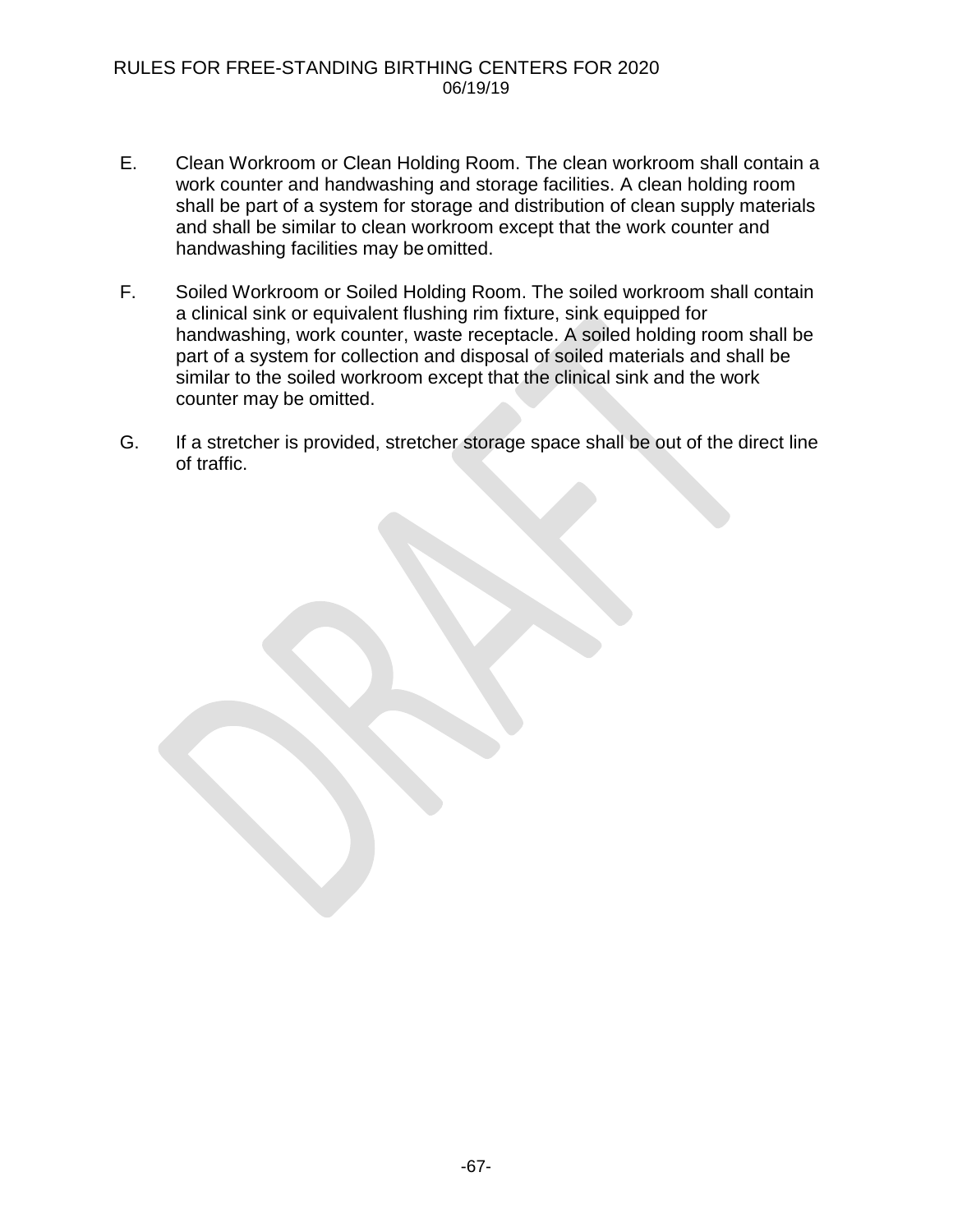## **SECTION 17: PHYSICAL FACILITIES, DETAILS AND FINISHES.**

- A. Details.
	- l. Small Free-Standing Birthing Centers shall meet minimum construction requirements as described by NFPA 101, Life Safety Code, Chapter 26 with the exceptions noted herein.
	- 2. Renovation in small Free-Standing Birthing Centers shall meet minimum construction requirements as described by NFPA 101, Life Safety Code, Chapter 27 with theexceptions noted herein.
	- 3. Large Free-Standing Birthing Centers shall meet minimum construction requirements as described by NFPA 101,Life Safety Code, Chapter 12, Section 6 with the exceptions noted herein.
	- 4. Renovation in large Free-Standing Birthing Centers shall meet minimum construction requirements as described by NFPA 101, Life Safety Code, Chapter 13, Section 6 with the exceptions noted herein.
	- 5. Renovations, including new additions, shall not diminish the level of safety that existed prior to the start of the work; however, safety in excess of that required for new facilities is not required.
	- 6. In large Free-Standing Birthing Centers, the minimum corridor width shall be six (6) feet. Work corridors less than six (6) feet long may be four (4) feet wide. In small Free-Standing Birthing Centers, the minimum corridor width shall be forty-four (44) inches.
	- 7. Items such as drinking fountains, fold-down writing surfaces, telephone booths, vending machines, etc., shall not restrict corridor traffic or reduce the corridor width below the required minimum.
	- 8. The minimum door width for patient use shall be two (2) feet ten (10) inches. If the facility services patients transported in beds, the minimum door width shall be three (3) feet eight (8) inches.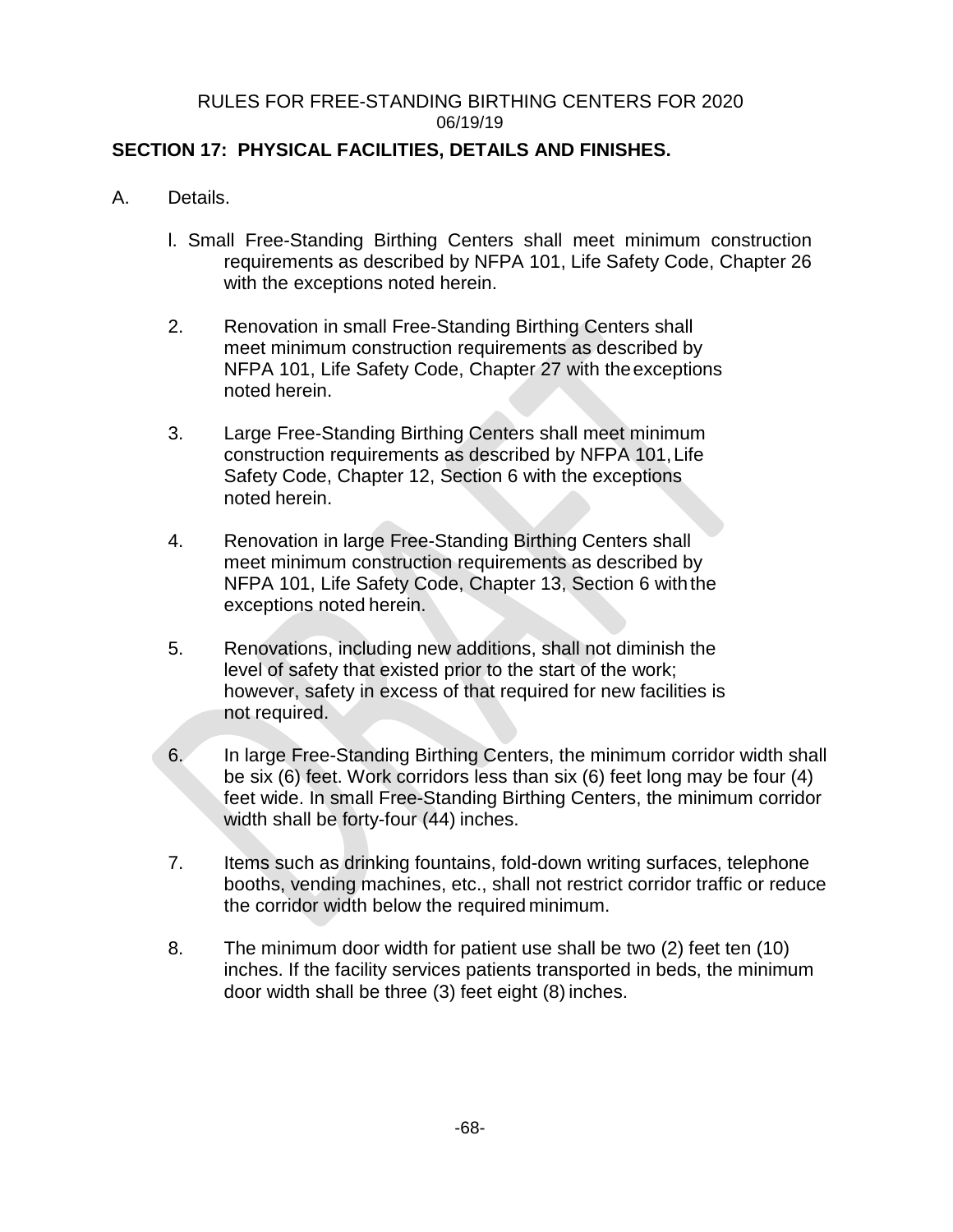- 9. Rooms containing bathtubs, sitz baths, showers, and water closets, subject to occupancy by patients, shall be equipped with doors and hardware which shall permit access from the outside in any emergency. When such rooms have only one (1) opening or are small, the doors shall be capable of opening outwards or be otherwise designed to be opened without need to push against a patient who may have collapsed withinthe room.
- 10. Doors, sidelights, borrowed lights, and windows located within eighteen (18) inches of the floor shall be glazed with safety glass, wire glass, or plastic glazing material that shall resist breaking and shall not create dangerous cutting edges when broken. Safety glass or plastic glazing materials shall be used for shower doors and bath enclosures.
- 11. Thresholds and expansion joint covers shall be flush with the floor surface to facilitate use of wheelchairs and carts.
- 12. Location and arrangement of handwashing facilities shall permit proper use and operation.
- 13. Lavatories and handwashing facilities shall be securely anchored to withstand an applied downward vertical load of not less than two hundred fifty (250) pounds on the front of the fixture.
- 14. Ceiling heights shall be as follows:
	- a. Boiler rooms shall have ceiling clearances not less than two (2)feet six (6) inches above the main boiler heater and connectingpiping;
	- b. Rooms containing ceiling-mounted equipment or ceiling-mounted surgical light fixtures shall have height required to accommodate the equipment or fixtures, with a minimum height of nine (9) feet in new construction; and
	- c. All other rooms shall not have less than seven (7) feet eight (8) inches. Suspended tracks, rails, and pipes located in the path of normal traffic shall be not less than seven (7) feet above the floor and clearances in other areas may be six (6) feet eight (8) inches above the floor.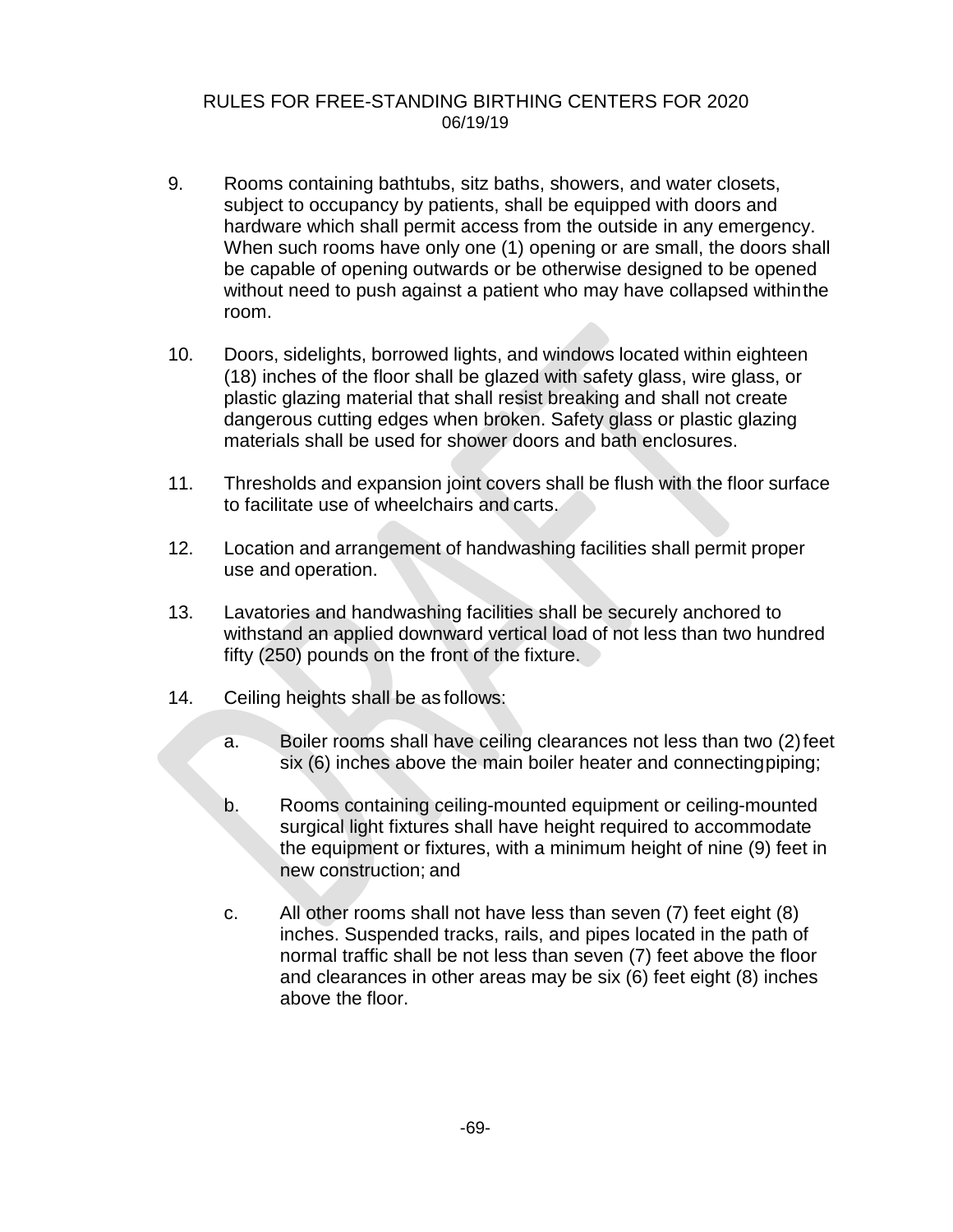- 15. Rooms containing heat-producing equipment (such as boiler or heater rooms and laundries) shall be insulated and ventilated to prevent any adjacent partition surface from exceeding a temperature of tendegrees (10) Fahrenheit above ambient room temperature.
- 16. Approved fire extinguishers shall be provided in locations throughout the building in accordance with NFPA Standard No. 10. Extinguishers located in exit corridors shall be recessed.
- 17. Rooms for patient medical records and archived patient medical records that remain on site shall be kept in an one (1) hour fire rated enclosure and protected by a smoke detection system. Circulating records at nurses station or in active working areas are excluded from this requirement. Offsite buildings or freestanding buildings used for storage of archived patient medical records shall be built of noncombustible materials and provide security and smoke detection systems. Both onsite and offsite records shall be arranged in an accessible manner and stored at least six (6) inches above the floor and protected against undue destruction from dust, vermin, water, etc.
- 18. Fluorescent light fixtures shall be provided with protective covers if used in food preparation and serving areas and patient care and treatment spaces.
- 19. No operable fireplace shall be permitted in the facility. Inoperable fireplace(s) shall be sealed at the upper and lower portions of theflue.
- B. Finishes.
	- 1. Cubicle curtains and draperies shall be noncombustible or flame retardant and shall pass both the large and small scale tests of NFPA Standard701.
	- 2. Interior wall, ceiling and floor finish classifications shall be inaccordance with NFPA 101, 26-3.3.
	- 3. Floor materials shall be easily cleanable and appropriately wear resistant. Floors in areas used for food preparation or food assembly shall be water resistant and grease-proof. Joints in tile and similar material in such areas shall be resistant to food acids. In all areas frequently subject to wet cleaning methods, floor-materials shall not be physically affected by germicidal and cleaning solutions. Floors that are subject to traffic while wet (such as shower and bath areas) shall have a non-slipsurface.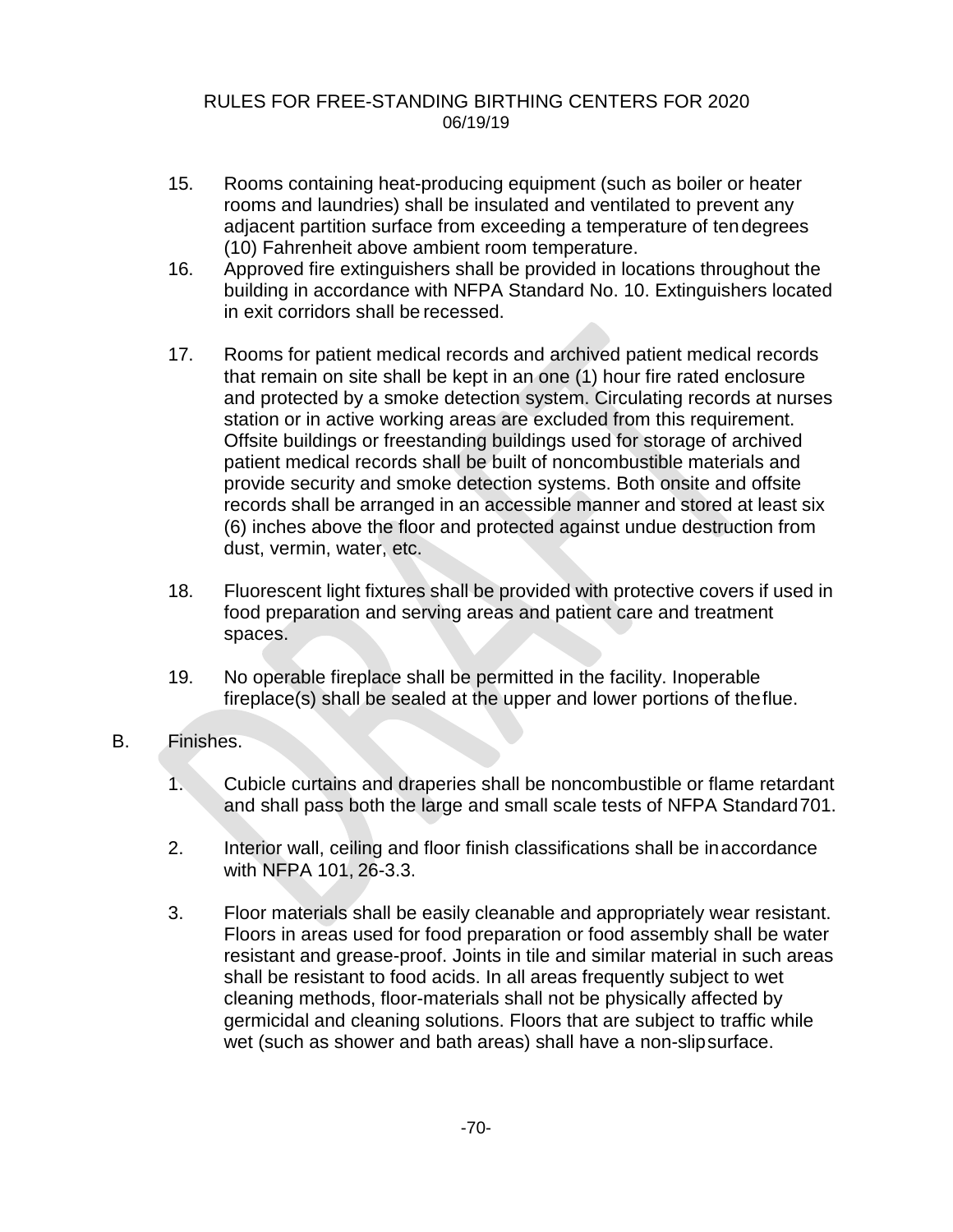- 4. Floors and wall bases in birthing rooms shall be coved with the floor, tightly sealed within the wall, and constructed without voids.
- 5. Wall finishes shall be washable and, in the vicinity of plumbing fixtures, shall be smooth and water resistant.
- 6. Floors and walls penetrated by pipes, ducts, and conduits shall be tightly sealed to minimize entry of rodents andinsects.
- 7. Ceilings in birthing rooms and soiled/clean utility rooms shall be washable, waterproof, lay-in vinyl coated gypsum board, gypsum board, plaster or equivalent.
- 8. Ceilings shall have access panels a minimum of two (2) feet by two (2) feet provided where mechanical or electrical maintenance or repair to the facilities above the ceiling shall include, but not be limited to, cut-off valves, air filters, clean out plugs, etc.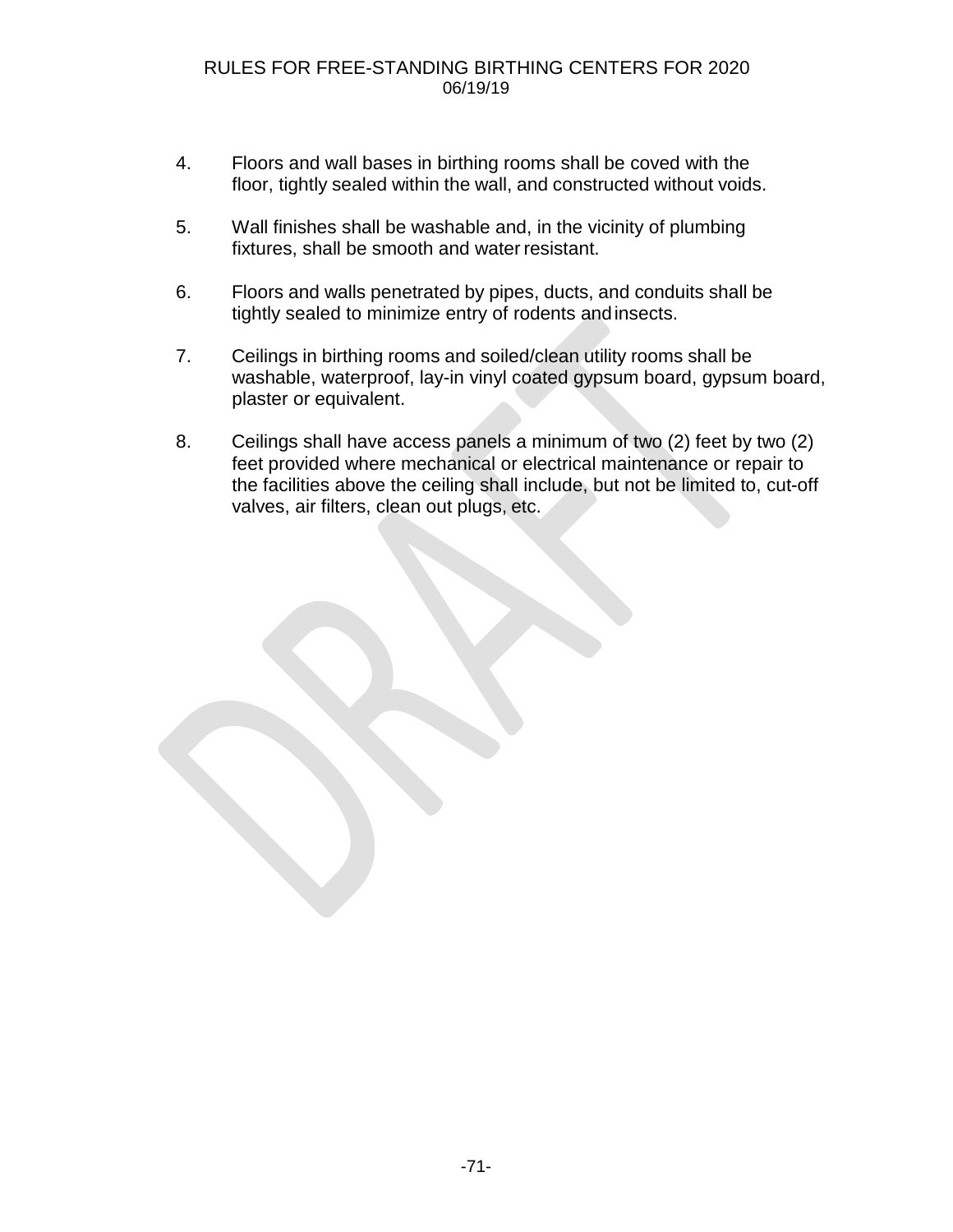# **SECTION 18: PHYSICAL FACILITIES, MECHANICAL REQUIREMENTS.**

- A. General.
	- l. Prior to completion and acceptance of the facility, allmechanical systems shall be tested, balanced, and operated to demonstrate to the owner or his representative that the installation and performance of these systems conform to the requirements of the plans and specifications. The test and balance report shall be based on ASHRAE Systems Guide Standards,and a copy of the final report shall be on file at the facility.
	- 2. Upon completion of the contract, the owner shall be furnished with a complete set of manufacturers' operating, maintenance instructions, and parts list with numbers and description of each piece of equipment. He shall also be provided with instructions in the operational use ofsystems and equipment as required.
- B. Thermal and Acoustical Insulation.
	- 1. Insulation shall be provided for the following within the building:
		- a. Boilers, smoke breeching, and stacks;
		- b. Steam supply and condensate return piping;
		- c. Hot water piping above 110 F and all hot water heaters, generators, and convertors;
		- d. Chilled water, refrigerant, and other process piping andequipment operating with fluid temperature below ambient dewpoint;
		- e. Water supply and drain piping on which condensation mayoccur;
		- f. Air ducts and casing with outside surface temperature below ambient dew point; and
		- g. Other piping, ducts, and equipment as necessary to maintain the efficiency of the system.
	- 2. Insulation on cold surfaces shall include an exterior vaporbarrier.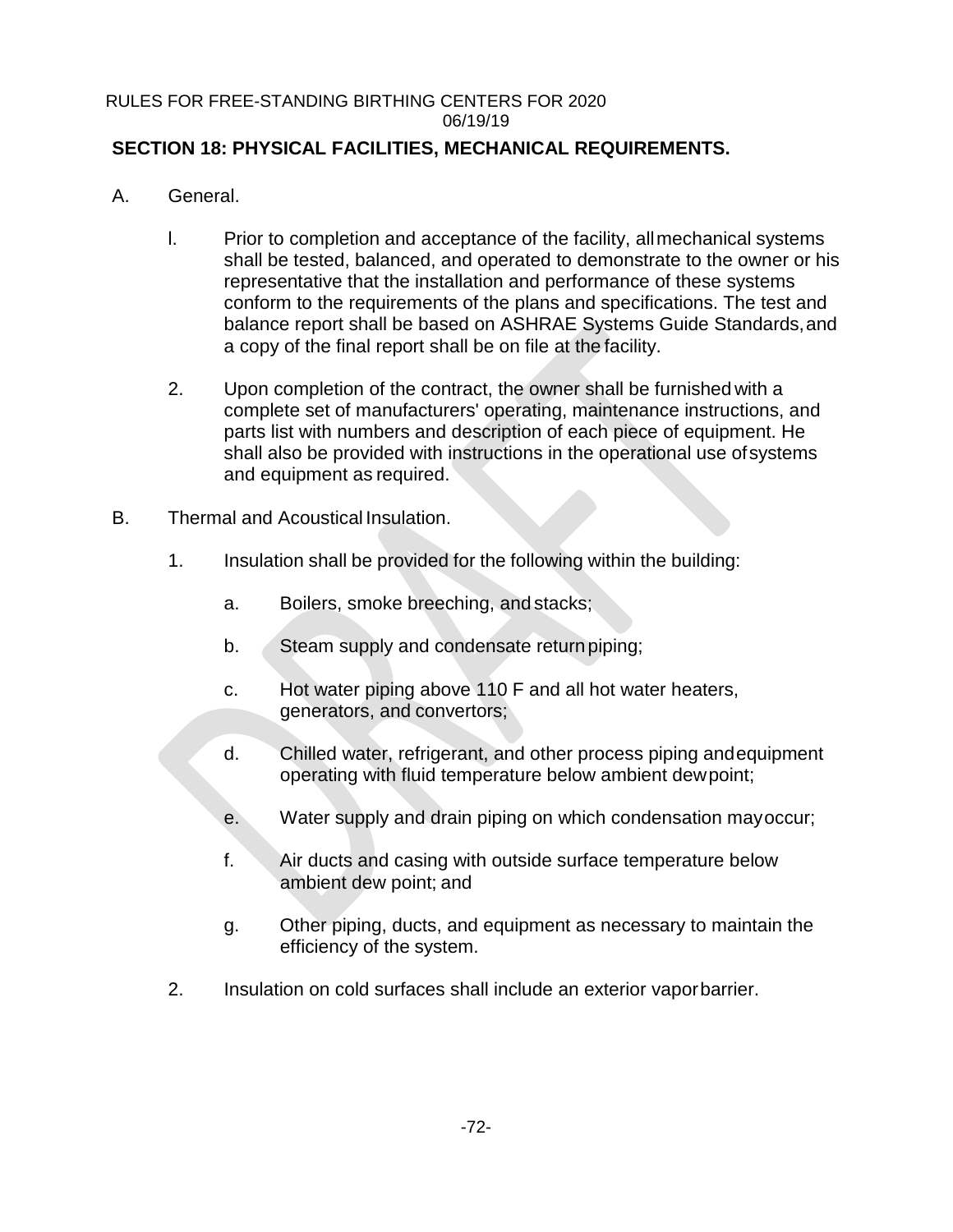- 3. Insulation, including finishes on the exterior surfaces of ducts, pipes, and equipment, shall have a flame spread rating of twenty-five (25) or less and a smoke developed rating of fifty (50) or less as determined by an independent testing laboratory in accordance with NFPA 255. The smoke development rating for pipe insulation shall not exceed one hundred fifty (150).
- 4. Interior duct lining is a potential health hazard and shall not be permitted.
- C. Steam and Hot Water Systems and Pressure Vessels.
	- 1. All pressure vessels shall have the ASME seal and shall meet the requirements of the Arkansas Boiler Inspector, Arkansas Department of Labor.
	- 2. Boilers shall have the capacity, based upon the net ratings published by the Hydronics Institute or another acceptable national standard, tosupply the normal requirements of all systems andequipment.
	- 3. Supply and return mains and risers of cooling, heating, and process steam systems shall be valved to isolate the various sections of each system. Each piece of equipment shall be valved at the supply and returnends.
- D. Air Conditioning, Heating and Ventilating Systems.
	- 1. For laundries a maximum average design temperature of 83-85 F at summer design conditions shall be assumed, with higher temperatures permitted adjacent to heat producing equipment such as ironers. For all other occupied areas a design temperature of 72 F for cooling and heating design conditions shall be assumed.
	- 2. All air-supply and air-exhaust systems shall be mechanically operated.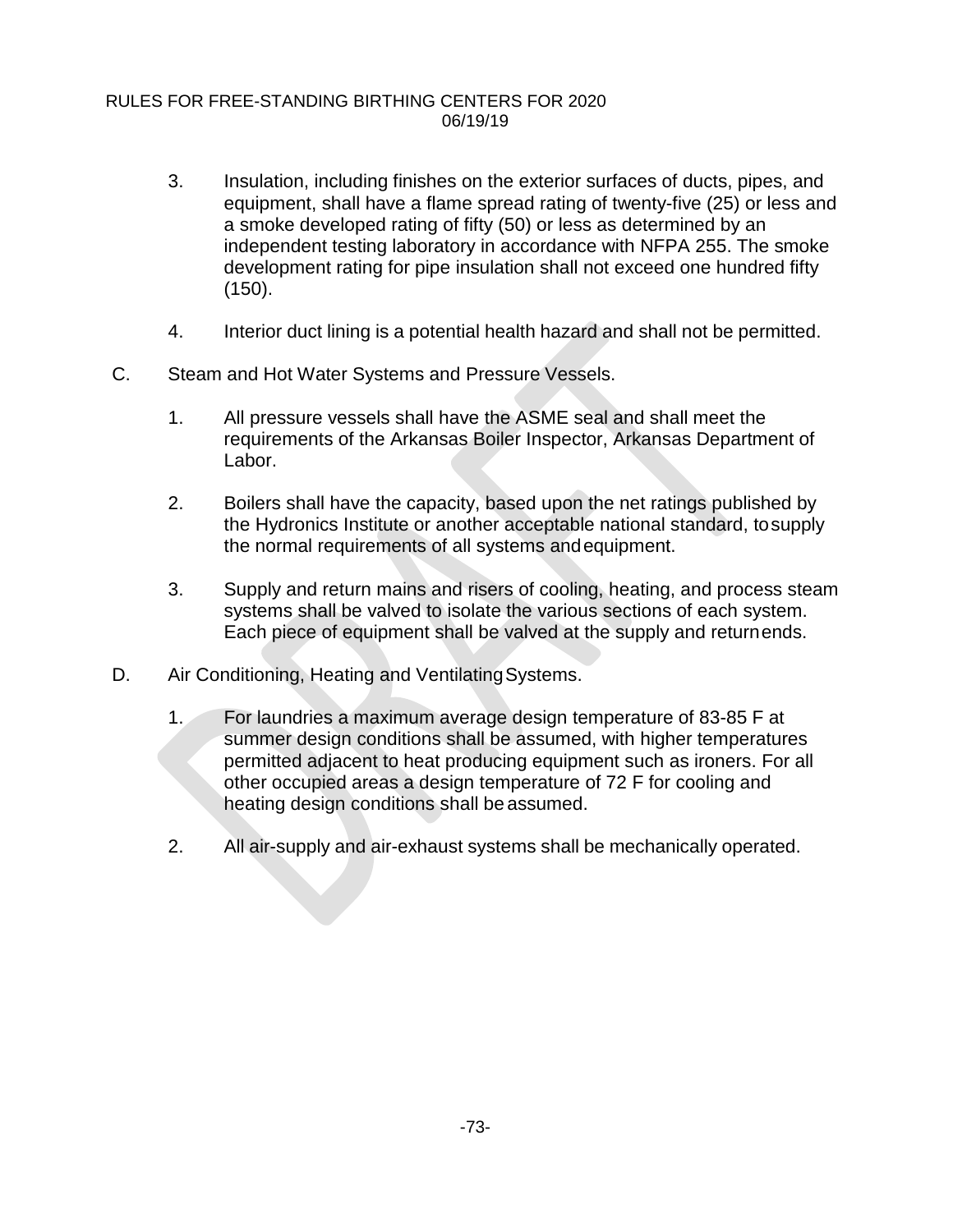- 3. Outdoor intakes shall be located as far as practical but not less than twenty-five (25) feet in large Free-Standing Birthing Centers and ten (10) feet in all other Free-Standing Birthing Centers from exhaust outlets of ventilating systems, combustion equipment stacks, medical/surgical vacuum systems, plumbing vents stacks, or areas which may collect vehicular exhaust and other noxious fumes. The bottom of outdoor air intakes serving central systems shall be located as high as practical but not less than six (6) feet above the ground level, or if installed above the roof, three (3) feet above the roof level. Exhaust outlets from areas that may be contaminated shall be above roof level and arranged tominimize recirculation of exhaust air into thebuilding.
- 4. It shall be prohibited to use exit access corridors, separated from building use areas by fire-rated partitions and providing access to exit, for return or exhaust from adjoining air-conditioned spaces through louvers or other devices mounted in corridor doors, partitions, orceilings.
- 5. The space above ceilings shall not be used as plenum space to supplyto, return air from, or to exhaust air from any patient care area in large Free-Standing Birthing Centers.
- 6. In large Free-Standing Birthing Centers, all central air conditioning systems shall be equipped with two (2) filters. Filter bed number one (1) shall be located upstream of the air conditioning equipment and have an efficiency of no less than thirty (30) percent. Filter bed number two (2) shall be located downstream of any fan or blowers and have an efficiency of no less than ninety (90) percent. Filtration efficiency ratings shall be based on dust spot efficiency per ASHRAE52-76.
- 7. Non-central air handling systems, i.e., individual room units that are used for heating and cooling purposes (fan-coil units, heat pump units, etc.), shall be equipped with permanent (cleanable) or replaceable filters. The filters shall have a minimum efficiency of 68 percent weight arrestance. These units may be used as recirculating units only. All outdoor air requirements shall be met by a separate central air handling system with the proper filtration.
- 8. Direct gas-fired space heating equipment (i.e products of combustion are not separated from the air stream) shall not be used in patient care areas.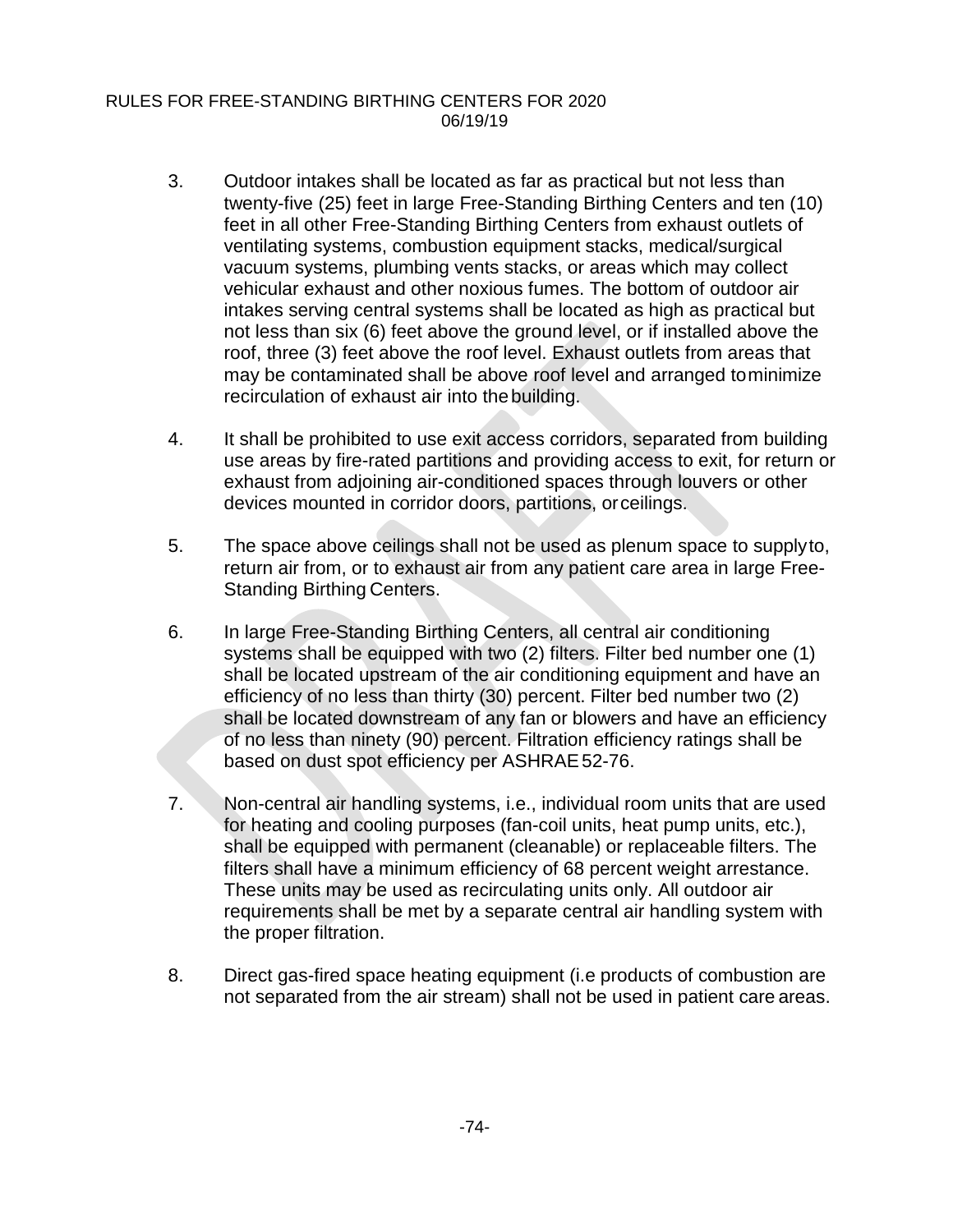- 9. Duct humidifiers, when located upstream of final filters, shall be located a minimum of fifteen (15) feet upstream of final filters or shall be fitted with water removal devices which do not allow any water droplets to reach the filter. Humidifiers shall be connected to air flow proving switches that prevent humidification unless the required volume of air flow is present or high limit humidistats are provided. All duct takeoffs shall be sufficiently downstream of the humidifier to ensure complete moisture dissemination. Humidifiers that utilize direct contact of water with the air stream shall not be used.
- 10. Air handling duct systems shall meet the requirements of NFPA 90A and those contained herein. When approved for use, flexible duct lengths shall be limited to a maximum of fourteen (14) feet.
- 11. Penetrations in barriers that have been designed to provide radiation shielding shall not compromise the effectiveness of the shielding.
- 12. Fire, smoke dampers, and smoke detectors shall be constructed, located, and installed in accordance with the requirements of NFPA101.
- 13. Boiler rooms shall be provided with sufficient outdoor air to maintain maximum combustion rates of equipment and to limit temperatures in working stations to 10 F above designtemperature.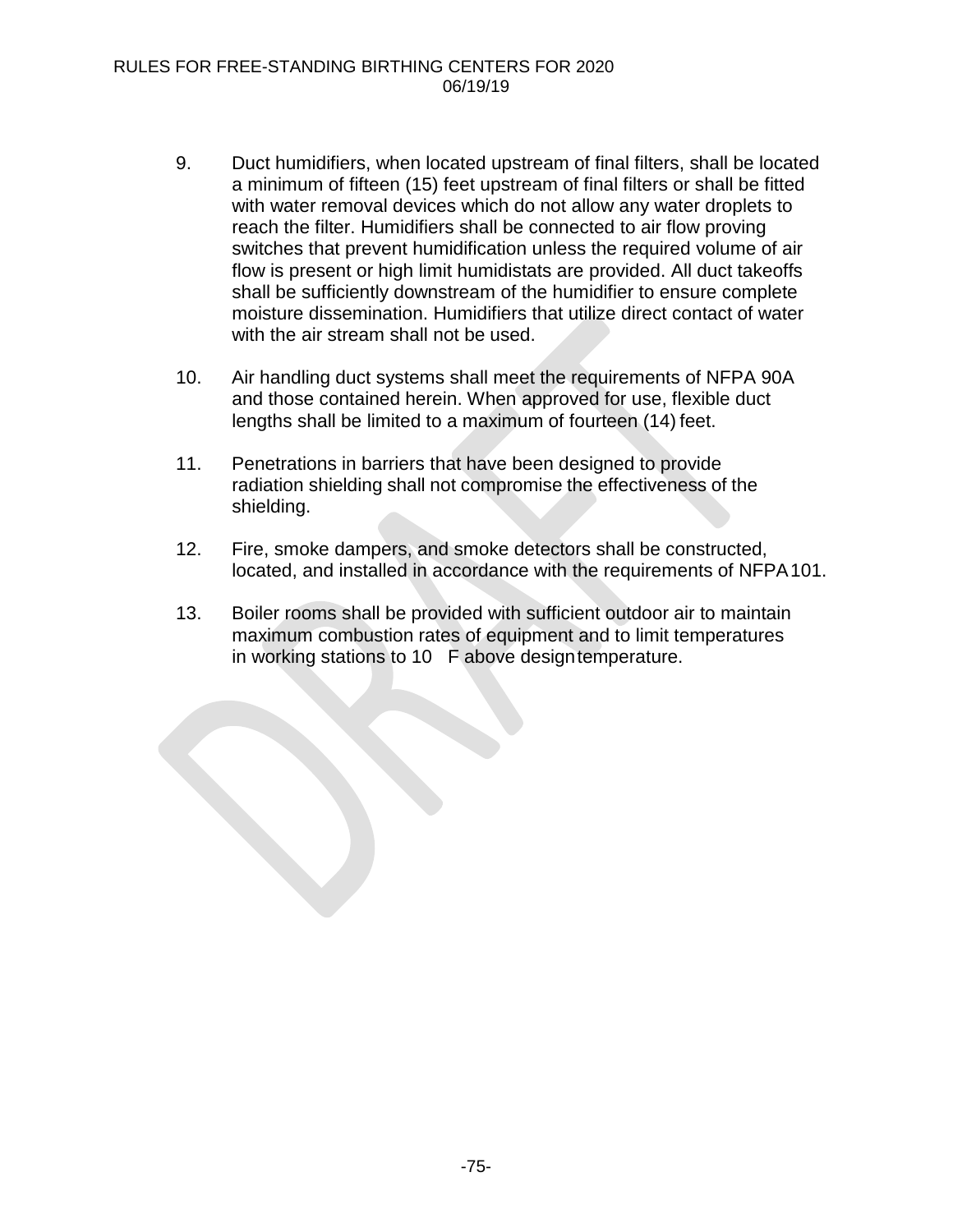# **SECTION 19: PHYSICAL FACILITIES, PLUMBING AND OTHER PIPING SYSTEMS.**

All plumbing systems shall be designed and installed in accordance with the requirements of the latest edition of the Arkansas State Plumbing Code. Only metal piping or piping material of a type approved by the Arkansas Department of Health for corrosive wastes, etc., shall be permitted.

- A. Plumbing Fixtures.
	- 1. The material used for plumbing fixtures shall benonabsorbent acid-resistant material.
	- 2. All fixtures used by the staff and all lavatories used by patients and food handlers shall be trimmed with valves which can be operated without the use of hands.
	- 3. Clinical sinks shall have an integral trap in which the upper portion ofthe water trap provides a visible seal.
- B. Water Supply Systems.
	- 1. Systems shall be designed to supply water at sufficient pressure to operate all fixtures and equipment during maximum demand periods.
	- 2. Each water service main, branch main, riser, and branch to a group of fixtures shall be valved. Stop valves shall be provided at each fixture. Appropriate panels for access shall be provided at all valves where required.
	- 3. Backflow preventers (vacuum breakers) shall be installed on hose bibs, laboratory sinks, janitors' sinks, and on all other fixtures to which hoses or tubing can be attached.
	- 4. Water distribution systems shall be arranged to provide hot water at each hot water outlet at all times. Hot water at shower, bathing, and handwashing facilities shall not exceed 110 F.
	- 5. The hot water heating equipment and storage tank(s) shall befabricated of corrosion-resistant metal or lined with noncorrosive material.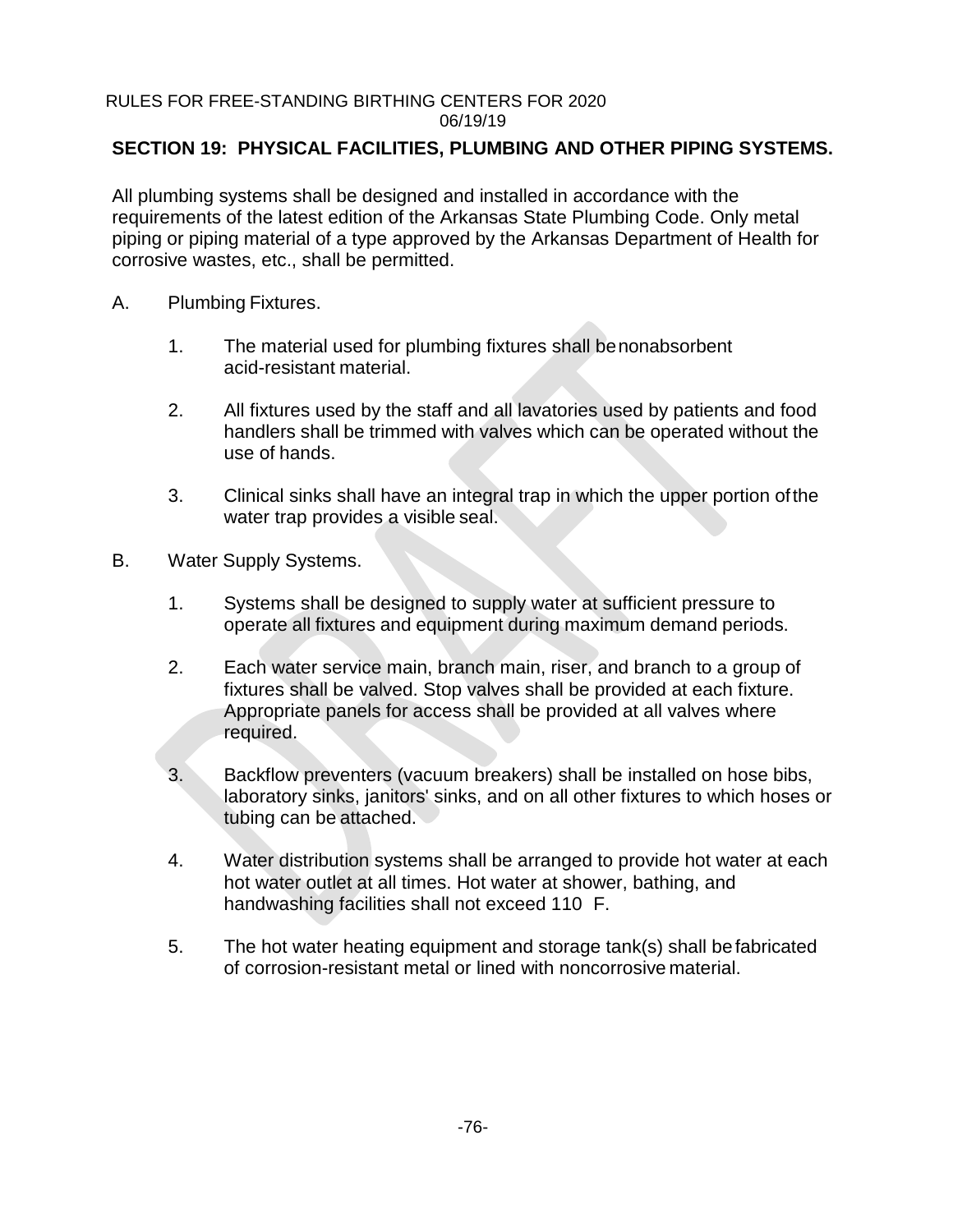- C. Drainage Systems.
	- 1. Drain lines from sinks in which acid wastes may be poured shallbe fabricated from an acid-resistant material.
	- 2. Building sewers shall discharge into a community seweragesystem. Where such a system is not available, a facility providing sewage treatment shall conform to applicable local and stateregulations.
- D. All piping, except control line tubing, shall be identified as to content. All valves shall be tagged, and a valve schedule shall be maintained at the facility for permanent record.
- E. Gas and Vacuum Systems.
	- 1. Gas and vacuum systems if installed shall be in accordance with NFPA 99, Chapter 4. In large Free-Standing Birthing Centers, a piped medical gas system shall be required and shall be installed in accordance with NFPA 99, Chapter 4.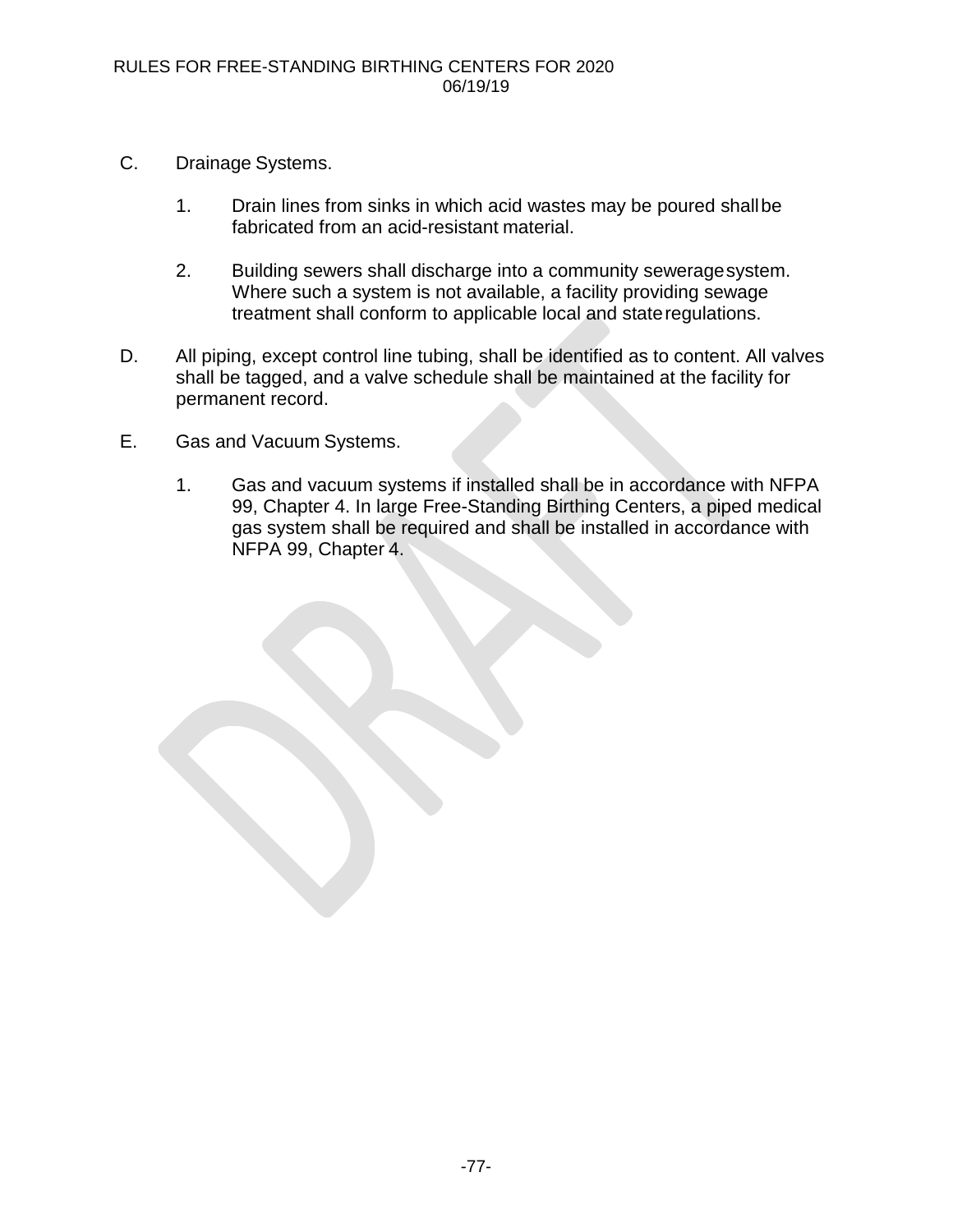# **SECTION 20: PHYSICAL FACILITIES, ELECTRICAL REQUIREMENTS.**

All material and equipment, including conductors, controls, and signaling devices shall be installed to provide a complete electrical system with the necessary characteristics and capacity to supply the electrical facilities shown in the specifications or indicated on the plans. Compliance shall be in accordance with applicable Sections of NFPA 70 and NFPA 99. All materials shall be listed as complying with available standards of Underwriters' Laboratories, Inc., or other similarly established standards.

- A. Performance Tests. All electrical installations, including alarm, nurses call and communication systems shall be tested to demonstrate that equipment is installed and operates as planned and specified. A written record of performance tests on special electrical systems and equipment shall be supplied to the owner.
- B. Lighting. All spaces occupied by people, machinery, and equipment within buildings, approaches to buildings, and parking lots shall have lighting. Lighting levels shall be in accordance with IES Lighting Handbook (1987, Volume II, Applications) and Lighting for Health Care Facilities(1985).
- C. Equipment Installation in Special Areas. Ground fault circuit interrupters shall comply with NFPA 70. When ground fault circuit interrupters (GFCI) are used in critical areas, provisions shall be made to insure that other essential equipment is not affected by activation of one (1) interrupter.
- D. Nurses' Call System. In large Free-Standing Birthing Centers, a nurses emergency call system shall be provided for patients' use at each patient's toilet, bath, sitz bath, and shower room. This system shall be accessible to a collapsed patient lying on the floor. Inclusion of a pull cord shall satisfy this standard. The emergency call signal (i.e., visible and audible) shall be distinguishable from the normal nurse call signal, and the call light shall be cancelable only at the station of origin. The signal shall activate an enumerator panel at the nurse station, a visible signal in the corridor at the patient's door, and at other areas defined by the functional program. Provisions for emergency call shall also be needed in outpatient and treatment areas where patients may be subject to incapacitation.
- E. Fire Alarm System. A protected premises fire alarm system as defined in Chapter 3 of NFPA 72, National Fire Alarm Code shall be required. In large Free-Standing Birthing Centers, fire alarm systems shall conform to NFPA 101, Life Safety Code, 12-6.3.4.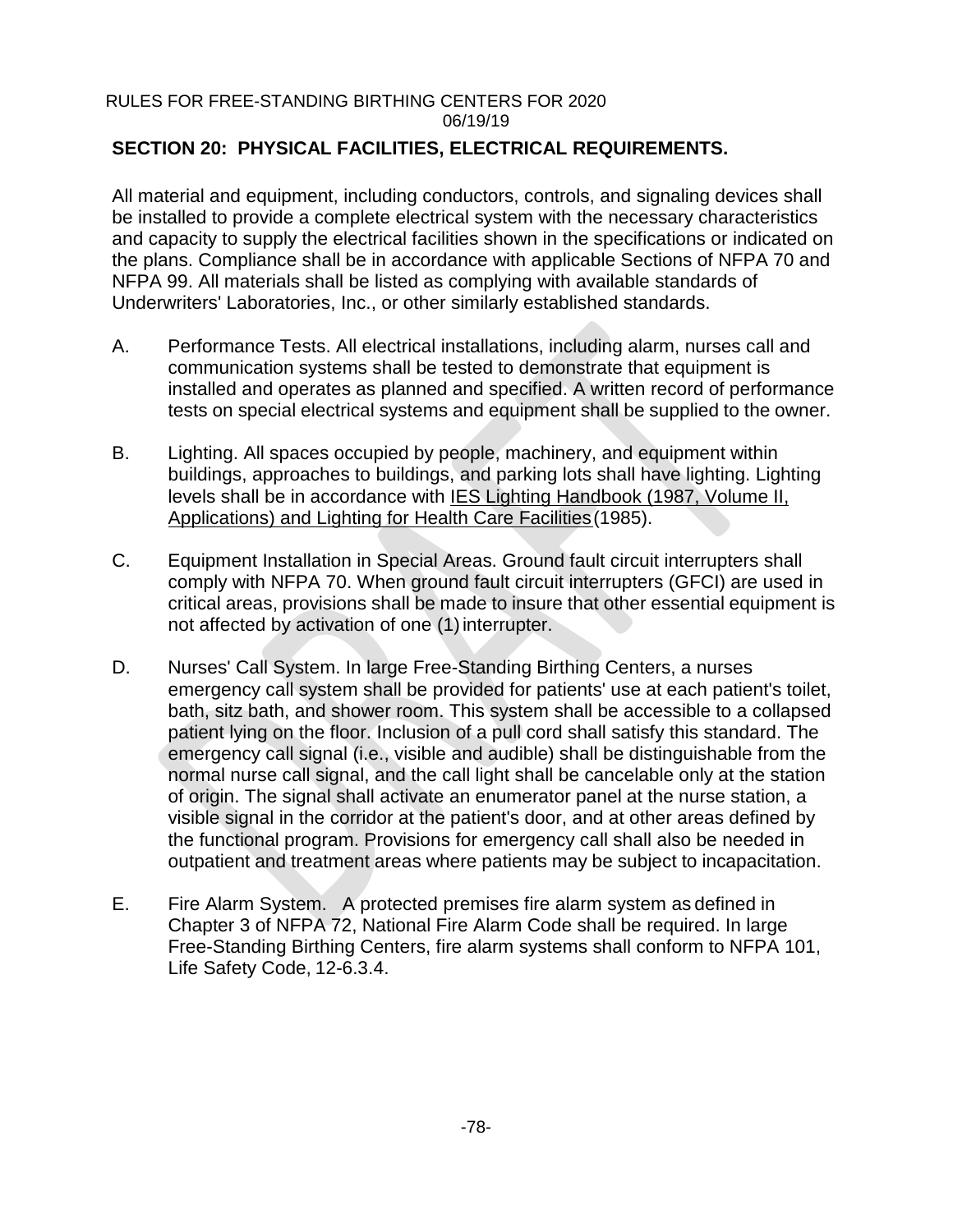F. Emergency Electrical Service. Emergency egress lighting (battery back-up) and delivery rooms lighting (battery back-up) shall be provided. In large Free-Standing Birthing Centers, emergency lighting and power shall be provided in accordance with NFPA 99, NFPA 101, and NFPA 110 with eight (8) hours of onsite fuel.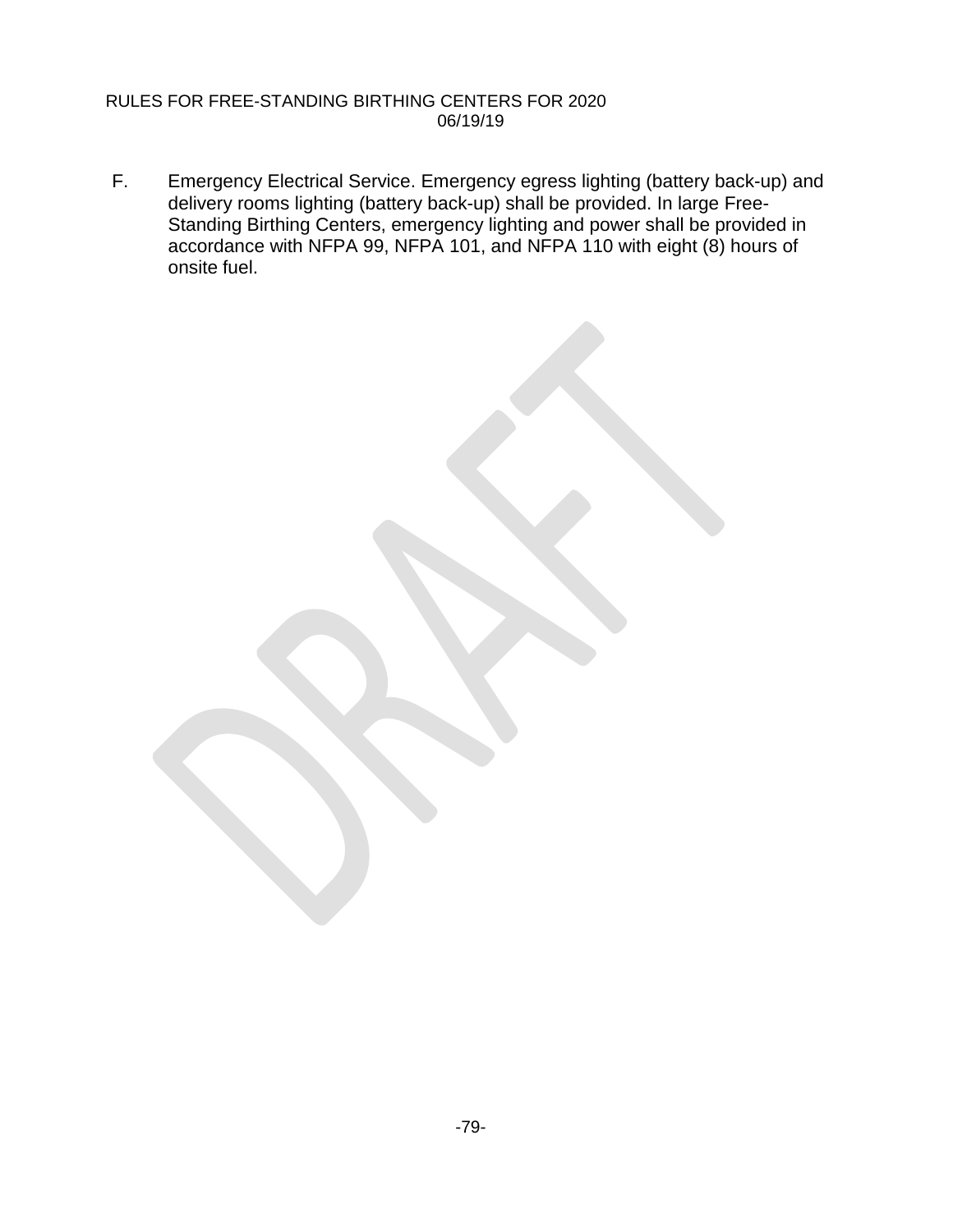### RULES AND REGULATIONS FOR FREE-STANDING BIRTHING CENTERS FOR 2020 06/19/19

# Section 21: SEVERABILITY.

If any provision of these Rules, or the application thereof to any person or circumstances is held invalid, such provisions or applications of these Rules that can give effect without the invalid provisions or applications will be enforced, and to this end the provisions hereto are declared to be severable.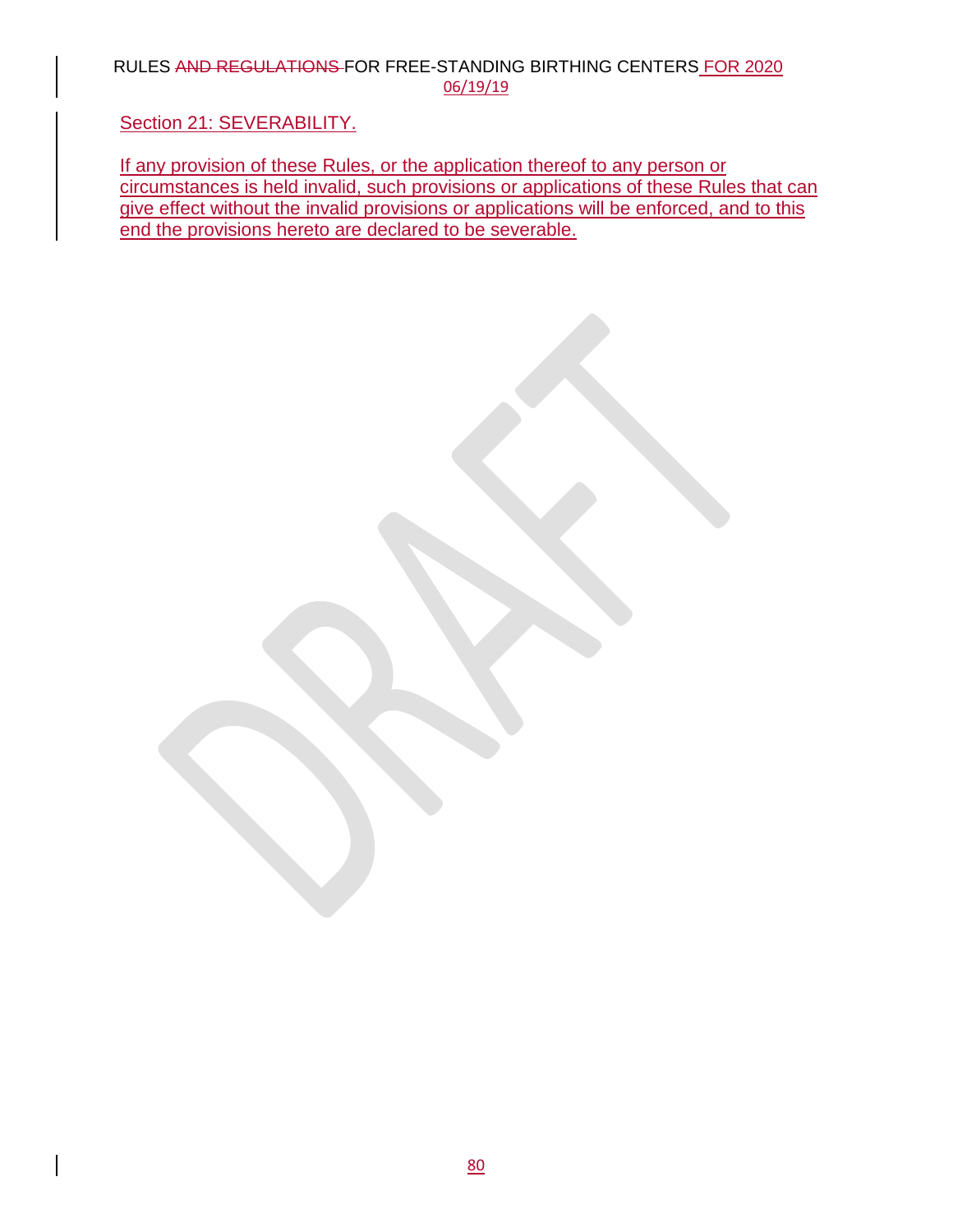## RULES AND REGULATIONS FOR FREESTANDING BIRTHING CENTERS 2020 06/14/19

**CERTIFICATION** 

This will certify that the foregoing revisions to the Rules and Regulations for Freestanding Birthing Centers in Arkansas were adopted by the State Board of Health of Arkansas at a regular session of said Board held in Little Rock, Arkansas, on the day of .